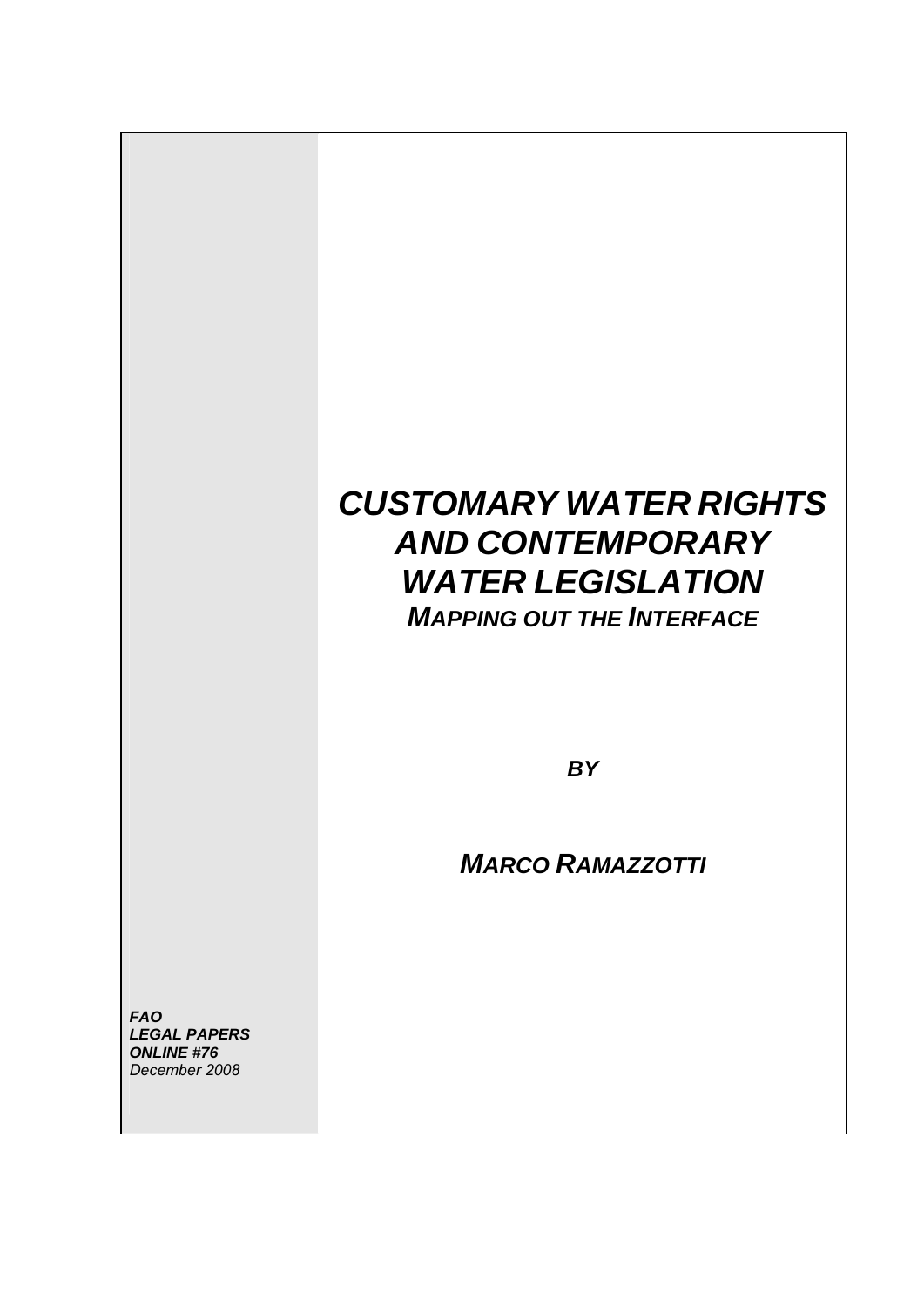**FAO Legal Papers Online** is a series of articles and reports on legal issues of contemporary interest in the areas of food policy, agriculture, rural development, biodiversity, environment and natural resource management.

**Legal Papers Online** are available at www.fao.org/legal/prs-ol

For those without web access or email, paper copies of Legal Papers Online may be requested from the FAO Legal Office, FAO, Viale delle Terme di Caracalla 00153, Rome, Italy, devlaw@fao.org. Readers are encouraged to send any comments or reactions they may have regarding a Legal Paper Online to the same address.

The designations employed and the presentation of the material in this document do not imply the expression of any opinion whatsoever on the part of the United Nations or the Food and Agriculture Organization of the United Nations concerning the legal status of any country, territory, city or area or of its authorities, or concerning the delimitation of its frontiers or boundaries.

The positions and opinions presented do not necessarily represent the views of the Food and Agriculture Organization of the United Nations.

© FAO 2008

## ACKNOWLEGEMENT

The editorial contributions of Ms. Ambra Gobena, Legal Consultant to the Legal Office of FAO, are gratefully acknowledged.

\*\*\*\*\*\*\*\*\*\*\*\*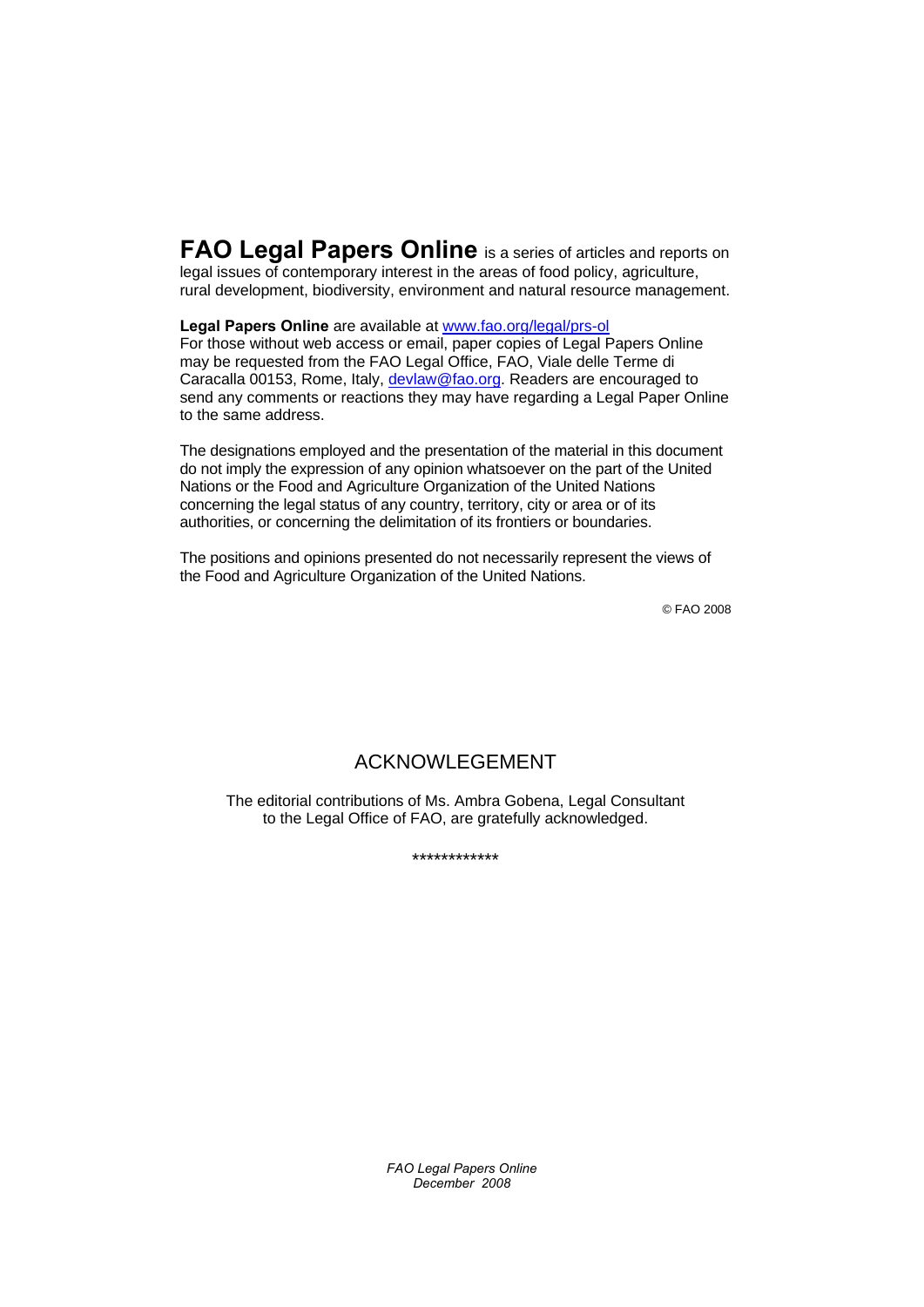## **CONTENTS**

## **[Preface](#page-4-0)**

## **[1. INTRODUCTION](#page-5-0)**

## **[2. CUSTOMARY WATER RIGHTS AND PRACTICE](#page-6-0)**

- **2.1 Argentina**
- **2.2 Canada**
- **2.3 Ecuador**
- **[2.4 Ghana](#page-7-0)**
- **[2.5 Guyana](#page-8-0)**
- **2.6 Nigeria**
- **[2.7 Peru](#page-9-0)**
- **[2.8 Philippines](#page-10-0)**
- **[2.9 Commentary on customary practices](#page-12-0)**

## **3. LEGAL STATUS OF CUSTOMARY WATER RIGHTS AND THEIR INTERFACE WITH STATUTORY RIGHTS**

- **3.1 Argentina**
- *[3.1.1 Statutory water rights and recognition of customary law](#page-14-0)*
- *3.1.2 Statutory mechanisms to reconcile customary water rights and practices with statutory rights*
- *3.1.3 Judicial records of conflict between the two systems*
- *3.1.4 Future directions for research and policy recommendations*

## **3.2 Canada**

- *[3.2.1 Statutory water rights and recognition of customary law](#page-16-0)*
- *3.2.2 Statutory mechanisms to reconcile customary water rights and practices with statutory rights*
- *3.2.3 Judicial records of conflict between the two systems*
- *3.2.4 Future directions for research and policy recommendations*

## **3.3 Ecuador**

- *[3.3.1 Statutory water rights and recognition of customary law](#page-19-0)*
- *3.3.2 Sources of conflict in the water sector in general*
- *3.3.3 Dispute settlement mechanisms*
- *3.3.4 Future directions for research and policy recommendations*

## **3.4 Ghana**

- *[3.3.1 Statutory water rights and recognition of customary law](#page-21-0)*
- *3.3.2 Statutory mechanisms to reconcile customary water rights and practices with statutory rights*
- *3.3.3 Dispute settlement mechanisms*

## **3.5 Guyana**

- *[3.5.1 Statutory water rights and recognition of customary law](#page-22-0)*
- *3.5.2 Statutory mechanisms to reconcile customary water rights and practices with statutory rights*
- *3.5.3 Dispute settlement mechanisms*
- *3.5.4 Future directions for research and policy recommendations*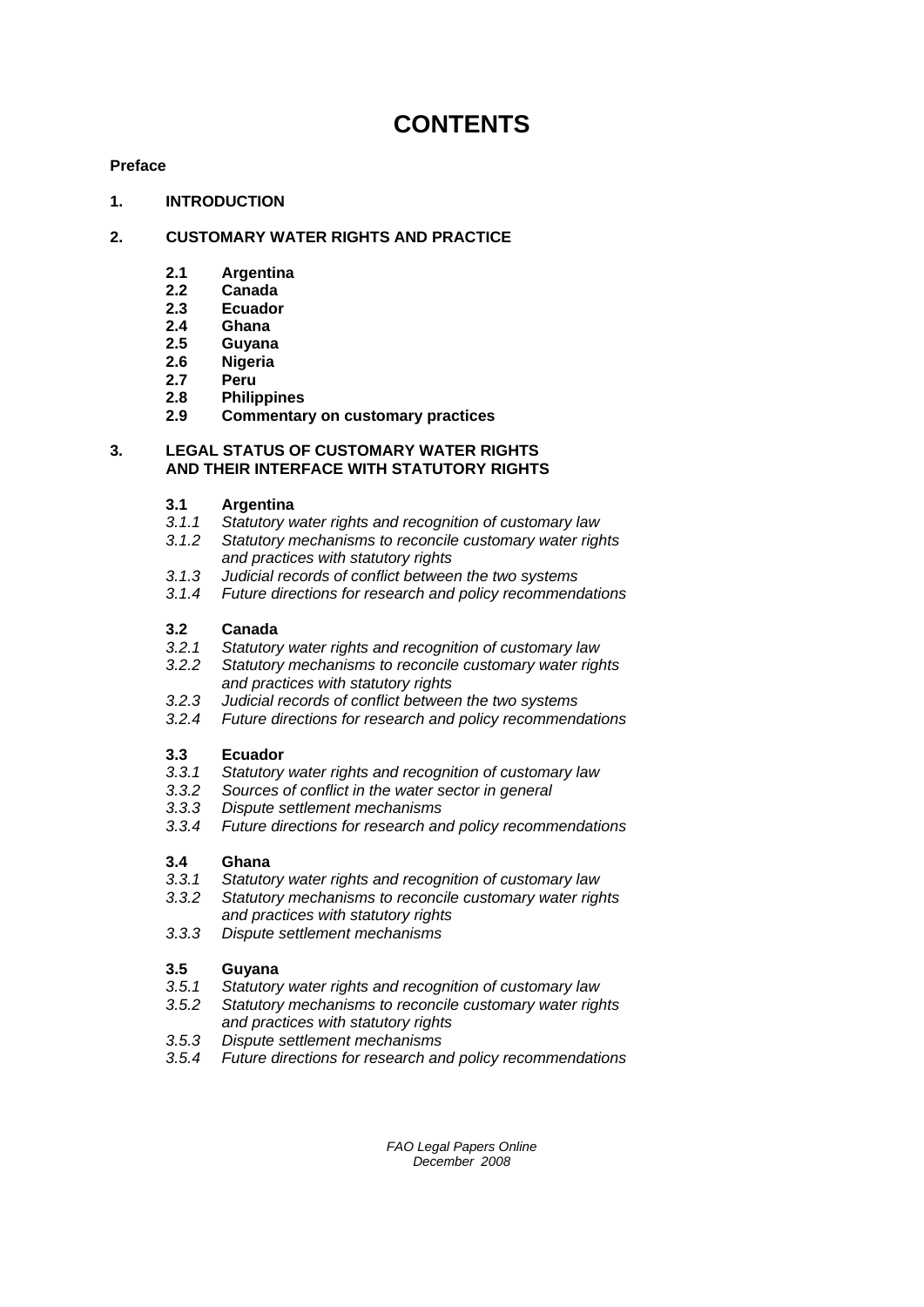## **3.6 Nigeria**

- *[3.6.1 Statutory water rights and recognition of customary law](#page-25-0)*
- *3.6.2 Statutory mechanisms to reconcile customary water rights and practices with statutory rights*
- *3.6.3 Sources of conflict*
- *3.6.4 Dispute settlement mechanisms*
- *3.6.5 Future directions for research and policy recommendations*

## **3.7 Peru**

- *[3.7.1 Statutory water rights and recognition of customary law](#page-26-0)*
- *3.7.2 Sources of conflict*
- *3.7.3 Conflict between the two systems*
- *3.7.4 Dispute settlement mechanisms*
- *3.7.4 Future directions for research and policy recommendations*

## **3.8 Philippines**

- *[3.8.1 Statutory water rights and recognition of customary law](#page-29-0)*
- *3.8.2 Statutory mechanisms to reconcile customary water rights and practices with statutory rights*
- *3.8.3 Sources of conflict between the two systems*
- *3.8.4 Judicial records of conflict between the two systems*
- *3.8.5 Future directions for research and policy recommendations*

## **[4. CONSIDERATIONS FOR DRAFTING NEW WATER LEGISLATION](#page-31-0)**

## **[5. CONCLUDING OBSERVATIONS](#page-34-0)**

#### **[References](#page-37-0)**

## **Annexes**

- [1. Overview of the existing water situation in each of the case studies](#page-38-0)
- [2. Land private ownership as immovable property \(or real estate\)](#page-40-0)
- 3. The modern judge and the traditional chief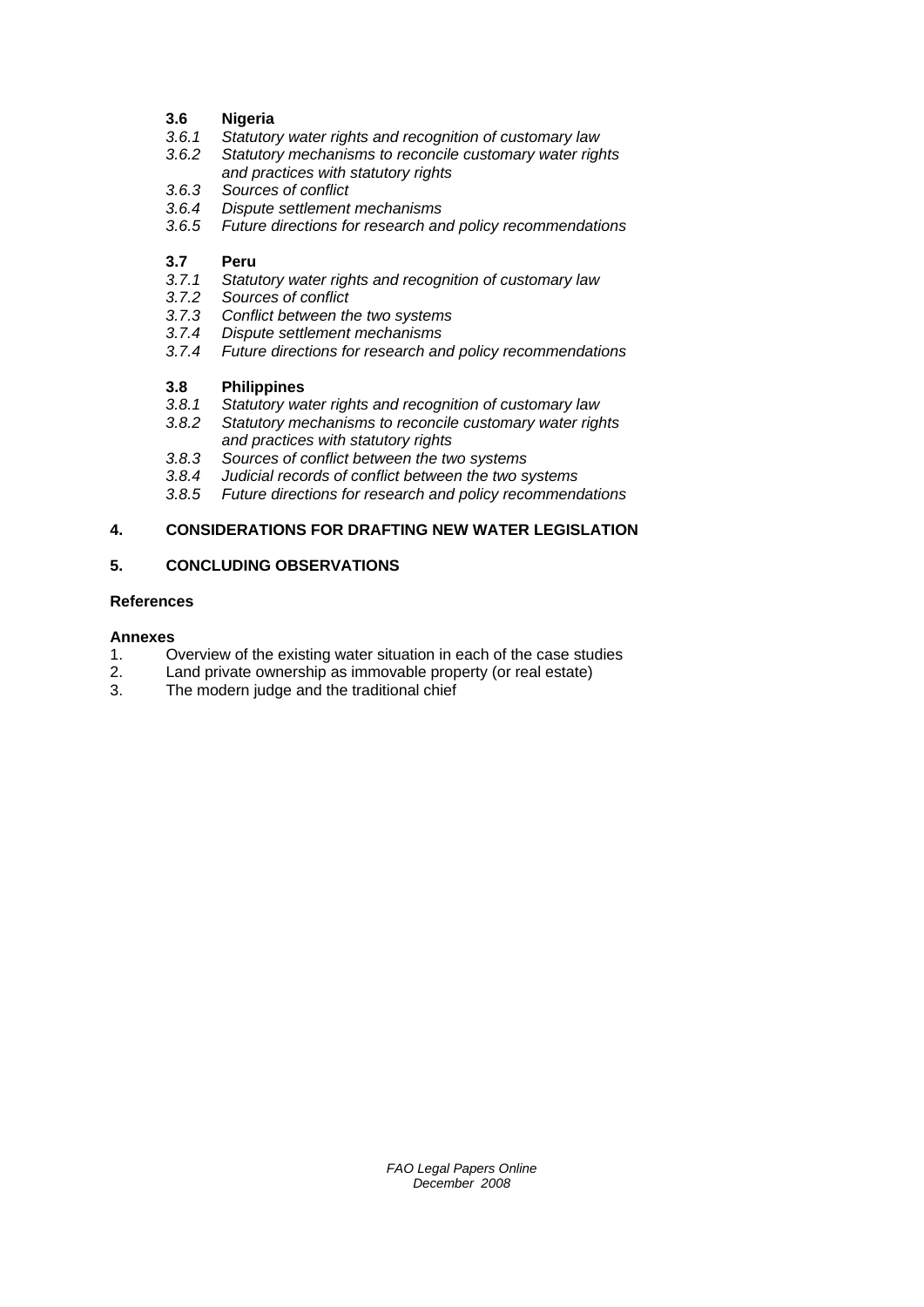## <span id="page-4-0"></span>**Preface**

In supporting the new water legislation efforts of countries spread across the globe with diverse climatic exigencies, major consideration must be given to the operation and status of customary laws and traditional practices. Customary laws and traditional economies are characterized by different mechanisms from modern societies, and such mechanisms are identified with a different terminology. The incorrect use of non-equivalent legal and economic terminology can potentially cause misunderstandings. Modern individual property or ownership of land for example does not have an equivalent in traditional societies where, as a general rule, land is the common property of the clan or tribe. Additionally, the concept of land in many customary societies is wider than the prevalent modern interpretation and extends to the soil trees and water resources found both above, on and below it.

The main pretext on which this paper is based, is that legal systems and economic systems are interrelated - they justify and legitimise each other. No comprehension of customary laws and institutions is complete without linking shifting cultivation and transhumance to land and water laws. Contemporary literature provides only a superficial understanding of customary laws and institutions in existence today, with traditional justice being the least understood or analyzed. An anthropological analysis provides the linkage between religion, community life, values and legal systems.

This paper seeks to deal with the range of issues relating to the customary and statutory rights interface. While it does not always propose specific solutions to those questions, it raises a host of factors to be considered while drafting new laws on water, and it is hoped that these considerations will stimulate debate and open up avenues for addressing legal pluralism.

A long list of questions can be raised but then, what should be the approach to study these legal systems? Many legal specialists tend to maintain that there is only one legal method to study and analyze formal legislation, whereas in reality customary rules are also law whether or not this is officially recognized and sanctioned by the formal legal system.

It is put forward in this paper that customary laws *can* supplement the state's effort to enforce statutory laws, albeit not without challenges. Complications arise where the choices and values of those who live under communal arrangements are not taken into consideration nor adequately respected. This reveals the crisis of the relationship between the many post-colonial states and its citizens. Therefore it is necessary that modern water management techniques housed in current water laws must to a certain extent mould with customary practices and reflect the exigencies of the particular region and state.

This discussion seeks to map out the relationship between statutory law and customary law in the water sector, deriving from eight selected case studies spanning North America, Latin America, Africa and Asia. Eight legal experts were called upon to survey their own country's customary legal systems. The experts dealt with their customary laws according to the mainstream legal method. The country reports deal with customary water laws with various levels of detail; differences in the amounts of material collected are apparent according to availability of information in the various case studies. This often reflects the ease in which the two systems interact, or where not much information is available, their degree of separation from each other.

Extracts or summaries from eight studies are presented by subject matter and country to facilitate a comparative review. Authors of the country case studies are: Marta Brunilda-Rovere (Argentina), Linda Nowlan (Canada), Monica Tobar (Ecuador), G.A. Sarpong (Ghana), Melinda Janki (Guyana), Paul Kuruk (Nigeria), Manuel Pulgar-Vidal (Peru), James Kho and Eunice Agsaoay-Sano (Philippines).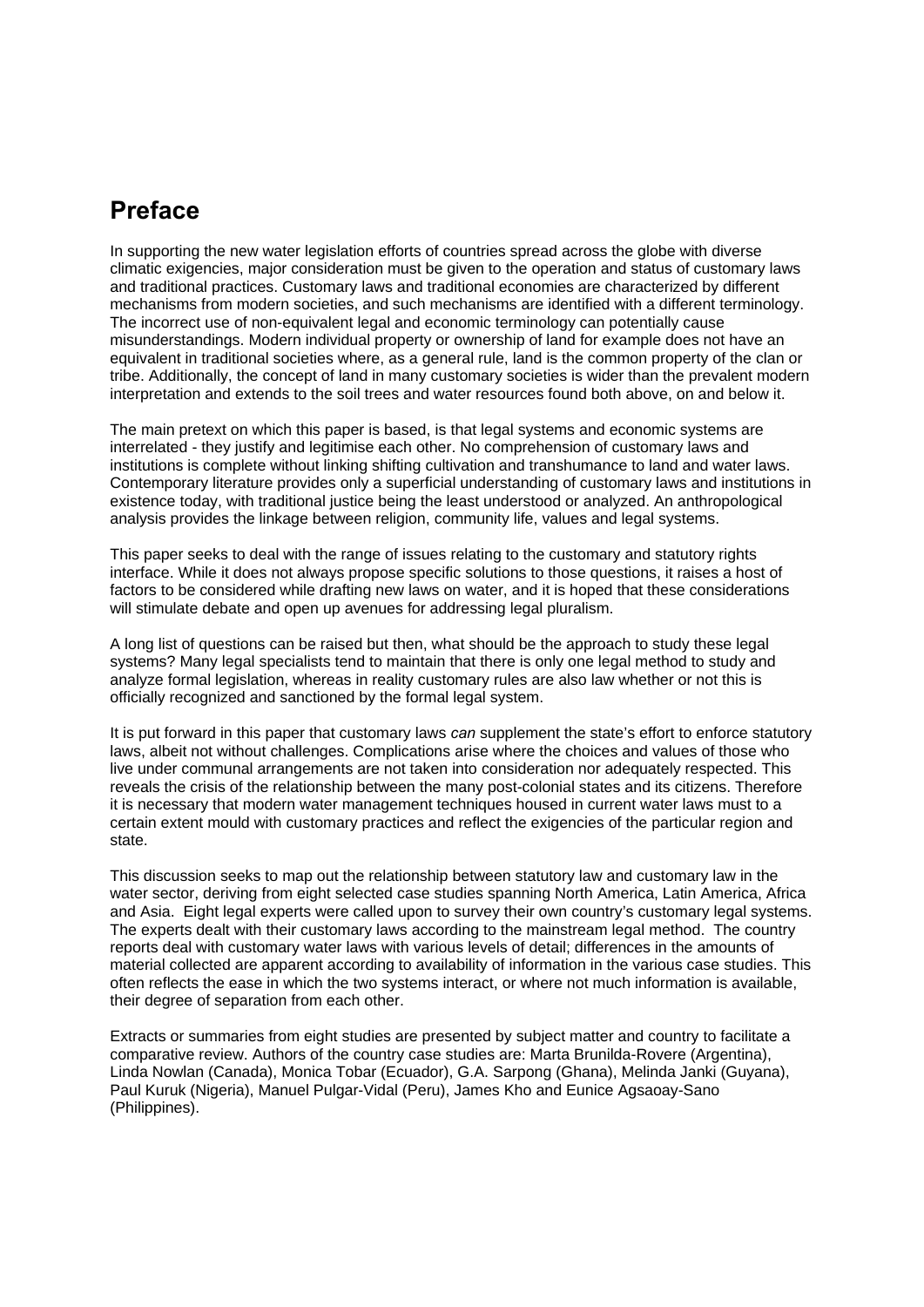## <span id="page-5-0"></span>**1. INTRODUCTION**

Many questions about customary legal developments go unexplained if no recourse is made to the connection between legal and economic systems. Since time immemorial they interact, justify and fertilise each other. Most of all, if we believe that customary laws and justice develop and transform themselves, the question is: how much does economic development influence legal institutions and rules? An historical, intersectoral juridical (and economic) approach is necessary to define differences between customary and modern systems, because these systems were born as a result of specific historical circumstances and will eventually die out or be replaced. A historical and anthropological dimension has been incorporated in this paper, as a sound understanding of current customary laws and practice is incomplete without reference to colonial and pre-colonial water use and management practices.

Arid zones within a state are often subject to stricter and more detailed water rules; there is often a higher risk of conflict and a higher proportion of rules on dispute resolution. Similarly there is a nexus between increased development and population concentration particularly in urban centres, and the availability of water. Differences in internal development (hunting and fishing, traditional agriculture), that is, non-capitalist uses contrasted with modern capitalist practices (like irrigated intensive agriculture, industry and hydropower) imply different uses of water. In both customary and contemporary statutory water laws, water rights are often strongly associated with land rights and tenure – a linkage that creates a host of other rules and practices to be taken into consideration. Water planning and management systems must be set up accordingly, with water laws and policy balancing these competing interests. Customary practices with different priorities also compete for water resources. Differences in political power can sometimes imply biased rules on water rights and distribution, and there are many situations where the water concessions granted exceed physical availability.

Both developing and developed countries are faced with the problems of pollution of water sources, while potable water and sanitation is a major difficulty for developing countries.

The interface question raises many issues: what are the differences between these systems and their underlying logic? Why do some people choose one and others opt for the alternative even within a state or part of a state? How is it possible to overcome the (unavoidable) competition between the two systems? Are they going to merge into another new system or are they going to remain separate? What happens if the state imposes its own legal system at the expense of customary ones? Why do some groups feel customary laws protect them and statutory laws do not? What are the interests at stake? It is often overlooked that these problems should be also analyzed from the perspective of customary laws or from the perspective of those people who follow customary laws rather than statutory norms.

Approaching these problems from a state or legislator perspective, the crossing point between the two systems can be identified by three main issues: recognition by the state of customary water rights; statutory mechanisms to reconcile customary water rights and practices with statutory rights; and statutory and judicial mechanisms to settle disputes between customary water rights and statutory rights.

This paper attempts to support the drafting of new legislation by hammering out some of the issues which should be incorporated or at minimum considered by drafters. Legal drafting is not merely a legal technical undertaking: it is, at the same time, also a political and socio-economic exercise. Laws do not operate in a social and cultural vacuum. While, water needs in each country are different and legislation should expresses such needs with rules and institutions appropriate to each country, some common denominators can be distilled from regions and a legislative crossfertilisation can occur of useful practices and experiences.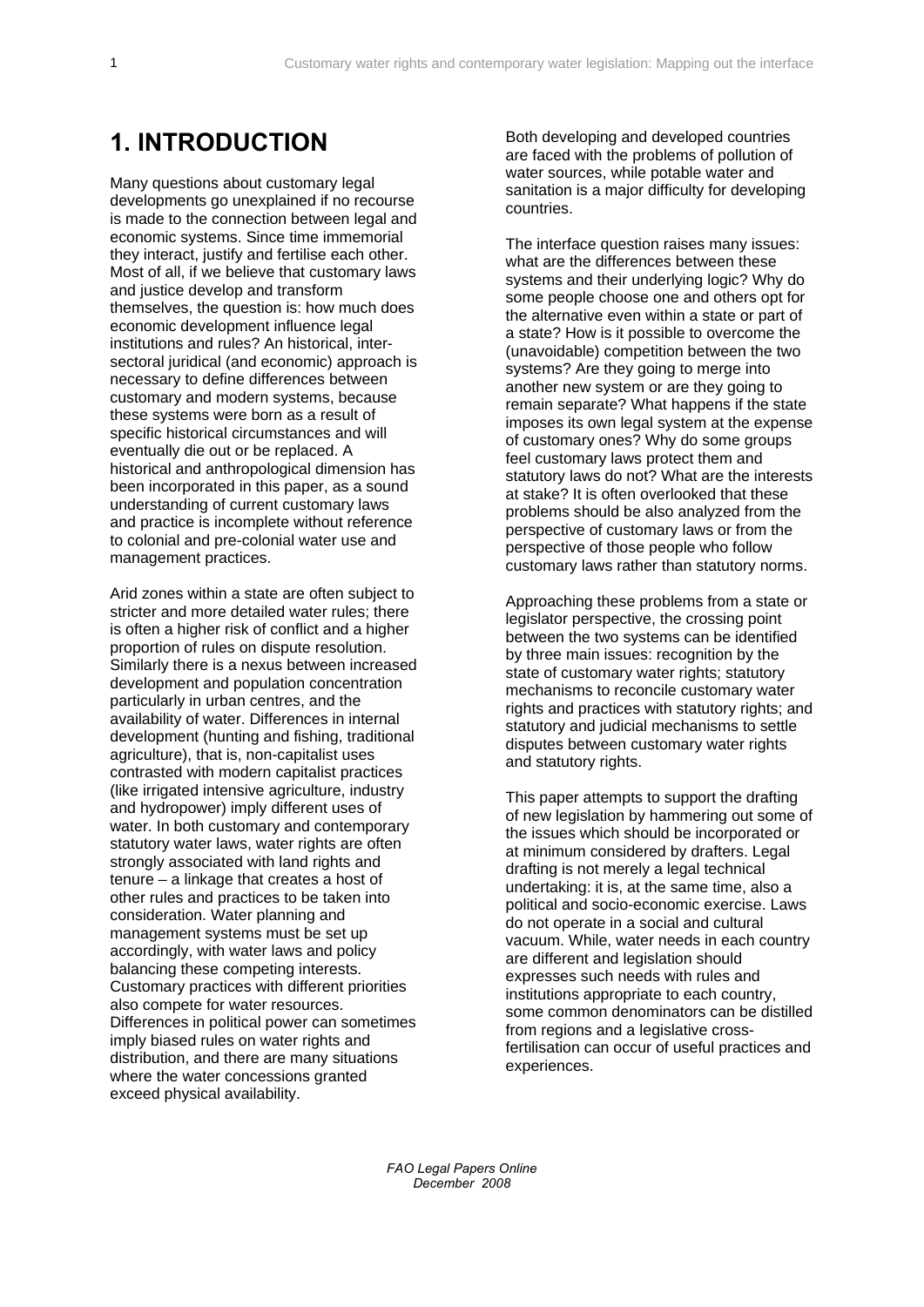## <span id="page-6-0"></span>**2. CUSTOMARY WATER RIGHTS AND PRACTICE**

This section provides highlights of discussions on customary rights and practices from the eight selected case studies. It should be borne in mind that water has a myriad of uses and functions for the environment and for humans. For the latter it is linked to survival, drinking and household uses, and various production activities such as irrigated and non irrigated agriculture, fishing, navigation and transport on water, and energy production. In turn, each possible use of water brings about specific norms and in some cases, specific institutions.

#### **2.1 Argentina**

Indigenous groups in Argentina are characterized by a communitarian style of life and traditionally protected their water resources, as part of their culture of the "sacred". The loss of their lands, together with an erosion of their cultural identity, added to the problems of natural resource pollution, in general, and to water resources in particular, contributing to the abandonment of ancestral practices on water uses. Indigenous groups in Argentina are less "visible" in comparison to other Latin American countries, such as Peru, Ecuador and Bolivia, which have larger percentages of indigenous groups in their populations. Information on cultural practices of indigenous communities is therefore not readily available.

## **2.2 Canada**

<span id="page-6-2"></span><span id="page-6-1"></span>It is difficult to trace the evolution of customary laws of Aboriginal Peoples in Canada, given the large numbers of such groups and a death of authority or compilation on the evolution of their practices and traditions. Locating customary water rules is difficult because information is preserved in the oral tradition and often not recorded in written form. Aboriginal Canadian rules on water allocation and disputes settlement mechanisms are sparse. To date, litigation and treaty-making on aboriginal rights and title has focused on land resources rather than water. There has been no thorough consideration of the evolution of aboriginal water rights. The evolution of judgements issued formally regarding customary rights can be traced through the following extracts from cases.

"It is not correct to say that Indians did not "own" the land but only roamed over the face of it and "used" it……. The patterns of ownership and utilization which they imposed upon the lands and waters were different from those recognized by our system of law, but were nonetheless clearly defined and mutually respected…..every part of the Province was formerly within the owned and recognized territory of one or the other of the Indian tribes."<sup>[1](#page-6-1)</sup>

The Report of the Royal Commission on Aboriginal Peoples  $(1996)^2$  $(1996)^2$  noted that "the customary or traditional laws of most Aboriginal peoples share certain characteristics:

- they are usually unwritten, embodied in maxims, oral tradition and daily observances;
- they are transmitted from generation to generation through precept and example;
- the laws are not static but continue to evolve;
- tribal or band territories often thousands of square miles – were communal property to which every member had unquestioned right of access;
- in no case were land or resources considered a commodity that could be alienated to exclusive private possession;
- all Aboriginal peoples had systems of land tenure that involved allocation

*FAO Legal Papers Online December 2008* 

<u>.</u>

<sup>1</sup> Duff, W. 1964. *The Indian History of British Columbia*, quoted in *Calder v. Attorney General of British Columbia* [1973] SCR 313. Report of the Royal Commission on Aboriginal Peoples, Volume II, Ch 4 Lands and resourcesproperty and tenure (Ottawa: Queen's Printer, 1996), available at [www.ainc-inac.gc.ca](http://www.ainc-inac.gc.ca/).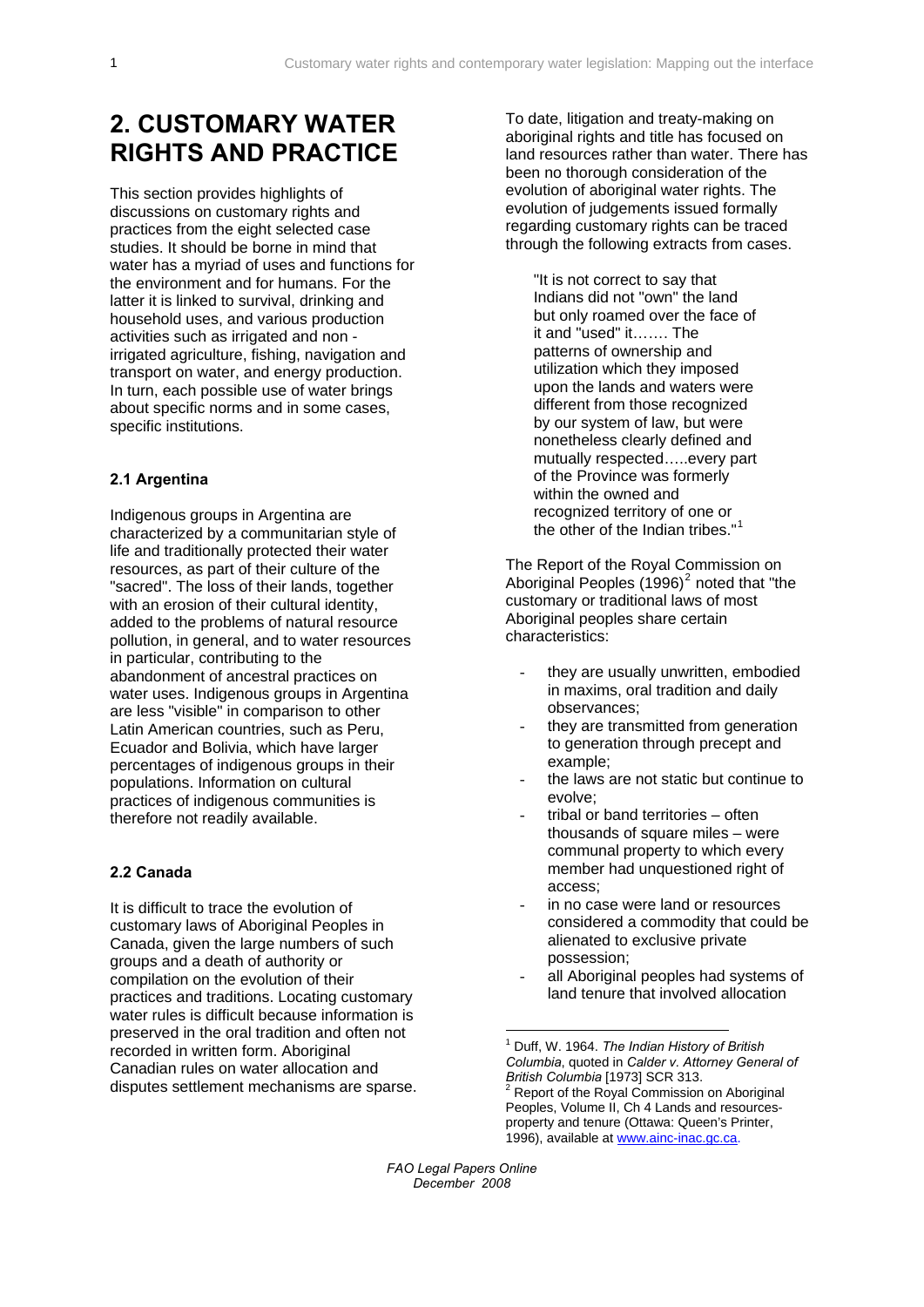<span id="page-7-0"></span>within the group, rules for conveyance of primary rights (and obligations) between individuals, and the prerogative to grant or deny access to non-members, but not outright alienation."

Research on dispute settlement mechanisms is almost non-existent, and challenges are heightened by the large variation of informal structures and institutions administering water rights and settling disputes among Aboriginal communities in Canada. However, some similar traits of dispute settlement processes are that they employ the principle of consensus, emphasize communal rather than individual and stress the importance of non-consumptive uses of resources such as water.

#### **2.3 Ecuador**

Under customary tradition, water is not considered a commodity; it belongs to communities, and those regarded as "sacred" waters are strictly communal. There is a profound difference between the customary concept of land, which comprises soil, subsoil, water, streams, woods and prairies, and the modern legal one which subdivides each resource with its own discrete legal regime.

Ecuadorian indigenous communities share water resources in the form of participation. This means that customarily individuals have a right to use water as part of a shared resource, use irrigation infrastructure, and participate in associations.<sup>[3](#page-7-1)</sup> Fees are collected through membership of water user associations and participate in community *mingas*. The latter is a form of communal labour for maintenance of the irrigation infrastructure and is the method by which rights over the water are acquired and strengthened. Sanctions take the form of social control and financial penalties for failure to meet obligations under the arrangement.

### **2.4 Ghana**

Prior to colonisation, communities had evolved their customary laws and specific rules to govern the various uses of water: human consumption, agriculture, transportation and environmental protection. Colonialism and the modern state introduced new uses for water: primarily power production and irrigation. Ownership of water, under customary law, is vested in stools (seat of a West African or head of a lineage chief that is symbolic of his authority and of the line of continuity between his ancestors and descendants), communities and families.

It is unclear whether customary law treats ground water as part of land so as to render it under the private possession of the land owner.

Customary law evolved rules for reasonable or equitable use of water resources among communities. Where two or more communities are located close to each other, they normally agree on a spot where they may go to collect water for domestic use. Each user may collect as much water as may be required, provided he or she leaves enough for other users and also leaves the waters in a clean state. The drinking part of the river is often located upstream from the swimming or bathing part or the part reserved for watering animals.

Protection of the environment, including rivers, is the responsibility of everyone in customary societies. Through customary beliefs, enforceable rules were evolved for the conservation and management of water. Violation of these rules was an offence punishable by fines – in money or in kind – payable to the local chief, priests or priestesses. Religious and customary beliefs served as potent instruments for ensuring compliance with customary rules on water usage.

As a result of colonisation and the advent of the modern state, the potency of customary norms as tool for the enforcement of norms on water usage has significantly diminished. Christian beliefs, for example, have supplanted customary beliefs as propounded by religious figures; hence sanctions that were feared would be visited on would-be violators have paled into

<span id="page-7-1"></span> 3 Boelens, R and Doornbos, B. The battlefield of water rights: rule making amidst conflicting normative frameworks in the Ecuadorian Highlands. Human Organization, Winter 2001.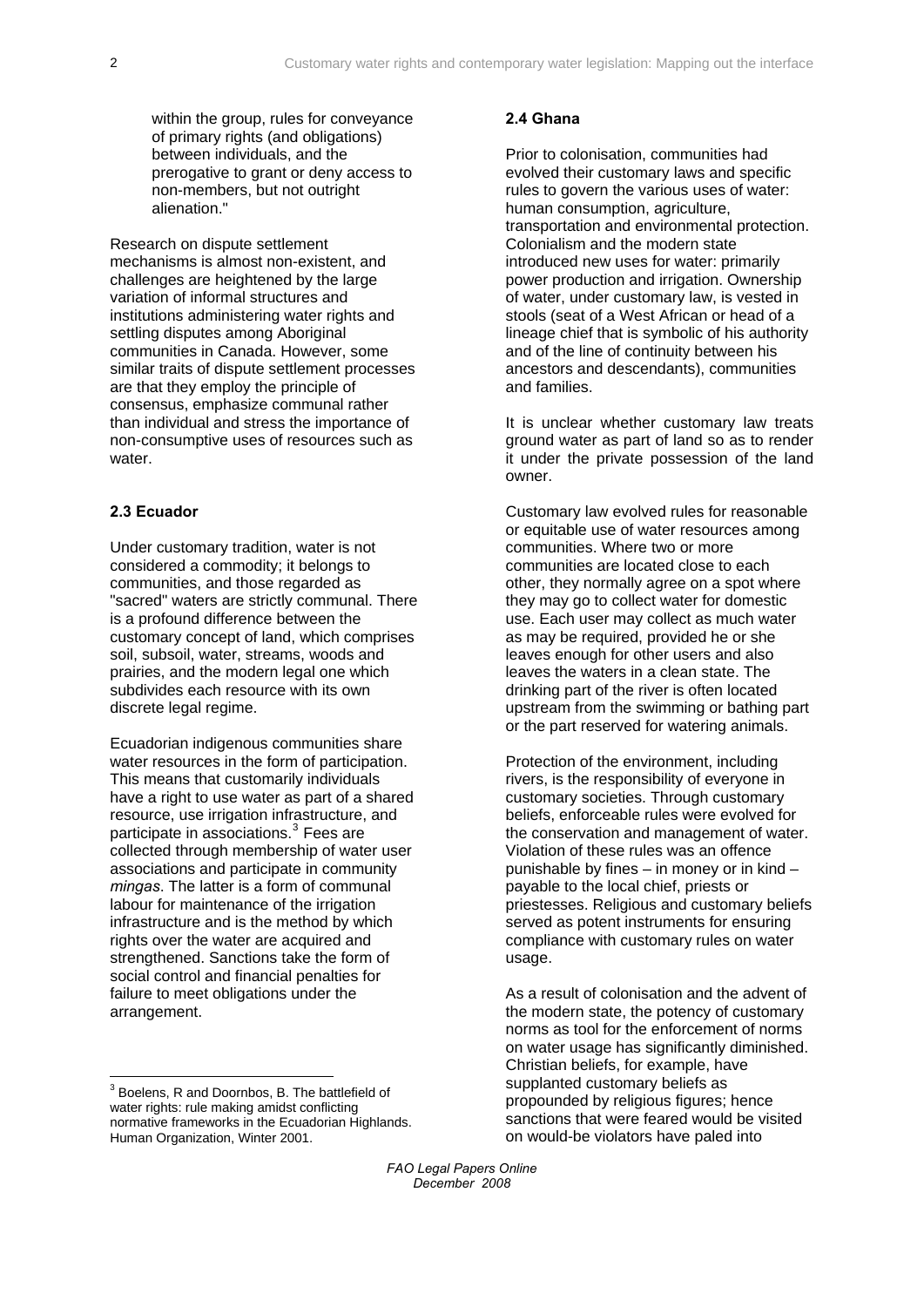<span id="page-8-0"></span>insignificance. The power of chiefs has also been replaced; laws or ordinances have replaced traditional customary edicts propounded by some religious authorities. Customary law as a basis for the enforcement of norms on the usage of water is observed only in rural communities.

## **2.5 Guyana**

Customary water entitlements in Guyana imply use (agricultural and domestic) by the Amerindian communities only (8 percent of the population). Amerindian rights to water are held communally, not individually, and pass from one generation to another. There are no formal rules of water allocation within Amerindian communities: the likely reason is the abundance of water relative to the size of the population. If there is a shortage, then use has traditionally been reduced by consensus. The pressure on water resources is reduced by the fact that families tend to live at some distance from one another and to locate their farms away from the village. The abundance of water resources means there is no reason for the state to seek to limit customary use and they have not done so.

There is no evidence to suggest that the Dutch recognized Amerindian use of water. It is unclear to what extent, if at all, the Dutch recognized the Amerindian ownership of land and its related right to abstract ground water. There was no recognition of aboriginal systems of tenure and all land in Guyana was treated as having become the property of the state. The 'orthodox' legal reasoning, entrenched in a number of statutes, does not recognize Amerindians as landowners (nor indeed, the holders of any rights to water, whether as an incident of land ownership or otherwise).

<span id="page-8-1"></span>In 1991, the government issued documents of title to Amerindian communities with respect to land within the village boundaries and 66 feet landwards from the mean-low water mark of rivers. Each document stated that the transfer was in recognition of the fact that the Amerindian communities had "from time immemorial been in occupation". There were no reservations or limitations in respect of water. Consequently, the titles could include rights to use ground water as recognized under Roman-Dutch law. This

reasoning would not, however, apply to surface water which is regarded as owned by the state. Amerindians would have to show that they had some other basis for these rights.

#### **2.6 Nigeria**

Customary law consists of practices accepted by members of indigenous groups as binding upon them. For the most part, the rules are unwritten and their evolution can be traced to the social organization (lineage, clan or tribe) of Nigerian societies. Group relations are normative and give rise to a series of well-defined rights and obligations between group members. Kinship rights and obligations are specific when the individual is interacting with members of his lineage, but they become more general as the degree of kinship widens. Observance of all traditional norms is secured through a system of sanctions that may vary according to the degree of kinship. Customary laws are not uniform across ethnic groups. Among the Yoruba language group, it is possible to identify several component ethnic groups each with its separate customary law system.

To the extent that water resources are found on land, access to such resources would be affected to a large degree by rules governing possession of land. A customary grant of land generally confers rights on all products of the soil which includes water resources.

"When asked about rights to trees, water holes, fishing sites, or mineral deposits, Tiv people say that such things belong to no one and are for the use of all".[4](#page-8-1)

Land is the common property of the tribe as represented by the chief of the political group. Village land would be held in trust and apportioned by the chief. Such administrative control of the land by the chief is referred to by the people as "ownership", a term also used to refer to the direct utilization and control of land by a family head or individual. The term also denotes collective right of the people in the land as the territory belonging to a village.

 4 Bohannan P and Bohannan L. 1968. Tiv Economy, pp. 110–11.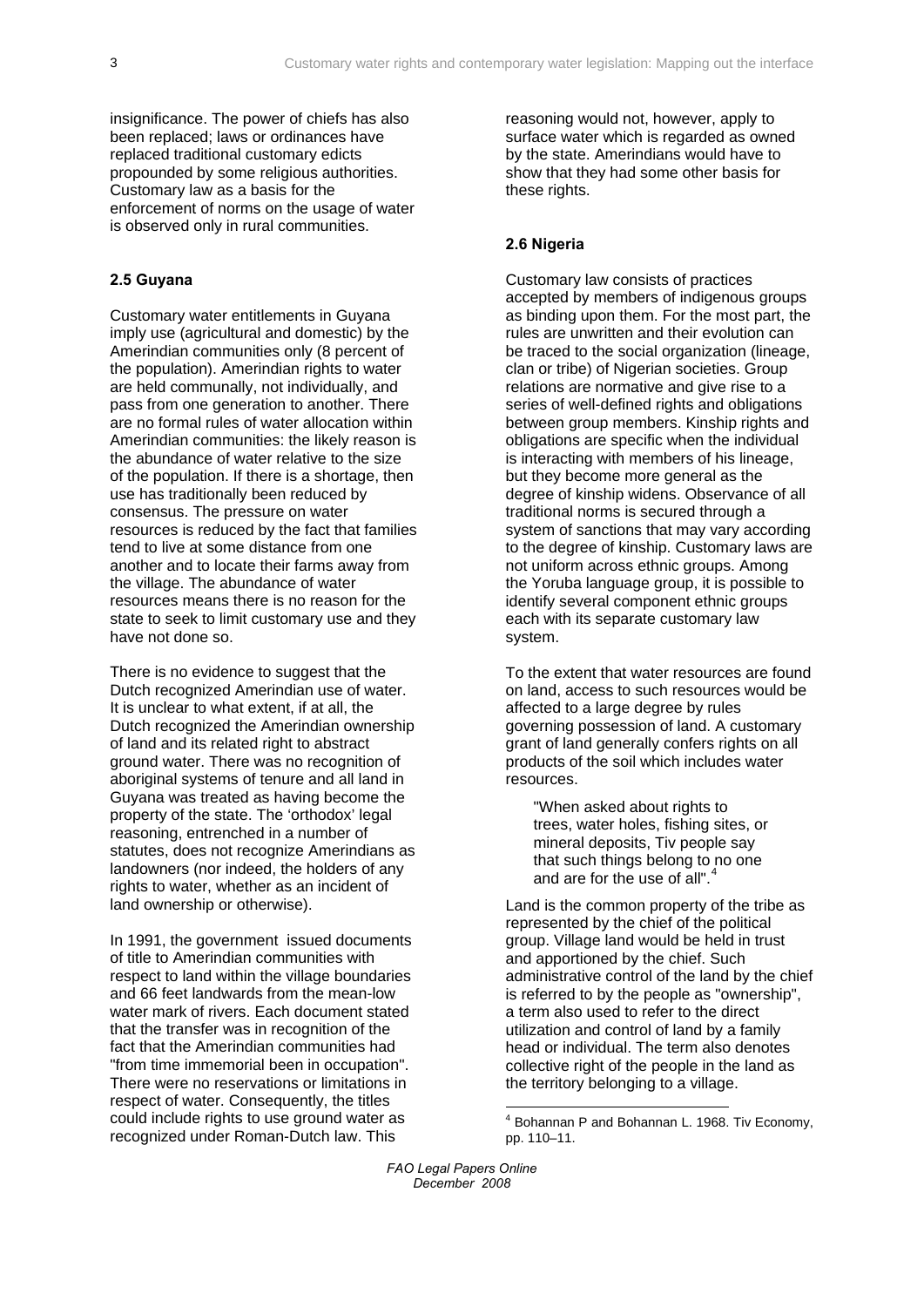<span id="page-9-0"></span>According to land acquisition rules among the Nupe,<sup>[5](#page-9-1)</sup> an individual acquires rights to land by virtue of membership in a kinship group holding rights to land, for services rendered, or through contracts between individual landowners. These can be shortterm contracts considered to be the "borrowing" of land or a long-term or indefinite arrangement similar to tenancies.

In general, there are no customary restrictions to access water from large sources. For access to smaller water bodies, particularly in the more arid areas, northern and central Tivland practices stipulate that non-family members would need permission to access resources owned by family groups. Such permission is said never to be refused. Anyone may improve a spring that nobody else claims, and thereafter claim ownership. Before anyone else can regularly draw water from it, his permission must be requested and the owner can often refuse in cases where seepage is slow and several hours may be required for it to settle and clear.

For water used by livestock, similar permission is usually required prior to watering by non-family members in areas where access to the relevant resources are controlled a family or other community groups. Grazing rights obtained by the Fulani (Peulh) in northern communities of Nigeria are usually temporary and are not governed by the ordinary rules of land tenure. Often, they are obtained by gifts of sheep or cows to the head of the family that has control over the land.

Water used for farming comes from rainfall, although rudimentary irrigation techniques have been developed to improve family farming in the arid areas. Access to water in wells or streams for irrigation purposes is regulated by families or community groups with rights over the underlying land, in accordance with the normal land tenure rules. Thus, permission from the heads of such families (or groups) would generally be required by non-landowners who require water for irrigation.

#### **2.7 Peru**

"The unquestionable importance of hydraulic systems and their complexity of uses must have produced a pre-hispanic water juridical system accepted by the mountain and flat country peoples."<sup>[6](#page-9-1)</sup>

However, information or documentation of such a juridical system has not been found. In countries like Peru, there are social groups who mainly regulate their lives by customary laws, like the peasant and native communities, even where formal legislation is the main source of law.

Historically, the Spanish rule organized Peru so as to maintain a separation between a Spanish state and the Indio communities. Since 1570, the Viceroy Francisco de Toledo organized the country, regulated the uses of water, in towns and in the rural areas and organized *reducciones de pueblos de indios,* villages of indigenous people converted to Catholicism, for collecting contributions and controlling the indigenous population.

At present, customary laws are in force in a majority of over 6 000 recognized peasant communities and approximately 1 300 native communities. In Peru, customary law produced through the source *costumbre* (custom), implies that such rules are produced by repetition in time, carried out by a specific group of people in a certain territory, and accepted by the people or part of the people as binding upon them for any length of time (a specific duration is not required). Differently from social or religious customs, a custom may become legal by generalised compliance, that is, if a majority of people abide by it in the majority of circumstances and knowing that compliance with the rule is compulsory having the conscience of the rule as being compulsory.

At the same time, these customary rules originate in agreements within the community and by heritage, and *legatos* or bequests, so as to establish rights of ownership, use and access to natural resources. The relationship between these groups and the rest of society has its

<span id="page-9-1"></span><sup>-&</sup>lt;br>5  $5$  Nadel, SF. 1965. A Black Byzantium: the Kingdom of Nupe in Nigeria, p. 181–182.

<sup>6</sup> Rostworowski, M. 1981. Recursos Naturales Renovables y Pesca, siglos XVI y XVII. IEP. Lima.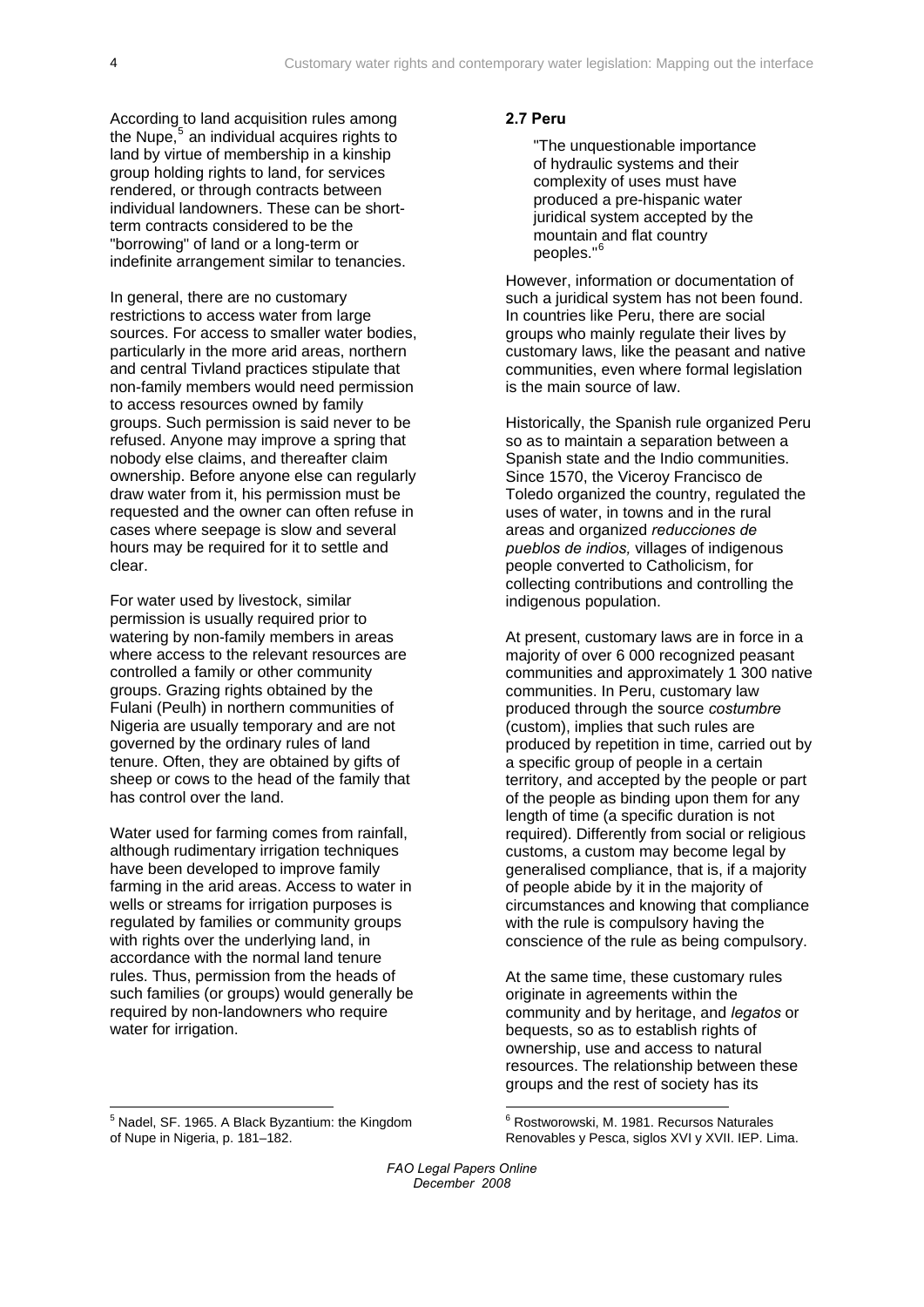<span id="page-10-0"></span>influence on their organization, their customs and their internal rules.

The most important use of water in customary communities is irrigation, where users' groups and organizations have developed – sometimes over centuries – irrigation management practices that incorporate elements from the Andean, colonial and post-colonial water traditions and contemporary norms and technologies. Both the older irrigation systems and new ones - whether communal, state-owned or private - feature their own specific practices and norms. Therefore, each irrigation system operates by a different set of rules.

Customary water rules are the result of technical factors as well as of basic interaction between individuals and communities. Such an interaction is for example, participating in the construction of irrigation works which give an individual right (or a family right) to use water and a right to participate in collective decision-making with regard to water use and management. Maintaining those water rights is the result of a negotiation process and of organized family participation in communal water works maintenance.

## **2.8 Philippines**

<span id="page-10-1"></span>Customary rights and practices include those that are based on tradition or culture rather than written law, whether they are practiced by recognized indigenous groups or not. The rights to access and use of resources are rooted in the concept of land. Land includes all resources, both above and below its surface, water being among these. Indigenous people consider land as granted and entrusted by one Creator, to be harnessed, cultivated and lived upon by everyone. This concept does not recognize the idea of private ownership but abides by the spirit of collectivism. Therefore, land was considered sacred, not subject to ownership, sale, purchase or lease. Among Filipino people, land was held in usufruct and the community could not be deprived of its use. While use of access to resources is open to all, customary law disapproves of the abuse of these rights. Resources are used by the people based on their needs and they have the corresponding responsibility of regenerating those resources.

Among the iBesao for example (an indigenous group found in the central western portion of the Mountain Province in the Cordillera Mountain Range in Northern Luzon), customary leadership and authority is vested in community elders. Customary laws are contained in the *inayan or lawa,*  which are culturally prescribed taboos that speak of values such as respect for and helping others, nature, justice, morality, harmony, sharing resources and helping others. The *inayan* serves as a guide in determining whether one's act is right or wrong and prohibits the violation of norms through the notion that fate will impose punishment on the wrongdoer. *Inayan* forbids any act that inflicts harm on anybody or anything.

In relation to natural resources, the *inayan* teaches self-restraint or discipline in its utilization and discourages wasteful and destructive practices. This is reinforced by the people's belief in nature spirits. Nature spirits inhabiting water sources are believed to be the primary forces in the production and supply of water. *Inayan* cautions against doing anything that might displease these spirits, which may cause them to stop the flowing or production of water.

"Water is a resource which cannot be owned by any private individual even if it is found in privately held property. The landowner can only be accorded the right to prior use; he cannot stop or divert it from its natural flow. Rights to water according to customary law belong to those who first tapped the source for their use, but it does not include the right to divert water from its natural flow and depriving those who claim "natural rights" by virtue of being located along the natural course of the water.<sup>[7](#page-10-1)</sup>

In the customary structure, the *dumapats*  are groups of rice fields owners sharing a common water source for their irrigation use.

 7 Bang-oa, E. 2003. Traditional Water Management Systems of the Kankanaeys of Besao (Northern Philippines) in *Water and Cultural Diversity: Indigenous Worldviews and Spirituality* presented at Third World Water Forum, 16-17 March 2003, Kyoto, Japan.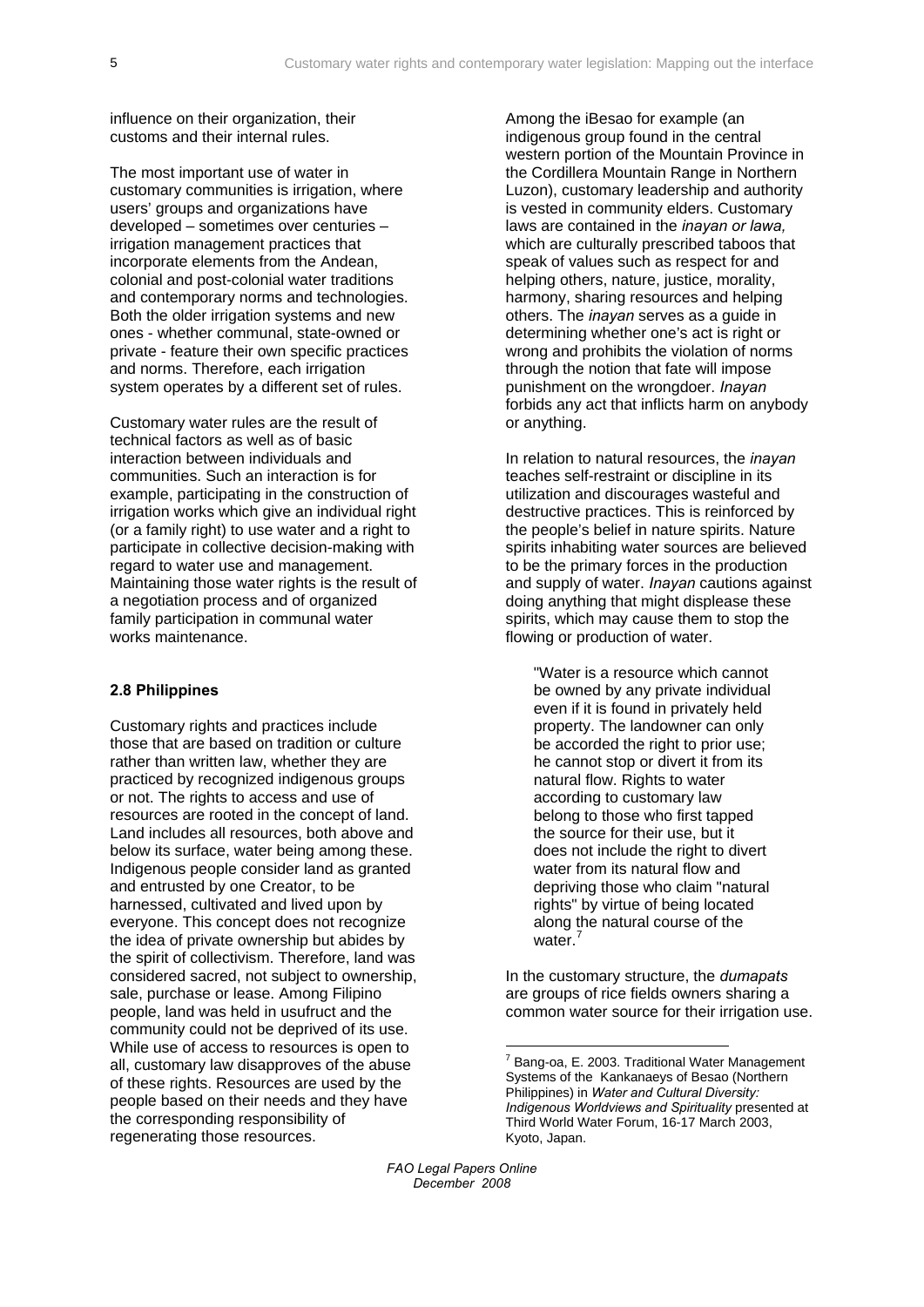They are akin to the modern equivalent irrigation associations, which claim prior use rights to a particular water source. Maintaining the water supply as well as canal maintenance to ensure adequate water flow involves *dumapat* collaboration, labour and resources.

#### According to Bang-oa,

"Religious practices also contribute to water management. Traditionally, the *legleg* ritual (which is essentially for thanksgiving and perpetuation of the water source), is performed annually in Besao, which is intended to please the water spirit and prevent it from leaving. Such traditional rites reinforce the high value and regard for water, thus maintaining its quantity and quality through culturally prescribed and environmentally sustainable use, as well as reaffirming man's relationship with nature."

The nature of the rights to water as practised by the iBesao may be said to be typical of the indigenous peoples of the Philippines, which is not to imply that traditions and customs among more than a hundred identified indigenous groups are homogeneous. It may be assumed that certain basic characteristics are common among the groups, namely that:

- water and other natural resources are God-given;
- ownership is communal and temporary;
- one may use only what one needs and give others and other generations opportunity to enjoy the resources;
- resources have to be protected.

*Traditional water rights in irrigation systems*  Indigenous irrigation systems may possess some common characteristics but they are still distinct from each other. In the Tukukan village of the Bontok people in Central Cordillera, Northern Luzon, rice farming is the major activity and water is their most valuable resource. A unique characteristic of the Tukukan irrigation system is the role that rituals play in regulating social relationships in relation to the management and distribution of water. All the villagers are landed, but the aristocrats own the bulk of

the land. Members of the community have for a long time grouped together to develop an irrigation system to nourish their farms and they collectively maintain the system. There are cases where rice fields owned by a single individual are situated at the head, middle or tail end of an irrigation system. This pattern of fragmented ownership instils in the farmers a vested interest in ensuring that water is equitably distributed up to the lowest and farthest rice field. Citizenship in the village and being descendent of original field owners confer upon a farmer membership in the irrigation association.

Ownership of a rice field automatically entitles the individual the rights to irrigation water. Older rice field owners have priority rights to receive irrigation water ahead of owners of newly constructed rice fields. Members of the irrigation association are expected to send a family representative to contribute labour to undertake the irrigation activities, which include cleaning and riprapping the irrigation canals. Failure to fulfil this obligation would subject the family to pay a fine. Water distribution is supervised by a person chosen by the irrigation association members; normally, each member takes a turn as supervisor. The rationing of water among members becomes necessary when water levels drop requiring a system of water rotation to be implemented. Water is distributed among the rice fields at intervals based on a set schedule. Water rights are allocated by farm lots, regardless of ownership; thus a farmer with more farm lots will get a larger share of the total volume of water available. Being a member of the aristocracy does not entitle one to more water for a particular lot. A system of guarding is instituted, since some farmers tend to steal and divert water into their own fields. Stealing water or monopolizing the use of water leaves the offender to be verbally reprimanded by the aggrieved party and reported to the other field owners. Punishment is believed to befall the offender or any member of his family in the form of misfortune such as illness, death or crop failure. The key to maintaining equality in water distribution among the Bontoks is their belief system founded on rituals and supernatural sanctions.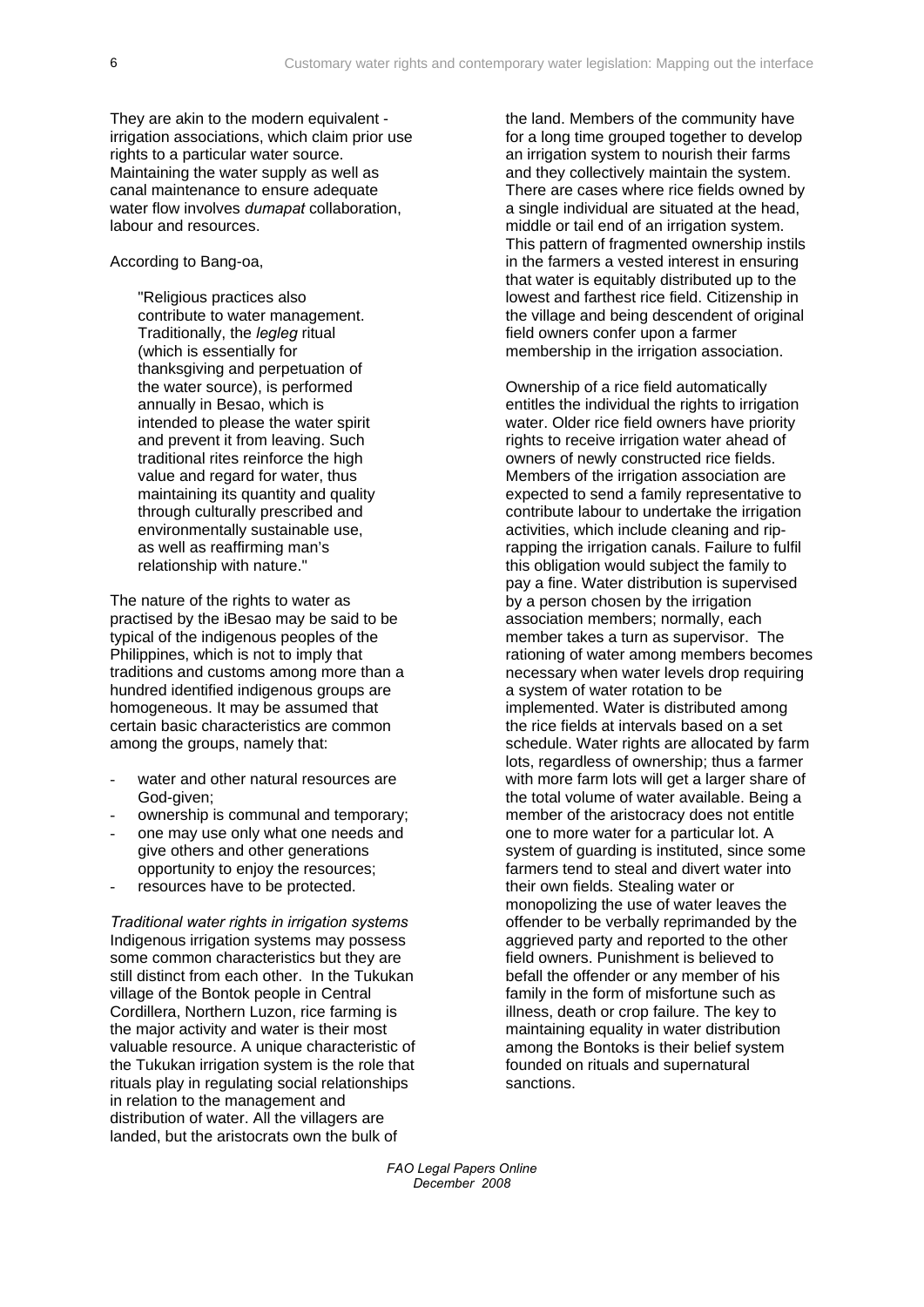<span id="page-12-0"></span>There are between 1 000 and 1 200 *zanjeras* in Ilocos Norte. The activities of the *zanjeras* include the construction of dams and the maintenance and management of the irrigation system to ensure that irrigation water is adequately and regularly delivered to its members. The entire *zanjera* may be mobilised for major dam repairs or canal cleaning, while routine maintenance and repair jobs are undertaken by smaller work groups.

*Zanjeras* may be classified according to land rights and use: one type encompasses farmers which assist each other in irrigating lands they cultivate, and the second includes landless farmers who build and maintain irrigation systems in exchange for the rights to till portions of irrigated land. The landowner therefore retains ownership of the land and the *zanjera* farmer holds the land in usufruct; the produce or its cash equivalent is divided between the two, with 25 percent going to the landowner and 75 percent kept by the *zanjera* farmer.

The organizational structure of a *zanjera* depends on its size. There are three levels of collective control for using water, corresponding to the layout of the irrigation system,

- by a board of directors, over water distribution across municipal and administrative boundaries;
- by a supervisor, over the activities of 4 to 10 farmers sharing the canal;
- by family elders of water use below the canal turn-out by a cluster of farm parcels or canal segment.

The allocation of water to the members of a *zanjera* is determined by the membership share which is based on the measure of land area cultivated and implies a structure of rights and responsibilities. Labour duties and material resources to be contributed towards construction and maintenance works in the irrigation system are also distributed according to the number of membership shares. In situations of conflict within or between *zanjeras,* mediation is facilitated by officers and litigation is avoided as much as possible.

<span id="page-12-1"></span>There are no rules of water allocation if there is abundance of water relative to the size of the population. Traditionally, to the

extent that water resources are found on privately owned land, access to such resources would be affected to a large degree by rules governing possession and ownership. While in towns this relationship disappeared (a public or private organisation distributes water and users have no relationship with water-land ownership rules), it still applies in traditional small irrigation schemes. If water comes from a dam, again land ownership is irrelevant.

#### **2.9 Commentary on customary practices**

An excerpt from a Canadian text can summarise and highlight important aspects of customary practices that can be applicable across the board in other countries as well:

"Our traditional laws are not dead. They are bruised and battered but alive within the hearts and minds of the indigenous people across our lands. Our elders hold these laws within their hearts for us. We have only to reach out and live the laws. We do not need the sanction of the non-indigenous world to implement our laws. These laws are given to us by the Creator to use. We are going to begin by using them as they were intended. It is our obligation to the children yet unborn."

This except highlights an important issue: customary practices and traditions take place with or without the sanction of the formal legal system. On one level, this can be problematic. Rules applied in this manner can often entrench the status quo; if the societies' traditions exclude or discriminate against a certain segment of the population, and often it is women or those of a different caste, exclusionary practices can be entrenched and inequality is perpetuated.

Customary laws have been traditionally oral in character, and only documented in some cases more recently or codified by formal

<u>.</u>

<sup>&</sup>lt;sup>8</sup> Sharon Venne Saulteau First Nation, Fort St. John, British Columbia, 20 November 1992, Report of the Royal Commission on Aboriginal Peoples, Volume II, Ch 3, s. 1.2 Traditions of Governance, available at www.ainc-inac.gc.ca.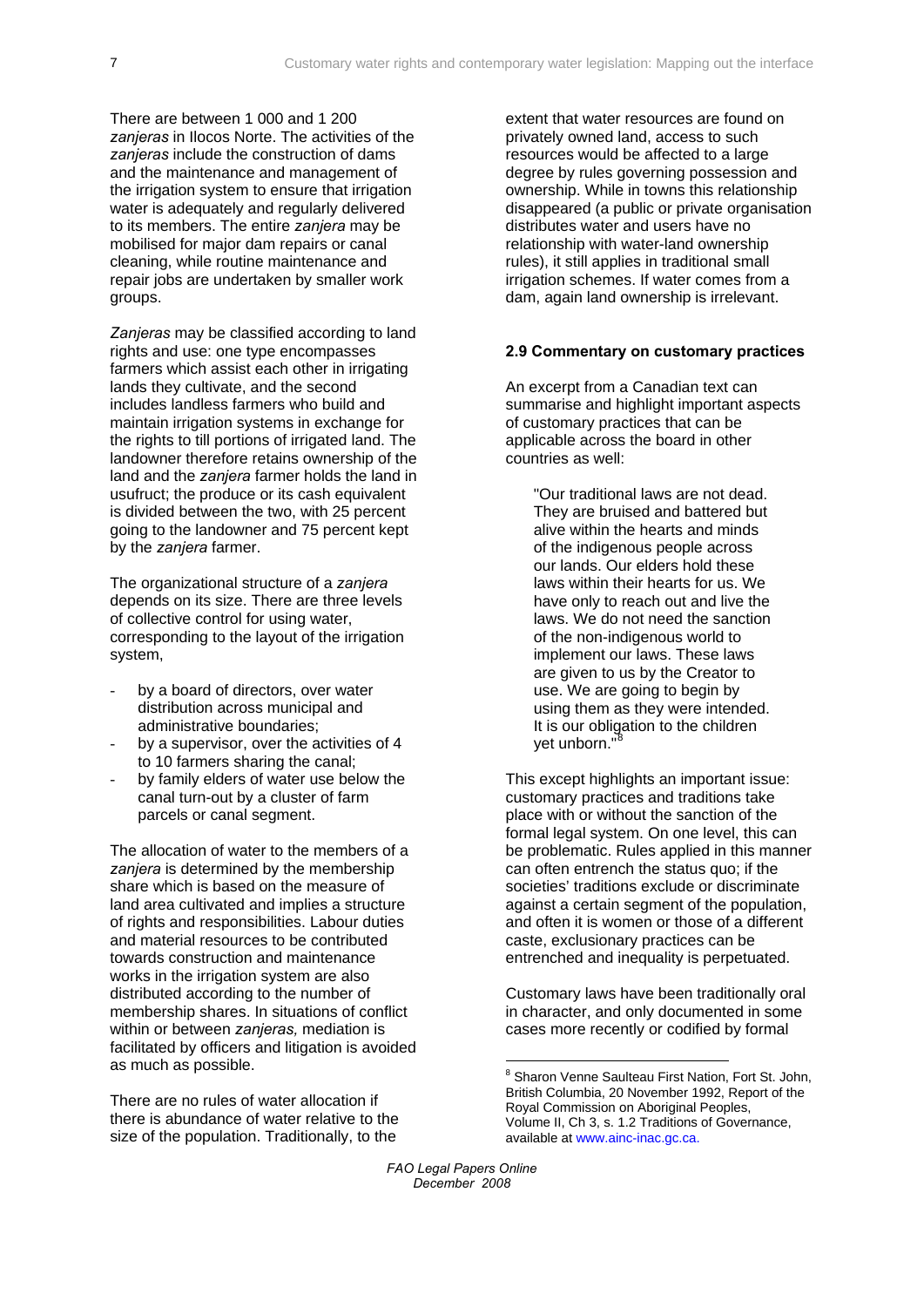statutes. It should be noted that compilations of customary law artificially freeze the natural development of customary law; furthermore challenges are presented by concepts lost in translation and social nuances that are difficult to reconstruct in differently operating social systems.

#### *Water rights associated with land*

Relating to natural resources, ownership is communal and temporary. Water rights are often associated with land use, and loss of the latter would mean a corresponding loss of water rights – this can often pose challenges to the social fabric of the community dependant on these resources.<sup>[9](#page-13-0)</sup>

"Most land (and water) disputes derive from the conflict between, on the one hand, expectations and ideas regarding property relations under customary systems and, on the other, the rights and privileges flowing from individualisation, titling and registration. Conflicts over land and natural resources are threatening to tear the country (Kenya) apart…"[10](#page-13-1) 

In traditional societies, village land would be held in trust and apportioned by the village chief. Ownership also means direct utilization and control of land by a family head. An individual acquires rights to land by virtue of membership in a kinship group holding rights to land. Pastures, the world over, were mainly under communal property: it would be impossible and useless to maintain western individual ownership of pastures when the main pastoral technique would be transhumance or nomadism, because pastoralists needed to roam to get water and pastures at the same time. During interviews conducted in rural parts of West Africa it was discovered that stealing from a state farm was not considered a crime as the state farm cannot be protected by magic, like that of an ordinary peasant. This is

1

because the state is an entity whose ancestors are unknown or non-existent, consequently the state or its derivative entities cannot be protected by magic, which works only on the basis of influencing ancestors (one way or the other). Such a statement gives the perception that the concept of the state differs according to different cultures.

#### *Production systems*

Although differences exist between the different regions in terms of cultural identity, geography, and climate, the underlying rationale for customary practices can essentially be considered analogous. This is because fundamentally, the different modes of production of food are comparable and accordingly, the rules regulating the social organization are similar. Cultural identity for these purposes refers to the ways in which people organize themselves, family structures, social etiquette and norms, subsistence methods, etc. Legal systems may also have their *raison-d'être* in ethnic connection or citizenship, in caste and sex. The Fulani or Peul people of West Africa, traditionally pastoralists, had a social organisation based on pastoralism, and their legal system (rules, rights and obligations, institutions) was functional for (agro-) pastoralism. The Bambarà-Bamanan one of the larger ethnic groups in Mali, are agricultural people and their legal system reflects their production system and their comprehensive identity.

In times and areas of the plantation economy, after colonisation, land soon acquired the status of a good and it was sold and bought. But the plantation economy marked the first appearance of a capitalist mode of production among Africans (not just Europeans) in Africa. The nexus between the mode of production and laws for its organisation as propounded in this paper can be illustrated by three market economy states, Australia, Canada and the USA who also recognize and apply the customary rules of their indigenous populations. These indigenous groups maintain their customary rights possibly as a result of their social modes of production such as fishing, hunting, and subsistence agriculture. Market economies enable individual independence in contrast with the social structure such as families, clans or tribes that is associated

<span id="page-13-0"></span><sup>&</sup>lt;sup>9</sup> A recent FAO publication also deals with the relationship between land and water, see Hodgson, S. 2004. Land and water – the rights interface. FAO. Rome, Italy.

<span id="page-13-1"></span><sup>&</sup>lt;sup>10</sup> Odhiambo, Ochieng (1999) quoted by Cousins B. 'Tenure and common property resources in Africa', p. 157 in *Evolving land rights, policy and tenure in Africa*, editors Toulmin, C and Quan, J (2000) DFID, IIED and NRI. London.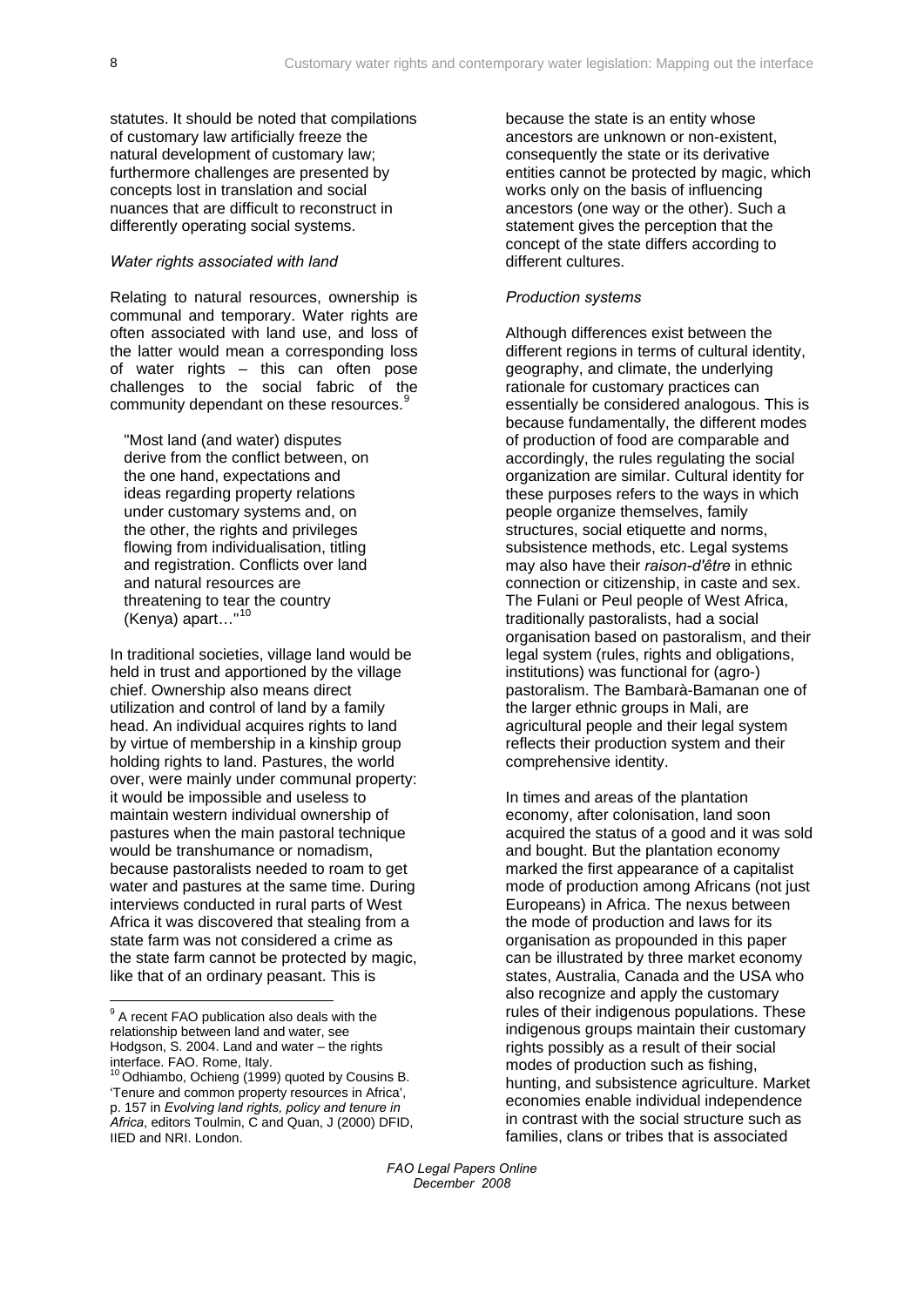<span id="page-14-0"></span>with those groups still adhering to customary practices. Socio-psychological and legal explanations can be put forward as to why indigenous groups in these three countries may enjoy at minimum *de jure* greater recognition than other communities in Latin America, Asia and Africa organized under customary practices. Legislative recognition has been used as a mechanism for healing past abuses of rights of indigenous groups, but it is much more difficult to deny these groups the principles of freedom from discrimination and equality by law that are afforded to other citizens of the state.

#### *Population growth*

Customary land and water laws have an inborn limitation: they do not easily accommodate demographic increases, particularly in smaller spaces. Lack of water, poor soil fertility, and long distances for nomads limit production are exacerbated by exponential population figures. Over the last years, communal organisations have become weaker because their members try to obtain individual or family modern title to the communal lands they work on. It is a reality that formal, state granted titles are stronger than customary ones.

#### *Dispute resolution mechanisms*

Elders, are often considered keepers of the law as a result of their age and experience, and apply rules which are passed to future generations. Using a modern legal analogy, these elders are synonymous with judges, legislators, legislation and enforcers or sentences implementers. The aim of customary justice is often to re-establish peace in the community; less emphasis is placed on guilt or innocence or apportioning blame. There is no concept of "separation of powers" doctrine which sees distinctions in different government branches responsible for upholding the law such as the legislative, executive or judicial branches. This new structure has caused adjustment problems in Africa, Asia and Latin America where there are few trained officials, poor social and infrastructural organisation, few resources and unmanageably large areas of competence, (or gaps and overlaps in competence). In the rural areas of developing countries, even among officials under the formal legal system, the separation of powers concept is more

blurred and clearer distinctions are more likely to be found in the country or regional capitals.

Conflicts should be solved from within or "inside the village belly" according to a Wolof (Senegalese) adage.<sup>[11](#page-14-1)</sup> A dispute affects the world's spiritual order and this order must be re-established according to custom and purification rituals; a conflict is like a group disease and it should be treated as a disease. Judicial values and practices are profoundly marked by the sacred and religious and impacted by the spirits of the ancestors of the community. In Africa, different kinds of community arrangements can be found: societies without a primary chief which function through the lineage system, societies where power is delegated to a *primus inter pares*, or a leader among equals which is frequently but not always the oldest man, and those with a hierarchy where power is accorded to a chief or king. An informal meeting can be transformed to a "court of justice" without the use of specific procedures. However, secret gatherings may occur and decisions may be made without the calling of witnesses and executions of such decision are immediate and not negotiable.

## **3. LEGAL STATUS OF CUSTOMARY WATER RIGHTS AND THEIR INTERFACE WITH STATUTORY RIGHTS**

### **3.1 Argentina**

#### *3.1.1 Statutory water rights and recognition of customary law*

Constitutional and legislative rules recognize and legitimise the claim of indigenous communities to their ancestral lands. There is recognition of the legal personality of the "*comunidades indigenas*" (indigenous communities) and of their rights on land, cultural values and customs. The Constitution recognizes the ownership of

<span id="page-14-1"></span>*FAO Legal Papers Online December 2008* 

1

<sup>11</sup> Le Roy, E. 2004. *Les Africains et l'Institution de la Justice. Entre mimétismes et métissages.* Paris, Dalloz.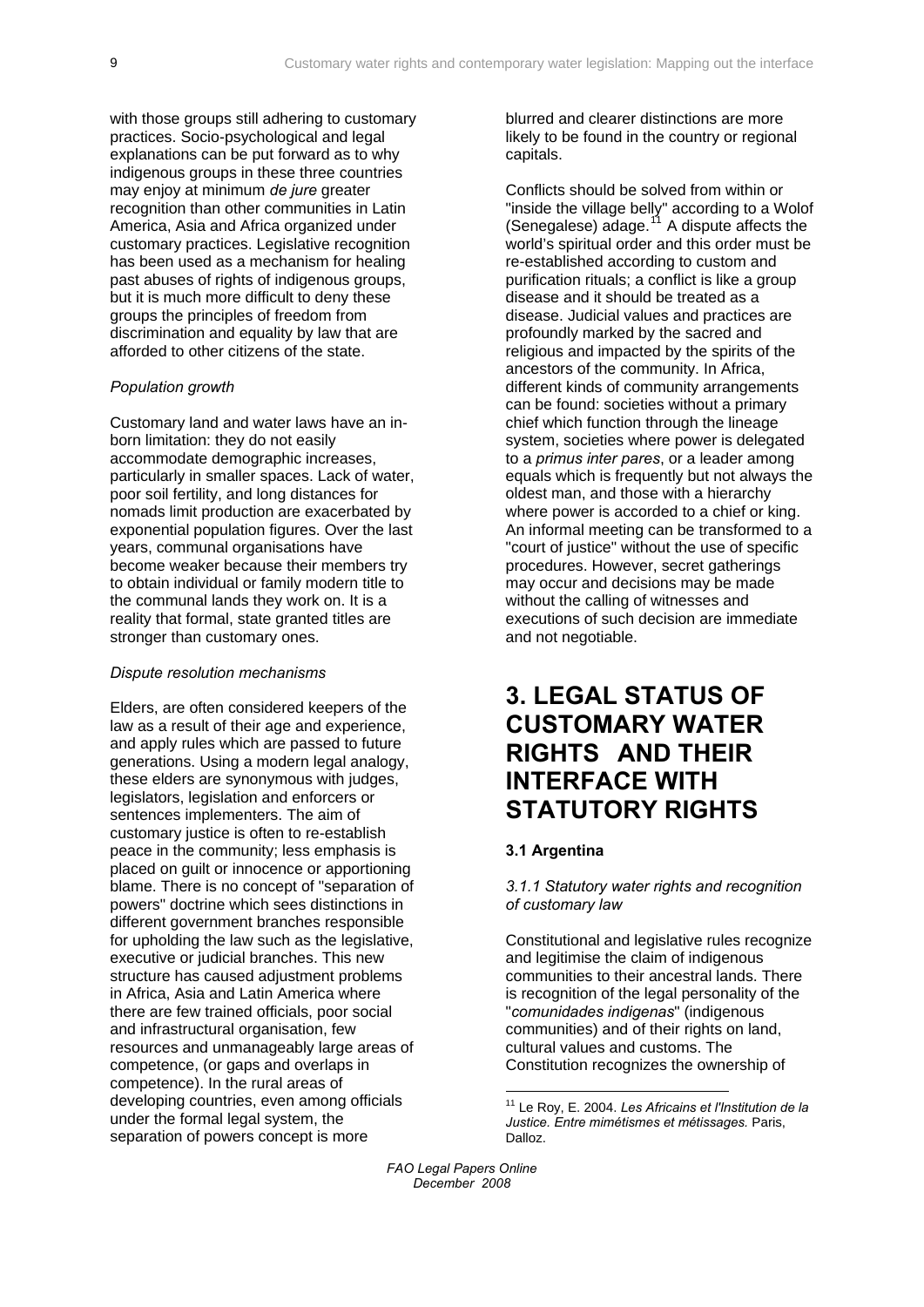property by communities of the lands they traditionally occupy. These communities have a right to participate in the administration, management and conservation of their natural resources.

Argentina is a civil law country that follows the Roman legal tradition. Under the Civil Code, article 2340 enshrines the concept of public ownership of surface and groundwaters, while concessions and permits are the mechanism for water use in articles 2341 and 2342. The 1994 Constitution through article 124 declares that provinces have original ownership of the natural resources found within their territorial boundaries. Modern water legislation is based on *codigos de agua provincials* provincial water laws and statutes. Provincial administrations assign water rights through *permisos y concesiones* (permits and concessions) and are the locus for the water schemes and arrangements. The legal nexus between water and land is strong in Argentina, and related property rights concepts which link both are followed by all the regions except San Luis. Under the Civil Code streams that are formed and end within a state belong to that state and waters that arise in private property belong to the owners of the land who may freely use them and change their natural direction.<sup>[12](#page-15-0)</sup> The Water Code of the province of Córdoba stipulates that an individual has the right to use common terrestrial waters. $13$ It also states that common uses are free of charge and have priority over any private uses - rates can only be set when the provision of a service is required.<sup>[14](#page-15-2)</sup>

There is no recognition specifically of customary water rights in the relevant legislation namely the national and provincial water laws. Provincial management of water resources began as far back as 1940 in some provinces, and rules for water uses accommodated during that period in time was primarily for irrigation.<sup>[15](#page-15-3)</sup>

The international treaties and conventions, which Argentina has ratified, do not oblige the state to recognize customary laws. Its obligations are to "take into consideration" customs and customary laws, to protect the communities' rights in the natural resources existing on their lands, as well as the right to participate in the use, administration and conservation of such resources.

#### *3.1.2 Statutory mechanisms to reconcile customary water rights and practices with statutory rights*

No statutory mechanisms are explicitly for the reconciliation of customary water practices with the statutory regime.

Water use permits are granted upon the condition that they are not to the detriment of third parties, which in theory can be used to protect previously acquired rights, although this might extend only to previous rights acquired under the formal legal system.

There are public entities, like the National Parks Administration (APN), with experiences that could be a useful starting point in developing mechanisms for dealing with conflicts on water uses between formal and informal users. The APN has created an advisory council on indigenous peoples' policy issues within its directorate.

#### *3.1.3 Judicial records of conflict between the two systems*

Present conflicts centre on the recognition of indigenous rights to life, health, culture, ownership of property, and a safe environment. Although most conflicts entail the request for (ancestral) lands, they are nevertheless intertwined with issues relating to water and environmental pollution, lack of access to potable water, problems created by mines, oil production, gas-pipelines and dam construction. The primary formal mechanisms are judicial ones. The provincial water authorities assign water rights and solve water conflicts through water tribunals or similar bodies. Before or after the application of such mechanisms, there is always the possibility of using alternative conflict management systems.

the Caribbean Regional Office, available at [siteresources.worldbank.org](http://siteresources.worldbank.org/INTWRD/926624-1112685065402/20434096/ArgentinaWRMPolicyIssuesNotesThematicAnnexesEnglish.pdf).

1

<span id="page-15-0"></span><sup>&</sup>lt;sup>12</sup> Articles 2350 and 2367 respectively.

<span id="page-15-3"></span>

<span id="page-15-2"></span><span id="page-15-1"></span><sup>13</sup> Article 37.<br>
14 Article 40.<br>
<sup>15</sup> World Bank. 2000. Argentina *Water Resources Management Policy Issues and Notes, Thematic Annexes, Volume III*. Argentina Country Management Unit and Environmentally and Socially Sustainable Development Network, and Finance, Private Sector and Infrastructure Latin America and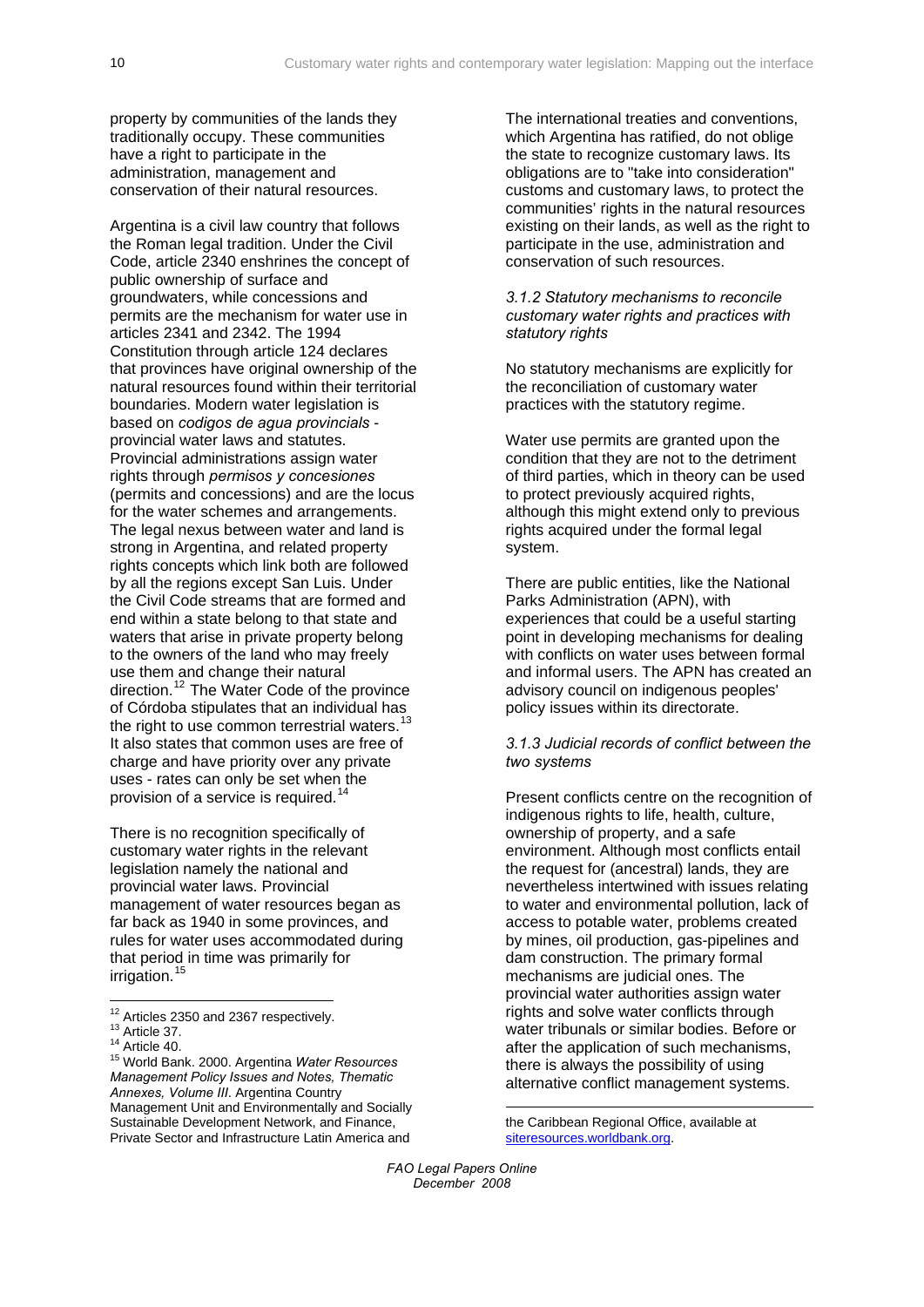#### <span id="page-16-0"></span>*Menores Comunidad Paynemil[16](#page-16-1)*

An injunction order was sought by the Public Defender of Children in Neuquen province against the provincial government, that aimed at protecting the health and access to fresh water for the children of the Paynemil Aboriginal Mapuche community. The order sought to compel the government to provide the community with fresh water since its water bodies were contaminated, and to stop further pollution of community lands and water. The argument for this case was framed in terms of the right to water as fulfilment of the right to health. Despite the provincial government's defense that it was taking some steps in that it had studied the causes and types of pollution present, the court found in favour of the community considering the urgency and gravity of the matter.

#### *Yacyretá Hydroelectric Dam*

Construction of one of the largest dams in Latin America along the Argentina-Paraguay border has had social and environmental ramifications for the neighbouring ecosystems, agricultural lands, water quality, and decrease in fish species the cumulative effect of which has mean considerable economic loss to nearby communities such as *Corrientes* and *Misiones*. For many indigenous villages this has meant eviction from ancestral lands with a high spiritual value. The World Bank Inspection Panel, authorized to hear complaints relating to projects the World Bank finances, advised the government to take immediate remedial measures to mitigate the damages caused. In May 2004, "the panel found that important environmental problems persisted at the resettlement sites and that the impacts of these sites on adjacent areas had not been fully assessed. On social issues, the panel determined that the World Bank had fallen short on implementing its policy on resettlement of families and businesses and that there was no transparent and independent procedure for hearing grievances."<sup>[17](#page-16-2)</sup> The lack of response by the government prompted a new claim to be

brought forward in 2002; also civil society organisations have rallied public participation of the affected communities on issues such as preventing the raising of the dam water level.

#### *3.1.4 Future directions for research and policy recommendations*

The right to involvement or participation in natural resource management could form the basis for a future claim by the communities for formal recognition of their water customary laws and water ancestral practices. Arising from the relationship between land and water, and the historic relationship between indigenous communities and water, it is unavoidable to link the request for traditional land rights with traditional water rights and for greater accomodation of customary land and water laws.

#### **3.2 Canada**

#### *3.2.1 Statutory water rights and recognition of customary law*

"Aboriginal rights lie in the practices, customs and traditions integral to the distinctive cultures of Aboriginal peoples".<sup>[18](#page-16-1)</sup> In order to constitute an Aboriginal right, an activity must be an element of a practice, custom or tradition integral to the distinctive culture of the Aboriginal group claiming the right. Sustenance rights and traditional practices of hunting, fishing and trapping have been upheld by the courts. The indigenous Aboriginal population signed treaties first with British and later with Canadian governments before and after the Confederation in 1867. While these historic treaties pertain primarily to land, they contain specific provisions relating to water. However, even in absence of specific treaty rights to water "Canadian law recognizes a treaty right to water for traditional and contemporary uses by Indians"[19](#page-16-3) and treaties are to be construed as including water rights. The Canadian Supreme Court case *Guerin* has described an Aboriginal title as a legal right which both pre-dated and survived claims to sovereignty in North

<span id="page-16-3"></span><span id="page-16-2"></span><span id="page-16-1"></span>16 Menores Comunidad Paynemil s/accion de amparo, Expte. 311-CA-1997. Sala II. Cámara de Apelaciones en lo Civil, Neuquen, 19 May, 1997. Available at siteresources.worldbank.org

<sup>&</sup>lt;sup>18</sup> R. v. Van der Peet [1996] 2 SCR 507.<br><sup>19</sup> Bartlett, R. 1988. *Aboriginal Water Rights in Canada* (Calgary: Canadian Institute of Resources Law), p. 52 (hereafter Bartlett, R (1998)).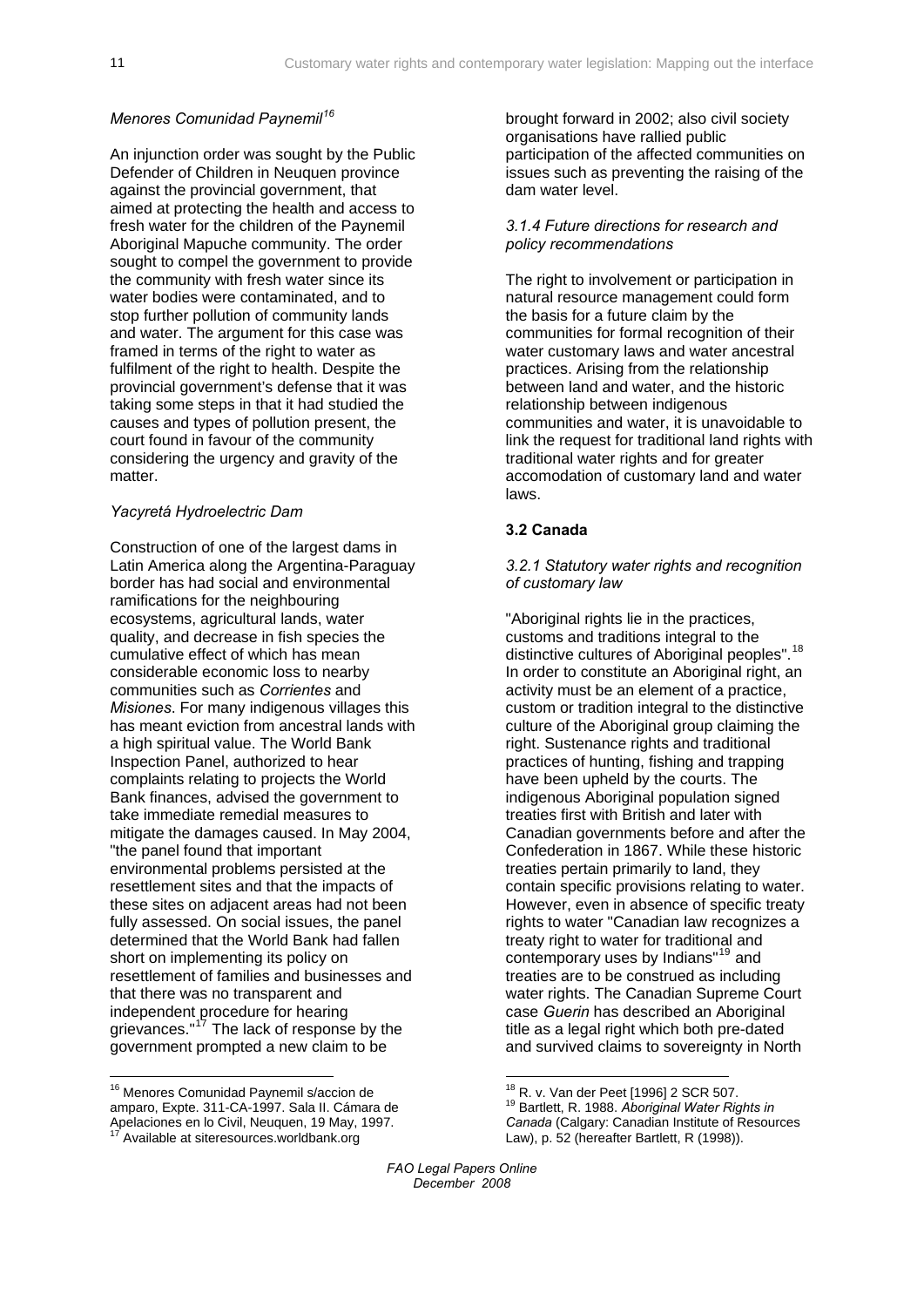America by European settlers and which arises from historic use and occupation of tribal land independent from British and Canadian acts of recognition. In the *Calder* case,<sup>[20](#page-17-0)</sup> the court found the Aboriginal title included the right "to enjoy the fruits of the soil of the forest and the rivers and streams within the boundaries of said lands". "A right to water is accordingly an integral part of Aboriginal title. It includes and does not distinguish between land and water. Both were central to traditional Aboriginal life."<sup>[21](#page-17-1)</sup>

There is no central federal water law; water is primarily regulated at the provincial level, while Aboriginal rights cross jurisdictional boundaries. The federal government has jurisdiction concerning aboriginal rights primarily due to the Constitution of 1867, which enables the Parliament of Canada to enact laws regarding "Indians and lands reserved for Indians". The enactment of the Constitution Act of 1982 elevated existing common law aboriginal rights to constitutional status.

"...Aboriginal interests and customary laws were presumed to survive the assertion of sovereignty and were absorbed into the common law as rights unless (1) they were incompatible with the Crown's assertion of sovereignty, (2) they were surrendered voluntarily via the treaty process, or (3) the government extinguished them …. Barring one of these exceptions, the practices, customs and traditions that defined the various Aboriginal societies as distinctive cultures continued as part of the law of Canada." <sup>[22](#page-17-2)</sup>

Each province has its own administrative structure to manage water resources. This scope of jurisdiction is dependant on how much of the provinces' natural resources are subject to Aboriginal titles. Aboriginal rights can exist without title; contemporary Aboriginal rights arise from the customs and practices of the Aboriginal peoples. However this does not preclude Aboriginal

- <span id="page-17-3"></span><span id="page-17-1"></span>
- 22 Slattery, B. Understanding Aboriginal Rights

groups or individuals from acquiring other water rights through the operation of statutes like other citizens if they meet the necessary statutory criteria. It is likely that in the event of a dispute over provincial water licenses, federal powers related to Aboriginal peoples and Aboriginal rights themselves would prevail. No federal statutes specifically address customary water laws or Aboriginal water rights. The Indian Act is the chief federal law regulating the communities' activities and it has limited provisions regarding the types of water bylaws relating to reserve land.

Aboriginal rights have evolved due to rulings from the Supreme Court on the nature and extent of Aboriginal title and rights over certain resources, and also due to land claims and treaty settlements. When land was set aside for indigenous groups, sufficient quantities of water were similarly reserved to meet the needs the residents of the reserve. These should be differentiated from the common law right of riparians, that is, the rights derived under the English common law tradition which recognize water rights of owners of land that border a body of surface water. They are not Aboriginal rights. Under the riparian doctrine, these rights are not that of ownership, but rights of use and access to water for domestic use. A landowner exercising riparian rights must not impair the rights of downstream users.

The distinctions between the existing Aboriginal rights recognized by Canadian law, the continuing institutions of Aboriginal government, and Aboriginal customary laws recognized as effective under Canadian law are not entirely clear, but together they demonstrate that Canadian law "does not ordinarily displace the institutions, laws and properties of the Aboriginal peoples".<sup>[23](#page-17-3)</sup>

*3.2.2 Statutory mechanisms to reconcile customary water rights and practices with statutory rights* 

Treaty settlements are the major mechanism for the reconciliation of these two systems of rights. Also, the Indian Claims Commission set up in 1991 is an independent, federal

<span id="page-17-0"></span><sup>20</sup> *Calder v. Attorney General of British Columbia* [1973] SCR 313.<br><sup>21</sup> Bartlett R. (1998) above quoting Calder.

<span id="page-17-2"></span><sup>(1987), 66</sup> *Canadian Bar Review* 727.

<sup>23</sup> Borrows, J. 2002. *Recovering Canada- The Resurgence of Indigenous Law*, University of Toronto Press: Toronto, p. 4.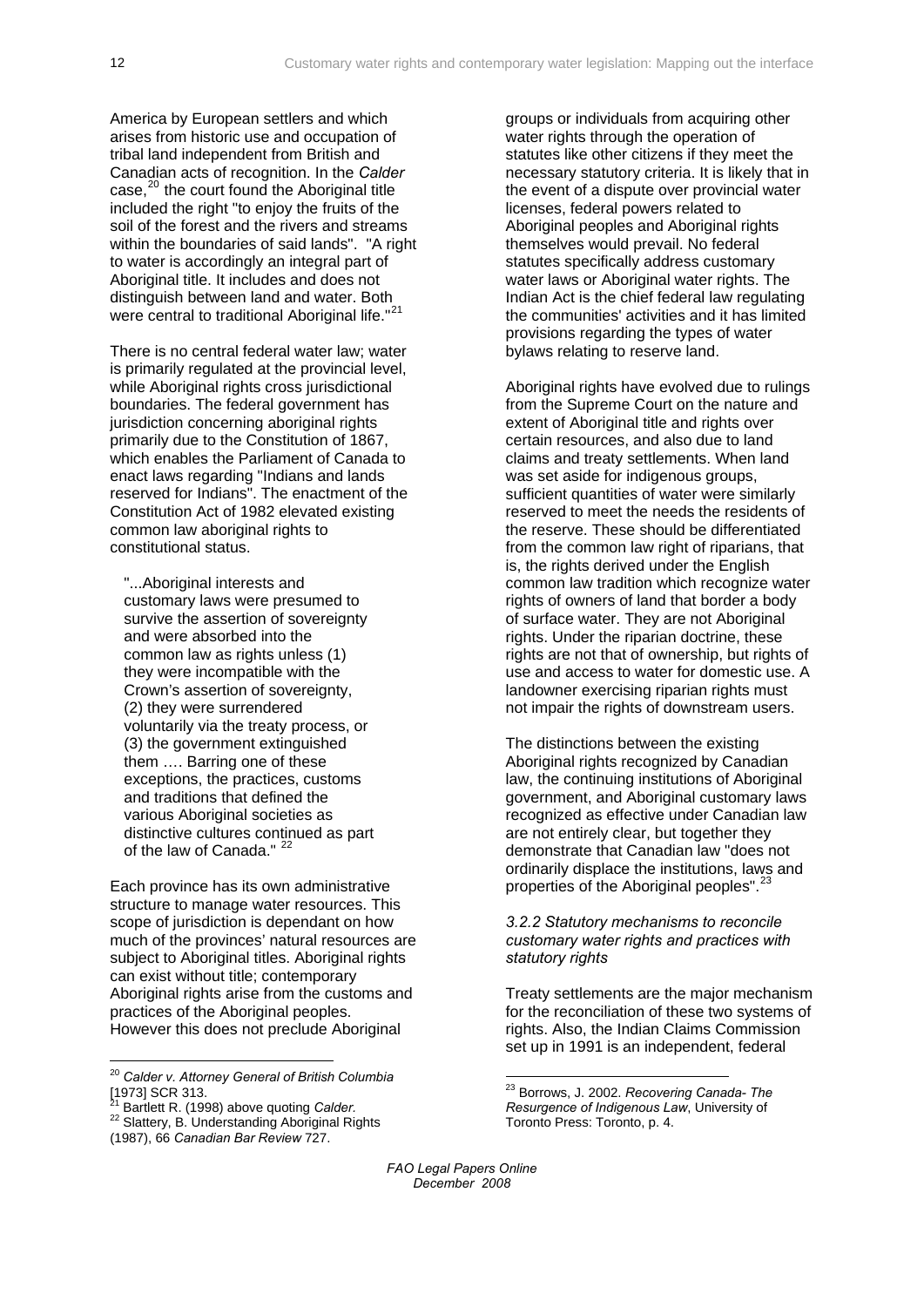body to conduct inquiries and report on disputes between First Nations and the Government of Canada relating to claims based on treaties, agreements or administrative actions. It provides an alternative to court litigation. Some provinces have similar Commissions such as the British Columbia Treaty Commission which facilitates treaty negotiations. In British Columbia, the hydroelectric industry is reviewing its water use policies and working with the provincial government and other stakeholders to better accommodate a wider range of water needs. Negotiations are also a favoured method for ascertaining rights within a given area. Other mechanisms include administrative appeals of water licensing decisions to an independent tribunal and judicial review.

Water managers in Canada have generally taken two approaches to reconciling customary water rights with statutory rights:

- consultation with Aboriginal groups, to ensure their rights are considered in the decision-making process and if their rights are to be infringed, to ensure that the infringement is justified;
- establishment of co-management regimes where indigenous peoples participate directly in decisions over water resources.

There is a legal duty of consultation. Aboriginal peoples are not treated like other stakeholders and a separate consultation is required for these groups, as they have priority in the exploitation of resources. However it should be noted that there are thousands of land claims filed against the Canadian government by Aboriginal groups, and hundreds filed against individual provinces. Also, the dispute resolution process can be slow and take many years to finalize.

### *3.2.3 Judicial records of conflict between the two systems*

<span id="page-18-2"></span><span id="page-18-1"></span><span id="page-18-0"></span>Canadian courts have applied customary Aboriginal law as part of the common law on many occasions. The difficulty lies in determining the customary law that should be applied in a particular case primarily because the law is unwritten. The Supreme Court of Canada accepted the use of oral evidence (oral histories, personal

recollections of members of the appellant nations, territorial affidavits on land ownership).

There are only a few Canadian reported judicial decisions involving conflicts between customary water rights and statutory water rights. The following brief case summaries highlight the kinds of issues that have been raised before the courts concerning water resources.

#### *James Bay project*

The Cree and Inuit of James Bay sued to halt the development of a huge hydroelectric project initiated by the Quebec province authorities. The court determined that the impact of the hydroelectric project would be immense, "In view of the dependence of the indigenous population on animals, fish and vegetation of the territory, the works will have devastating and far-reaching effects on the Cree Indians and Inuit living in the territory and the lands adjacent thereto." Although the project was given authorisation to proceed, as a result of the lawsuit some changes were made. It also resulted in the James Bay and Northern Quebec Agreement which has been characterized as "more a statement of the rights of the James Bay Hydro Project than it is of the rights with respect to water of the Cree and Inuit."[24](#page-18-0)

#### *Saanichon Marina* case

A treaty right to use water to maintain a traditional fishery was upheld by the British Columbia Supreme Court<sup>[25](#page-18-1)</sup> and an injunction was granted to prevent the construction of a marina in an area that had been traditionally used as a fishery.

#### *Heiltsuk Tribal Council* case

In this case, $^{26}$  $^{26}$  $^{26}$  members of the Heiltsuk Aboriginal group had asked the court to set aside a number of licences granted to a commercial aquaculture operator as they were not consulted prior to issuance of the water licenses arising from their title to the

<sup>&</sup>lt;sup>24</sup> Bartlett, R (1998), p. 222.

<sup>24</sup> Bartlett, R (1998), p. 222. 25 *Saanichton Marina Ltd. v. Claxton* [1987] 4 CNLR.48.

<sup>26</sup> *Heiltsuk Tribal Council v. British Columbia (Minister of Sustainable Resource Management)* [2003] British Columbia Supreme Court 1422.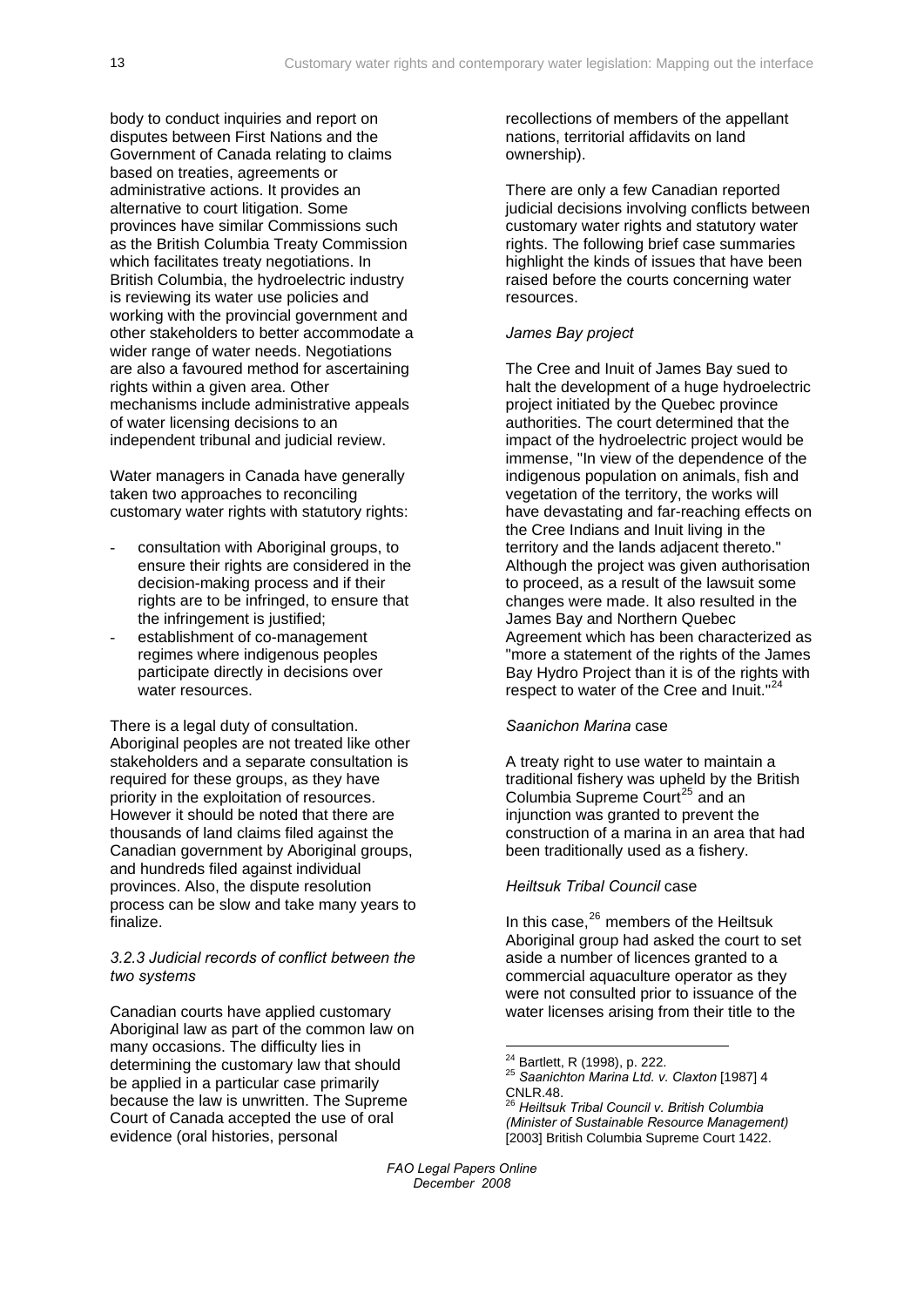<span id="page-19-0"></span>land and rights to the water in the area under dispute. The judge found there was no evidence that the state had impacted the right of the Heiltsuk to hunt and fish in the area and that their position of zero tolerance towards Atlantic salmon aquaculture reflected an unwillingness to consult.

### *Piikani* case

The Piikani indigenous tribe sued the province of Alberta where the latter authorized the construction of the Oldman River dam which was claimed to affect the natural in-stream flow through the reserve to meet their reasonable domestic and economic needs. After 12 years of litigation and negotiations, the case was settled and did not go to trial. Instead, a 2002 treaty terms were negotiated, some of which were the payment of settlement funds into a trust together with annual pay indexed to inflation and revenues generated on the trust. Additionally, among other stipulations included in the treaty, water supply was assured from the Oldman River to meet residential, community, and agricultural needs.

## *Haida* case

The Haida aboriginal group claimed title to all of the Haida Gwaii – the Queen Charlotte Islands and sought: an order quashing all licenses, leases, permits and tenures incompatible with Aboriginal title and the exercise of Aboriginal rights; an accounting of all profits, taxes, stumpage dues, royalties and other benefits acquired by the province, Canada and third parties; damages and compensation for alleged "government's unlawful conduct". At the time of writing this paper, a final outcome for this case is still pending.

#### *Chippewas of Nawash and Saugeen*

These two indigenous peoples are pursuing an Aboriginal title claim to part of the lakebed of Lake Huron and Georgian Bay. In 2004, the governments of Canada and Ontario were unsuccessful in their second attempt to quash their claim on the grounds that it was incompatible with Crown sovereignty over the same waters. At the time of writing this paper, a final outcome for this case is still pending.

## *3.2.4 Future directions for research and policy recommendations*

Customary water laws of individual Aboriginal groups should be assembled, starting with the compilation and analysis of existing information found in individual studies of the laws of particular groups. Substantial changes in Aboriginal case law and Constitutional law also deserve further analysis to evaluate their impact on water rights. Another area for research is the decisions of Canadian administrative tribunals on aboriginal water rights and their conflicts with other statutory rights.

## **3.3 Ecuador**

*3.3.1 Statutory water rights and recognition of customary law* 

The most important laws affecting the water sector are the Constitution and the *Ley de Agua y Reglamento* (the Water Law and Regulations), even though a large number of other laws to a lesser extent deal with water and water management. Under this legislative framework, the state has the *dominio y propiedad,* dominion and ownership of water resources found in the country. This statutory arrangement is based on the provinces' competence over water infrastructures and watersheds. The principles enshrined by the framework is that water is a national good for public use and no individual can appropriate water without due authorisation. Interestingly, land ownership does not carry with it rights over the subsoil, or surface and underground waters. The Ecuador Water Law dates from 1972, even though water management priorities have changed since. Public water management capacity is weak and there is no plan for water quality control.

The Ecuadorian legal system has increasingly recognized the collective rights of indigenous peoples and nationalities, but the legal framework on water resources merely indicates that water is a national good for public use. Under the Civil Code, *la costumbre* or custom, does not constitute law unless the (state) law refers to it. The "*estatutos internos*" (statutes) or "*ley de todos*" (laws for all members) were produced for clarifying the rights and obligations in water management of all members of an indigenous or ancestral group.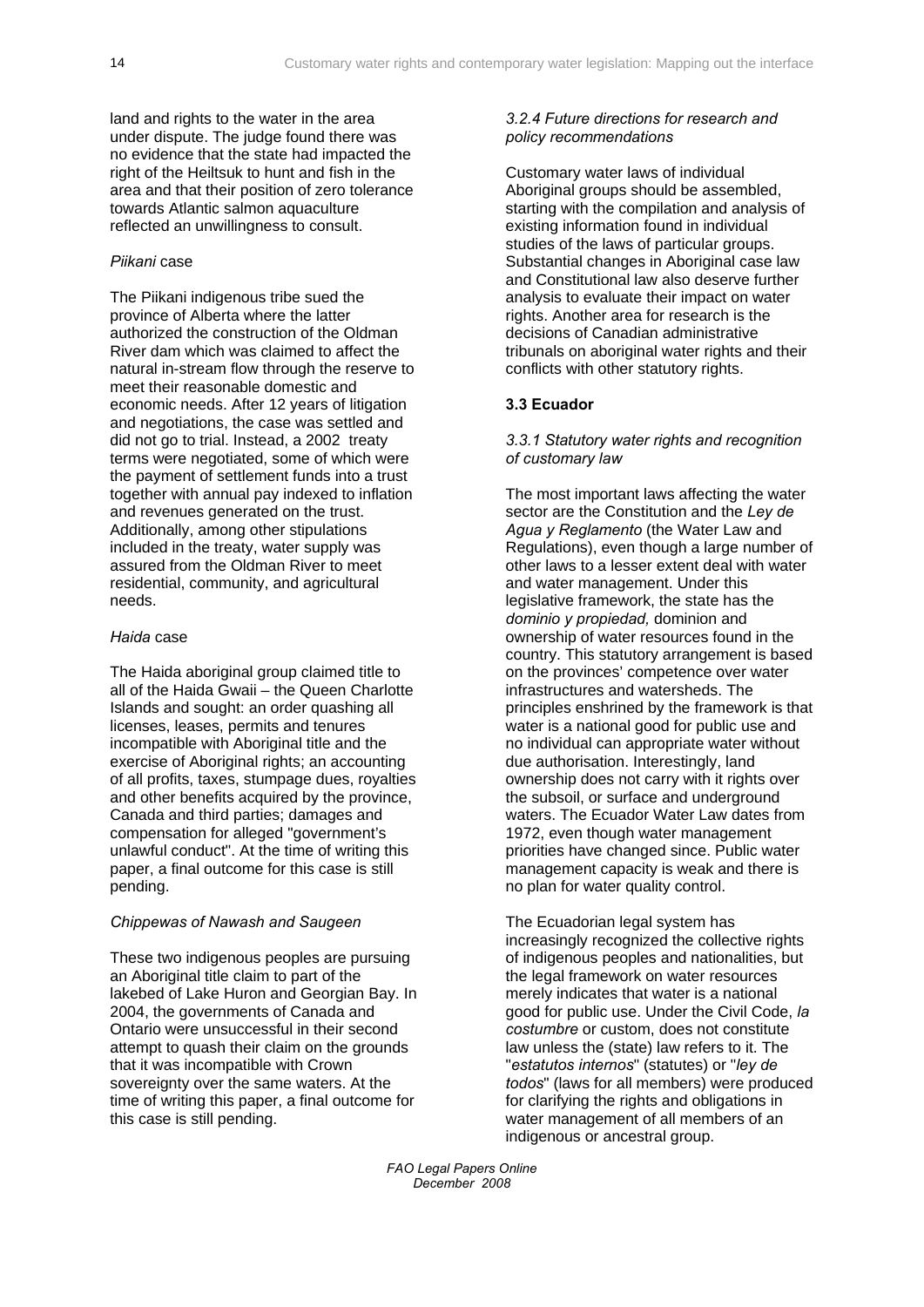### *3.3.2 Statutory mechanisms to reconcile customary water rights and practices with statutory rights*

With specific reference to customary rights issues, on the institutional front, the *Consejo de Desarrollo de las Nacionalidades y Pueblos del Ecuador*, (Ecuador Development Council of Nationalities and Peoples) CODEMPE is charged with registering nationalities, peoples and communities which define themselves as "*indigenas de raices ancestrales*" or indigenous peoples with ancestral roots, and bestowing upon them legal personality.

## *3.3.3 Sources of conflict in the water sector in general*

Conflicts result primarily because of the lack of registers for water licenses (often the same license is given to more than one user), or concessions are granted where the supply cannot sustain the use or withdrawal of the quantity stipulated in the permit. Increasingly, conflicts over irrigation are not dealt with through arbitration or negotiation but through hearings and tribunals where those who have unduly influenced the judiciary, have in many instances, prevailed in court.

## *3.3.4 Dispute settlement mechanisms*

At national level, water administration is entrusted to the *Consejo Nacional de Recursos Hidricos*, the National Council of Water Resources, then to *Agencias de Agua,* Water Agencies. These bodies deal with permits and licenses and they are also the first instance for hearing water disputes. The next tier of hearing is the *Consejo Resolutivo de Aguas,* Water Dispute-Solving Council*.* The *Corporaciones Regionales de Desarrollo,* Regional Development Organizations deal with all aspects of irrigation and with the *Juntas de Usuarios de Agua*, Water Users Committees.

Arbitration and mediation are also mechanisms employed in Ecuador. Community mediation is legally recognized and entrusted to the community organizations; agreements concluded thereunder have the value of court sentences. According to the *Ley de Arbitraje y Mediacion* (Arbitration and Mediation Law), "Authorities will exercise the functions of

administering justice on the basis of rules and internal procedures for conflict solution which exist in their customs or customary laws"[…] "The authorities of indigenous peoples may administer justice by applying their rules and procedures in agreement with their customary law." However, due to the fact that customs do not constitute law unless explicitly refered to under state law, indigenous justice cannot be contrary to the Constitution or to the other laws.

The *Ley Organica de Juntas Parroquiales* which is an all-inclusive parish council law. allows councils to organize traditional mediation centres. No mechanism exists for solving water disputes between customary water rights and statutory rights *per se*.

#### *3.3.4 Future directions for research and policy recommendations*

The civil society in Ecuador is involved with supporting and promoting the rights of indigenous groups. Among those supportive of customary justice are *Projusticia, Red Andina de Justicia, de Paz y Comunitaria,*  and *CIDES.* Organisations such as *Conferencia y Confederacion de Nacionalidades Indigenas, Consejo de Desarrollo de las Nacionalidades y Pueblos del Ecuador* and *Foro de los Recursos Hidricos.* These groups advocate the following issues among others:

- greater public participation in water management;

- institutionalising the collective rights of traditional peoples;

- the recognition of preferential access for water licenses for human consumption and irrigation, in community lands or in private lands belonging to community members; - the recognition of the religious significance of certain water sources belonging to traditional peoples, and their designation as special protection zones;

- the right to compensation when traditional peoples suffer limitations or interferences with the exercise of some of their rights.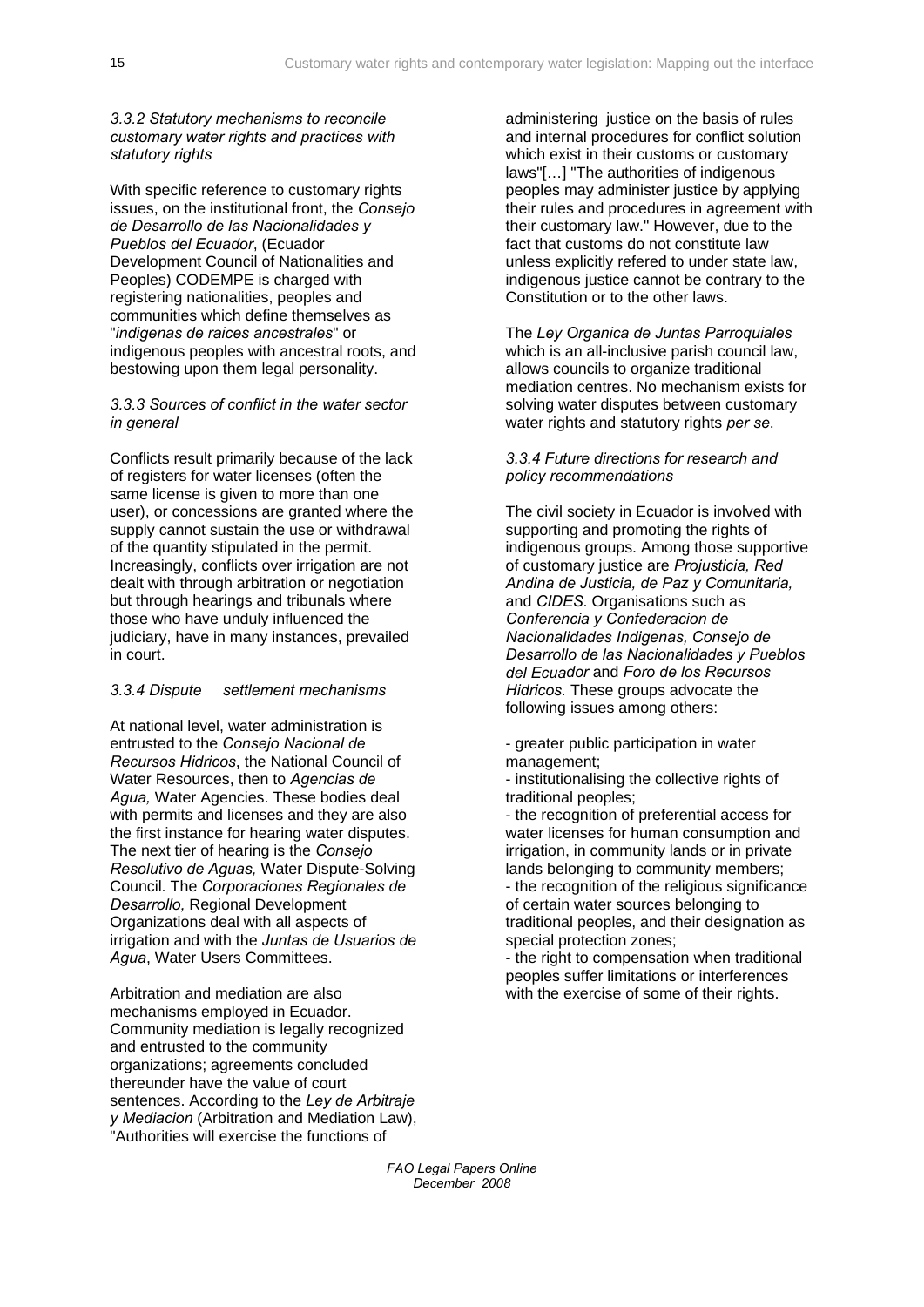## <span id="page-21-0"></span>**3.4 Ghana**

#### *3.4.1 Statutory water rights and recognition of customary law*

The existing regime regulating water use is a mixture of customary rules and statutory enactments in consonance with article 11 of the 1992 Constitution. Customary law is defined under article 11(3) of the Constitution as the rules of law which, by custom, are applicable to particular communities in Ghana. The water sector, as all other legally regulated spheres, contain a mixture of various sources of law: primarily, the Constitution; enactments by or under the authority of the Parliament; orders, rules, regulations by any person or authority under a power conferred under the Constitution; common law which includes principles of the English common law tradition as well as customary law. Some customary rules on water rights have disappeared, at least on paper, after the coming into force of the Water Resources Commission Act (WRC Act) of 1996*.* The WRC Act abolishes the pre-1996 customary regime for ownership of water which resided in customary stools, communities, families and individuals. In their place, the state has assumed monopoly ownership, management and control of water via the Water Resources Commission (WRC). In practice however, customary rights and practices as regards the usage of water go on unabated particularly in rural areas.

As a general rule, all water sources (sea, rivers, lakes) are regarded as public property and not subject to individual appropriation. This rule is said to be strictly applied especially in areas with scarcity of water. It can, however, be relaxed where there is relative abundance to allow an individual the use of a stream or pond in his or her land, but this does not create private ownership over the resource.

Water management is assured by the WRC, pursuant to the Water Resources Commission Act of 1996. Under law, 'water' refers to all types of surface and underground water, with the exclusion of any stagnant pan or swamp wholly contained within the boundaries of any private land. No person can deal in any way with or use water without the permission of the WRC. The only exception is fire-fighting. The Act vests in

the state through the WRC, the right to grant water rights; individuals may apply in writing to this body for water concessions. The Act also recognizes the rights of persons with lawful access to water to abstract and use the same for domestic purposes. Among largely illiterate communities who are unaware of the changes introduced by the legislation, the net effect of the legislation could divest customary holders of proprietary rights to water without prompt, adequate and effective compensation as required in such circumstances by the 1992 Constitution. To date, the WRC has not exercised any of its far-sweeping powers in the area of appropriation of water rights. The WRC has 15 members and there is only one representative of chiefs, who are the embodiment of custom in Ghanaian society.

There is recognition of customary law on land matters but none specifically in customary water rights. Until the passage of the WRC Act, customary water rights were, by and large, regarded as part of land rights. Customary land holdings are recognized by the Constitution which makes state intervention and appropriation of lands subject to stringent conditions in article 20. The implementation of the Act raises a fundamental issue as to whether or not water resources can be separated from land and accorded statutory treatment where customary law is the prescribed norm on land matters – a matter which has not yet come before Ghanaian courts. Further the WRC in its twelve years of functioning has not exercised its powers of appropriation. If the Constitution provides that the regime of land tenure ought to be in conformity with customary law, then any attempt by the state to fashion a separate regime for water runs counter to this constitutional edict and will offend the letter, if not the spirit, of the Constitution.

#### *3.3.2 Statutory mechanisms to reconcile customary water rights and practices with statutory rights*

The WRC Act itself does not provide for any mechanisms to reconcile customary rights with statutory rights. It only enjoins parties whose rights have been affected to stake their claims within 12 months of the coming into force of the 1996 WRC Act, although as previously noted given the lack of awareness of this provision and lack of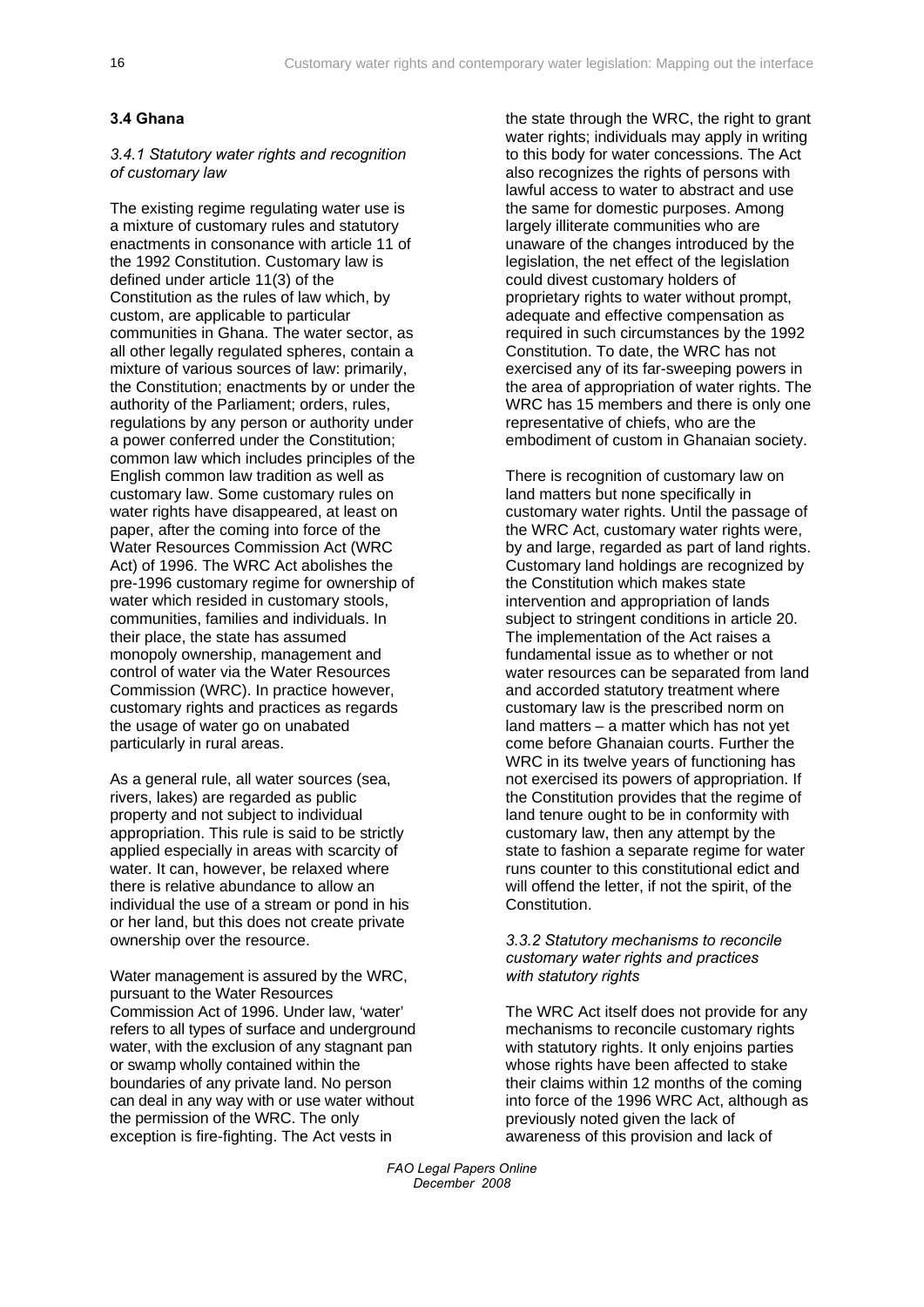<span id="page-22-0"></span>information on how to go about registering rights, many customary rights are excluded from this framework. However, constitutional recognition (and in 'sources of law) should in essence make it superfluous for the water legislation itself to again specifically mention 'customary water law'. While this would be desirable for the sake of completeness, it does not demonstrate less recognition or legitimacy of custom as a source of water law. Nevertheless, customary law rules are subordinate to statutory enactments. According to the Constitution, customary law could yield to statutory law or to the English common law in instances where the customary law is "repugnant to good conscience and morality".

## *3.3.3 Dispute settlement mechanisms*

Any disputes arising out of the use of water were resolved by the chiefs and elders in line with the prevailing rules and edicts handed down by the fetish priests and priestesses. These determinations were adhered to through fear of potent "hidden" and divine powers of these religious figures and through enforcement powers wielded by the village chiefs.

The Ghanaian 1993 Courts Act established community tribunals throughout the administrative regions with jurisdiction to hear land and resources issues and other civil cases such as contracts and family law. Following the English common law tradition of judicial precedent as a binding authority, lower courts will follow the principles laid down by higher courts such as the High Court, Court of Appeal and Supreme Court. In this way customary rules recognized and endorsed by courts become general principles of customary law applicable across the board. This result has its dangers given the degree of divergence in rules and practices between communities, villages and regions within the county.

The WRC Act does not provide a judicial mechanism or basis for the settlement of disputes between customary water rights and statutory rights *per se*. Furthermore the Act does not provide information regarding the possible avenues of redress for grievances under the statute. It is put forward that the High Court's supervisory jurisdiction or the protection of property rights under the constitution could be used to fill this lacunae.

### **3.5 Guyana**

### *3.5.1 Statutory water rig hts an d re cognition of customary law*

The primary law on water is the Water and Sewerage Act (2002). Water rights are regarded as the property of the state, which authorizes use. The Ministry for Housing and Water has primary responsibility, and through the National Water Council is responsible for developing a water national policy. Every region should have a public water supplier, and at present, one company Guyana Water Inc. Hydrometeorological Dept. (Hydromet) issues licenses for underground water and sometimes also surface water. Hydromet reports back to the Ministry of Agriculture, who has the power to issue drought orders that restrict water use thereby affecting customary water rights. Groundwater concessions are granted only to Guyana citizens, and persons operating a well or a borehole, must make a notification to Hydromet to this effect. It is illegal to operate a borehole unless such an operation is authorized by a valid licence or other lawful authority*.* There is no attempt to extinguish customary use of groundwater but neither there is any explicit recognition of customary use. The abstraction of surface water must be authorized if pumped water quantities are superior to limits set by regulations; however these have yet to be established. Rights must not be exercised in a way that would jeopardise or threaten the water supply for existing or potential water users. Surface water rights are similarly granted to Guyanan citizens and abstractions must remain within the amount prescribed by regulation.

There is no comprehensive regime in Guyana for the identification or recognition (and registration) of customary water rights. In order to qualify as customary, Amerindian use of water would have to be ancient, certain, reasonable and continuous; the burden of proof falls upon the Amerindian communities to prove the existence of such a custom. Where these communities are unable to show that they have a customary right of water, it then becomes necessary to consider whether their traditional use of water may still be protected under Roman-Dutch law or under common law.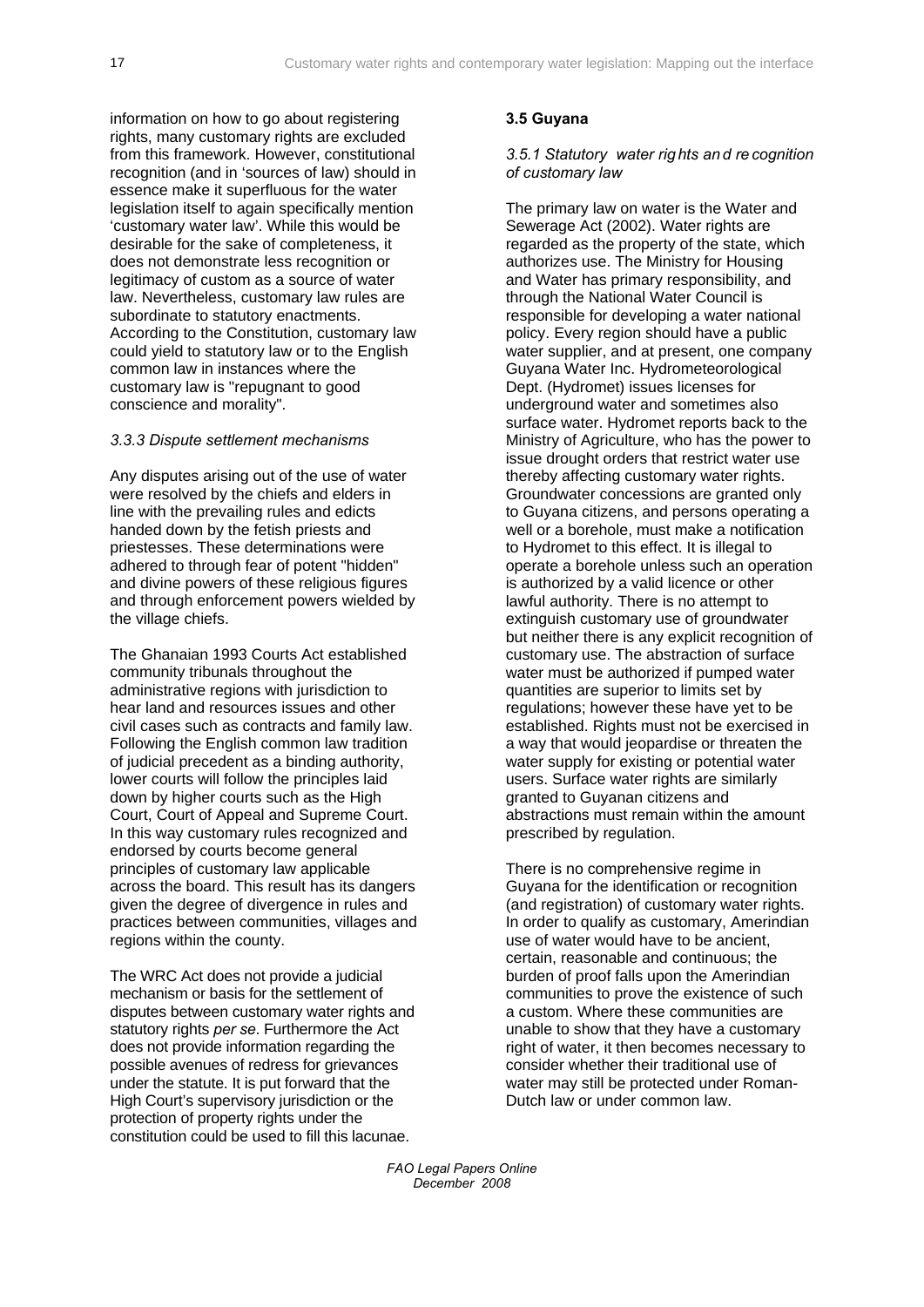Amerindian village councils have the power to make rules for the provision, maintenance and regulation of water supplies and the prohibition of poisoning the waters of any river and stream. These regulations bind the Amerindian community, but no one else. The state has usually avoided dealing with the question of Amerindian (customary) rights when it promulgates new legislation, preferring instead to save existing rights. This approach has been followed for customary rights to fish, hunt, cut timber, navigate and travel on the rivers and, to some extent for mining activities such as panning for gold and diamonds. There do not appear to be any instances of administrative action which could threaten customary use. There appears to be a culture of non-interference with customary use and, in some cases, enhancement of customary use through the provision of wells and pumps. The way in which the public water suppliers fulfil their licence terms will have an impact on the extent to which customary rights to water will be respected in practice. There is a danger that the traditional free and unrestricted access may be replaced by a system that is closer to rural water delivery, including some cost recovery or subsidy.

If courts recognize some form of aboriginal title or pre-existing right, there are grounds for arguing that Amerindian customary use of water amount to a legal right. There are two possibilities. The first is where Amerindian ownership of surface water is itself recognized by a court, which is unlikely considering the Dutch extinguished Amerindian rights to the major rivers. This point should still be regarded as open to challenge until there is a final decision by the courts on it. A second option would see Amerindian rights operate as a burden on the state's ownership. It would amount to an interest which is recognized within the framework of the common law or analogous to an existing interest.

<span id="page-23-0"></span>Amerindian communities could assert that, as owners of the land, they are entitled to take water from the creeks and rivers belonging to the state. There is scope for the court to find if such a right exists against the state because there is a pre-existing right based on aboriginal occupation and use.

When English law was introduced in Guyana, the English common law of personalty was applied to land and interests in land. The law relating to easements and real servitudes $^{27}$  $^{27}$  $^{27}$  as administered by the court was saved. In theory, customary use could amount to an easement but this argument is rather tenuous - a servient tenement interest is slightly more tenable. The Civil Law Ordinance of 1916 retains servitudes as a part of the law of Guyana and section 2(3) of the same chief provides support for the argument that Amerindian rights could have survived. For a servitude to exist there must be a dominant and a servient tenement. If Amerindians are recognized as owners of land with aboriginal title, their land could constitute the dominant tenement. Any attempt to protect water rights on the basis of a personal servitude would fail as Amerindian rights to water are held communally and pass from one generation to the other. Further, it appears that personal servitudes are no longer legally recognized in Guyana.

The person claiming the servitude has the burden of proving its existence. The best approach would be to rely on the doctrine of *Vetustas* which gives rise to a legal presumption that the origin of the servitude was legitimate: the Amerindian communities would have to show that their use of water "dates back to a period to which the memory of man does nor extend…". The acknowledgement in the title deeds of occupation from time immemorial would support this approach.

The Constitution does not provide for the recognition of customary water rights. These are protected only to the extent that they can be brought within the heading of property. The Constitution provides protection from deprivation of property. Amerindian ownership of land, including any right to ground water incidental to that ownership, would therefore be protected against arbitrary state action. Servitudes in relation to the state would be protected because servitudes are property rights.

<u>.</u>

 $27$  Easements refer to the legal right to use the real property of another for a specific purpose, although legal title remains with the owner of the real property for all other purposes. A servient tenement is real property which is subject to an easement.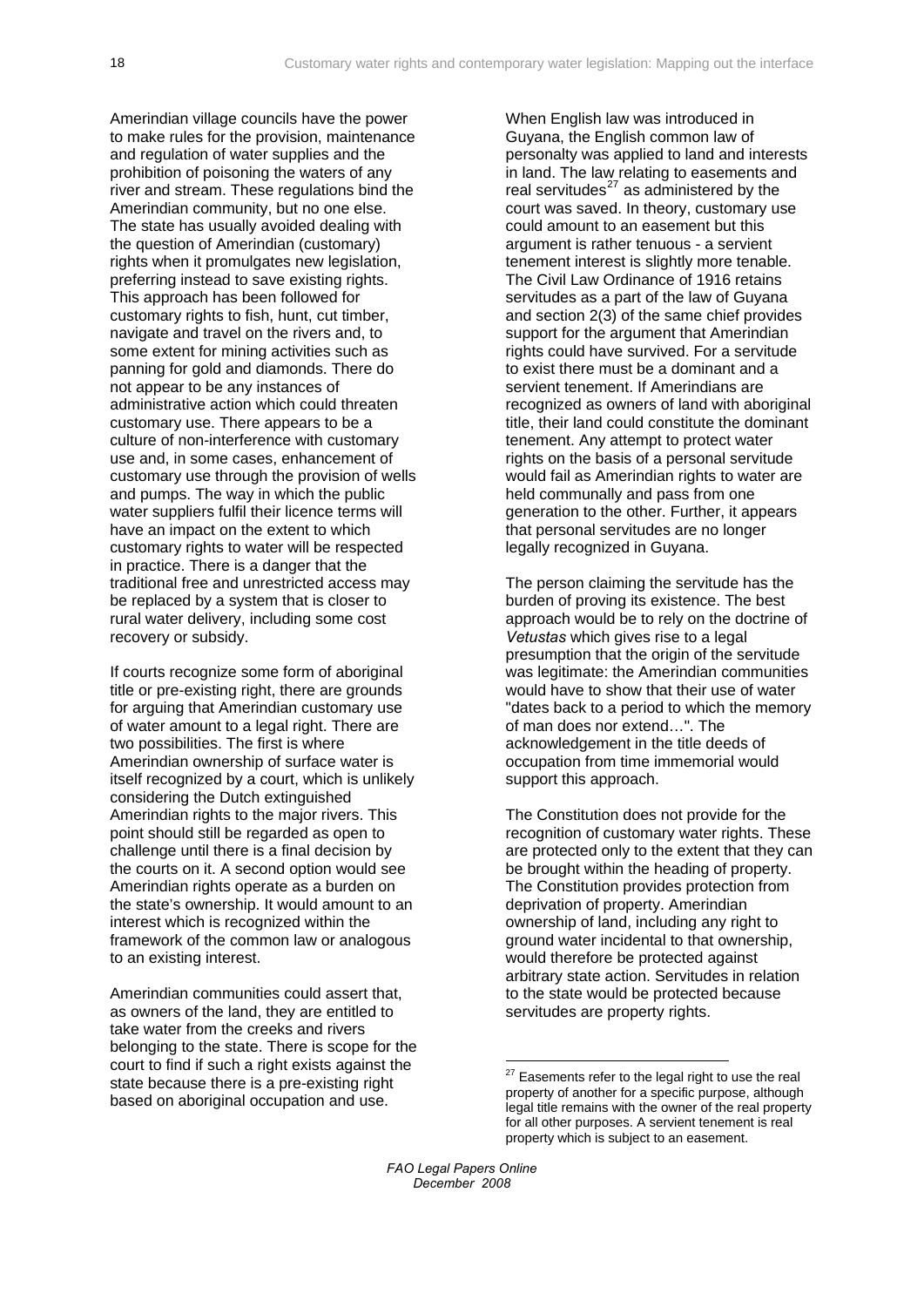*3.5.2 Statutory mechanisms to reconcile customary water rights and practices with statutory rights* 

The state has usually avoided dealing with Amerindian customary water rights preferring instead to save existing customary rights to fish, hunt, cut timber, navigate and travel on the rivers and, to some extent for mining activities. The State Lands Act 1903 does however recognize that Amerindians have some rights in relation to the rivers and creeks. The law gives the minister the power to "make any regulations that to him seemingly meet defining the privileges and rights to be enjoyed by Amerindians in relation to the state land and the rivers and creeks of Guyana". It also states that

"…all existing rights to own, use, abstract, manage and control the flow of water are hereby saved upon the terms of their grant or other lawful authority under which they are held."

[…]

Nothing in this act shall be construed to prejudice, alter of affect any rights, privilege, freedom or usage possessed or exercised by law or by custom by any person."

The Water and Sewerage Act (2002) does not establish any mechanisms specifically for reconciling customary use with the new regime for regulating water use. The approach adopted by the Act is to provide for verification of the existing lawful uses; customary use could therefore be brought within the legal framework through this manner. The problem with this approach is that to a large extent, Amerindian communities and their village councils are unaware of these provisions. Furthermore, it is not definite that even if they did, they would feel the need to subject their customary system to that of state enactments. That being said, the Amerindian councils are entitled to hold water licences and this may be an attempt to recognize customary use while bringing it within the regulatory framework. But there are mandatory terms which may lead to conflict with customary rights or which may impose conditions that Amerindian communities cannot comply with.

## *3.5.3 Dispute settlement mechanisms*

Amerindian communities traditionally make decisions collectively and based on general consensus. A dispute is normally settled by a meeting between the parties involved. If this is not possible, then the chief of the village is called on to provide advice and to mediate. More serious disputes may be subject to some form of adjudication or mediation by the village council or other persons with sufficient influence. Where a dispute occurs between members of two separate villages, meetings then take place between the affected parties, who may be accompanied by their chiefs of village or other members of the village council to serve as counsel and mediators in order to reach a consensus. Under current practice, if an agreement cannot be reached, the community will request the Minister of the Amerindian Affairs to intervene and mediate, or the community will bring the matter to the Regional Democratic Council.

Traditional institutions for the administration of rights and for the settlement of disputes within Amerindian communities have not generally concerned water. Traditional institutions for settling disputes are the village chief, the village council and the community itself, through the village meeting. The chief does not have any formal power to impose a result and village councils do not have power to make decisions, but they are supposed to reflect the will of the community. The Amerindian Chiefs of Villages Area Council has provided a forum for some mediation and for concerns to be expressed and dealt with at the wider community level. New Community Development Officers (CDOs) are Amerindians with legal and social training provided by the Ministry of Amerindian Affairs to offer support and advice to the communities. They have no official powers to settle disputes, but may support and strengthen the traditional institutions.

There is, as yet, no case law in Guyana, on the question of Amerindian rights to water. The Act does not establish any mechanism such as tribunals or inquiries to reconcile customary water rights with statutory provisions. The village meeting is used as a traditional mechanism for solving disputes, but it is not recognized by the formal legal system. There have been no cases, either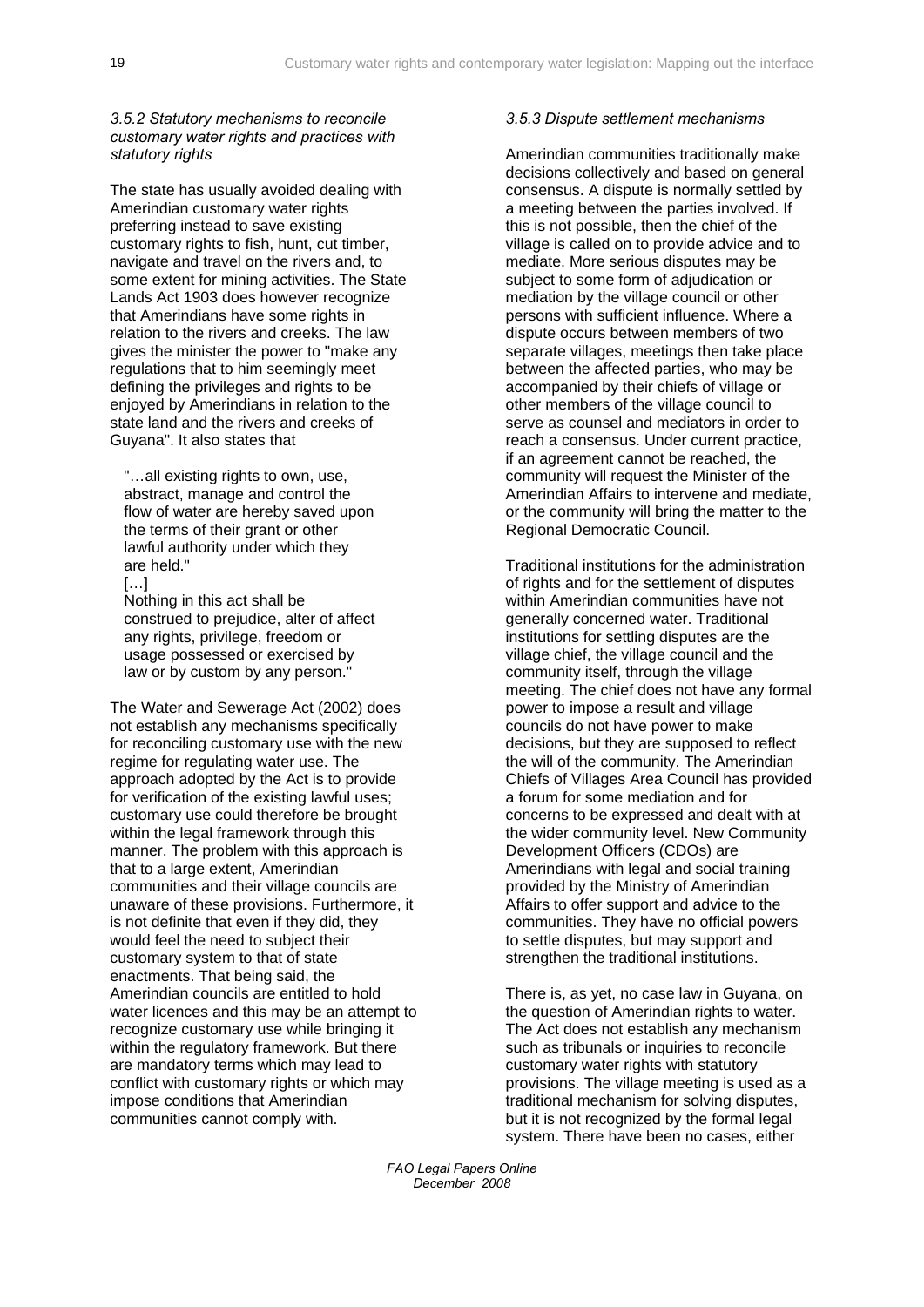<span id="page-25-0"></span>formally litigated or brought to village councils over water use. No cases of conflict between customary and statutory water rights were found in judicial records.

### *3.5.4 Future directions for research and policy recommendations*

It would be useful to look at how customary rights may be identified and incorporated into legislation. Judicial cross-fertilization and the benefit of comparative jurisprudence in states with similar groups enjoying customary rights and practices would also be beneficial. To protect their customary water rights, communities need to have full access to information and to ensure that they take part fully in decisions that affect them.

## **3.6 Nigeria**

### *3.6.1 Statutory water rights and recognition of customary law*

The constitutionally recognized sources of law in modern Nigeria are customary law, Islamic law and statutes passed by the legislature. Customary *water* law is not explicitly mentioned by the Water Resources Decree of 1993. This decree vests the right to the use and control of surface and groundwater in the federal government for watercourses in more than one state.

The ministry is supported by the River Basin Authorities and the National Water Resources Institute. Under the law, any person may:

- 1. take water without charge for his domestic purpose or for watering his livestock from any watercourse to which the public has free access;
- 2. use water for the purpose of fishing or for navigation;
- 3. take and use water from the underground water source or from a watercourse, if abutting on the bank of any watercourse, or if he has a statutory or customary right of occupancy to any land, without charge for domestic purposes, for watering livestock and for personal irrigation schemes (non-profit motives).

A customary rule that restricts fishing and navigation rights could be used to bar

parties claiming such rights with reference solely to the general provisions of the statute.

#### *3.6.2 Statutory mechanisms to reconcile customary water rights and practices with statutory rights*

While no direct recognition of customary water rights as such exist, similar to the Ghanaian context, Constitutional recognition renders it unnecessary for the water laws to explicitly endorse customary practices. Again, while contributing to clarity and comprehensiveness, it does not negate the operation of customary laws in the water sector.

It can be assumed that in cases where there is a conflict between statutory law and customary law, the former would take precedence. Under the Land Act, customary rights of occupancy in land granted by local governments are made subject to the statutory rights of occupancy which the state governors are empowered to grant. Customary law is to be applied by the courts if the customary law rule is not repugnant to natural justice, equity and good conscience or is not incompatible with any statute.

## *3.6.3 Sources of conflict between the two systems*

Conflicts involving the use of water for fishing and navigation are likely to be resolved in favour of customary law, because these activities are permitted as long as they are not inconsistent with any other law in force, for the time being. Many of the major conflicts over water resources have arisen, not so much as a conflict between statutory and customary rights, but rather among users asserting various customary rights. This is particularly so between traditional pastoralists and agriculturists due to water shortages from droughts erratic rainfall, with water scarcity and conflict exacerbated by a rapidly increasing population and the inability of the government to effectively implement an efficient water resources management policy.

## *3.6.4 Dispute settlement mechanisms*

There are currently two basic mechanisms for the enforcement of customary law.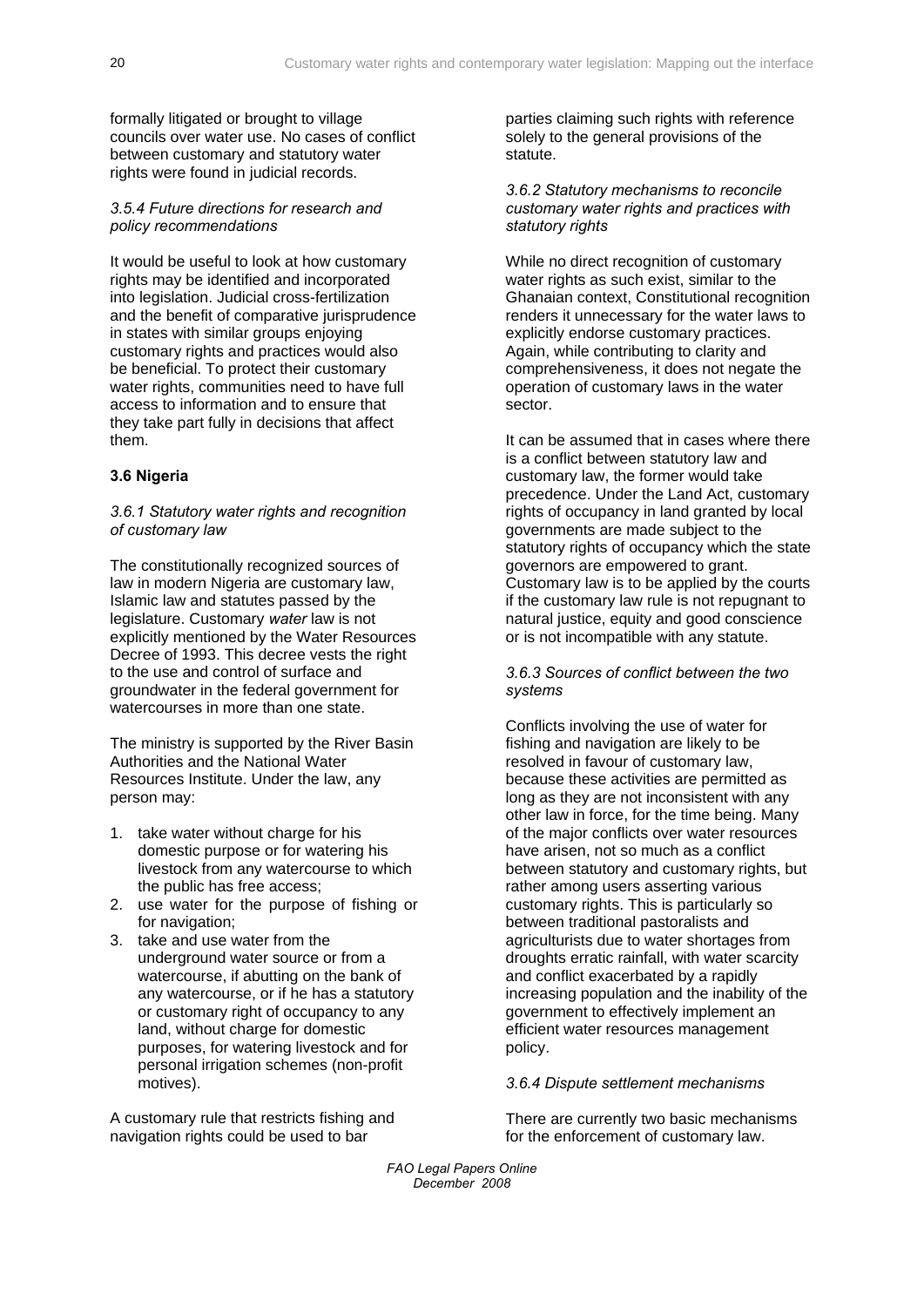<span id="page-26-0"></span>Customary courts mandated to ascertain and apply customary laws have been established in the different states throughout the country; and, the non-statutory adjudication systems of chiefs and elders that was left intact but not officially recognized by colonial and postindependence governments.

Non-statutory customary adjudication systems vary depending on whether the ethnic group is centralised or not. In centralised groups, an elaborate informal administrative machine exists and the constituent units of the society tend to be bound together by common interests and loyalty to a political superior, which is usually the chief or king. On the other hand, uncentralized societies have no single authority that enjoys a concentration of political, judiciary or military power which can control the activities of members of the group. The judiciary is based on the authority of elders derived by their seniority and status in the group.

Under this non-statutory adjudication process, the principal method of obtaining evidence is to call witnesses. The losing party could be censured or fined. In serious cases, the offender may be ostracised or expelled from the society. Pressure to comply with a judgement can come from the family and members of the community concerned about the effects of nonenforcement on the family and the community itself.

In some Nigerian states, customary courts have unlimited civil jurisdiction regarding certain types of cases while in others, they are restricted to civil cases meeting a threshold value. The Constitution authorizes the creation by each state of a Customary Court of Appeal. In order to be appointed judge, a person must show "considerable knowledge of, and experience in the practice of customary law". There is also a Federal Customary Court of Appeal. The Land Use Act grants customary courts jurisdiction over proceedings in respect of a "customary right of occupancy" which is defined to include the right of a person or community lawfully using or occupying land in accordance with customary law.

Customary rights can be proved by three ways. Witnesses acquainted with the native customs may be called. Secondly, reference can be made to books or manuscripts recognized as legal authority, or also to reports from statutory customary courts, statutes, declarations or case law. Finally, in appropriate circumstances, judicial notice may be taken of well-established rules of customary law.

#### *3.6.5 Future dire ctions for research and policy recommendations*

As a basic information gathering process, assessments of rural and remote areas should be carried out in order to investigate more precisely the nature and operation of customary water rights and practices. The existing regulatory regime could be improved through the adoption of regulations providing guidance on the customary water practices of the different ethnic groups, and the provision of information regarding new statutory laws for the rural population.

## **3.7 Peru**

### *3.7.1 Statutory water rights and recognition of customary law*

The Political Constitution of 1993 recognized several aspects important to the furtherance of customary rights. It enshrined the individual right to an ethnic and cultural identity and the capacity of defending such right with juridical mechanisms. It also confirmed the ethnic and cultural plurality of the nation. It endowed peasant and native ancestral communities with legal personality, confirmed their land ownership and conceded their customary laws within their jurisdiction and territory on the condition that they respected established human rights. However, these communities must register with the 'Register of Juridical Persons' of the Public Registries in order to claim their constitutional right to an ethnic and cultural identity, otherwise they are not considered part of the legal system. Under Peruvian legislation, water belongs to the state, but the communities' perception of water laws is far removed from that of the official water legislation.

Historically, a large quantity of rules was collected in the *Leyes de Indias*, one of the earliest statutes which allowed to a certain extent for the preservation of the indigenous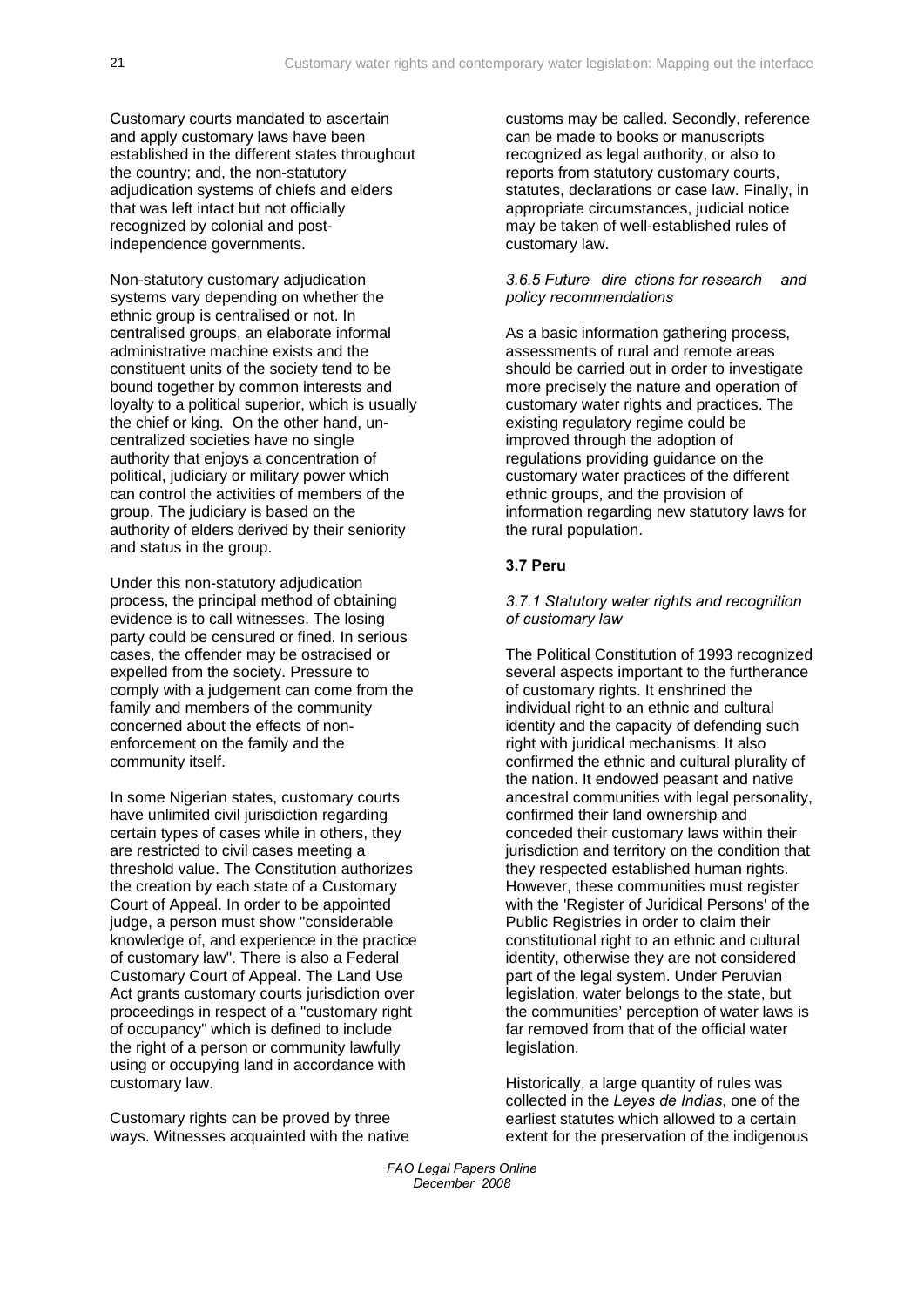communities. In 1920, indigenous communities were once again recognized under law and communal lands brought within the remit of legal protection. Since the 1920 Constitution and including subsequent versions, the legal personality of the peasant and native communities have been recognized, together with their organizational autonomy, communal works, land uses and economic and administrative peculiarities, within the limits of state law. The 1993 Constitution extended the recognition of community autonomy to include the free transfer of communal lands. It also allows judges to apply the general principles of law and customary law where *vacios* (deficiencies) have been found in the legislation. At the same time, the Constitution allows the authorities of peasant and native communities to exercise certain juridical functions, such as acting as judges or arbiters, within their territories and in accordance with customary law, provided there is no violation of human rights.

Although Peru has ratified several international treaties which recognize the peasant and indigenous legal system, the "*indigena*" or indigenous persons, are still largely unrecognized in the national legislation. Some mentions are made, however. According to the 1987 *Ley General de Comunidades Campesinas* (the General Law on Peasant Communities) PNAC,

"…are formed by families living and controlling specific territories, linked by ancestral social, economic and cultural bonds, expressed by communal ownership of land, communal work, mutual aid, democratic government and the development of multi - sectorial activities…".

Accordingly, the state respects and protects the uses, customs and traditions of such communities which have as their basic principles, the defence of environmental equilibrium, preservation and the rational use of natural resources. However, the state has dominion over water resources, in whichever form they are (liquid, solid, gaseous), and wherever they may be found (surface, subsoil, sea, or atmosphere). This dominion is maintained even where it has granted rights of exploitation to others through licenses and the charging of a fee.

While customary water rules give an individual right to use water through the participation in construction of irrigation works, under the statutory law, the state builds the irrigation works and assigns water rights to individuals. Any person using water is defined as a user, and must be part of an irrigation district, through Users Committees and Irrigators Commissions*.* Users' organisations do not receive much attention in the General Water Law with regard to the formulation and implementation of irrigation plans. According to the 1994 Agrarian Census, there were 1 800 000 agrarian farms but only 60 000 farmers had their water licence. A special program, PROFODUA, was set up to formalise the water rights of farmers and has thus far rendered positive results. Nevertheless, peasant and native communities are not considered 'users' and therefore do not get corresponding licences. The state only recognizes their "traditional uses", which is a limitation to their rights and interests. Recently, the *Comisiones de Regantes,* irrigation users organisations have become weaker because community members have increasingly sought individual or family titles to the communal lands they work on, following the 1993 Constitution which allowed the selling of communal lands, and the 1995 *Ley de Tierras* (Land law), which allowed community assemblies to give land titles to community members.

The *Ley Organica para el Aprovechamiento Sostenible de los Recursos Naturales,* which is an all-inclusive law on the Sustainable Exploitation of Natural Resources, recognizes that

"the inhabitants of a geographical area, and especially the members of peasant and native communities may exploit natural free-access resources (in the soil and subsoil) in areas around their lands, freely and without exclusivity, to satisfy their subsistence needs and ritual customs, unless exclusivity or excluding rights exist in favour of third parties or of a state reserve."

Therefore, the ancestral ways of using natural resources are recognized, unless they go against rules of environmental protection. This law gives prominence to customary laws in force, with special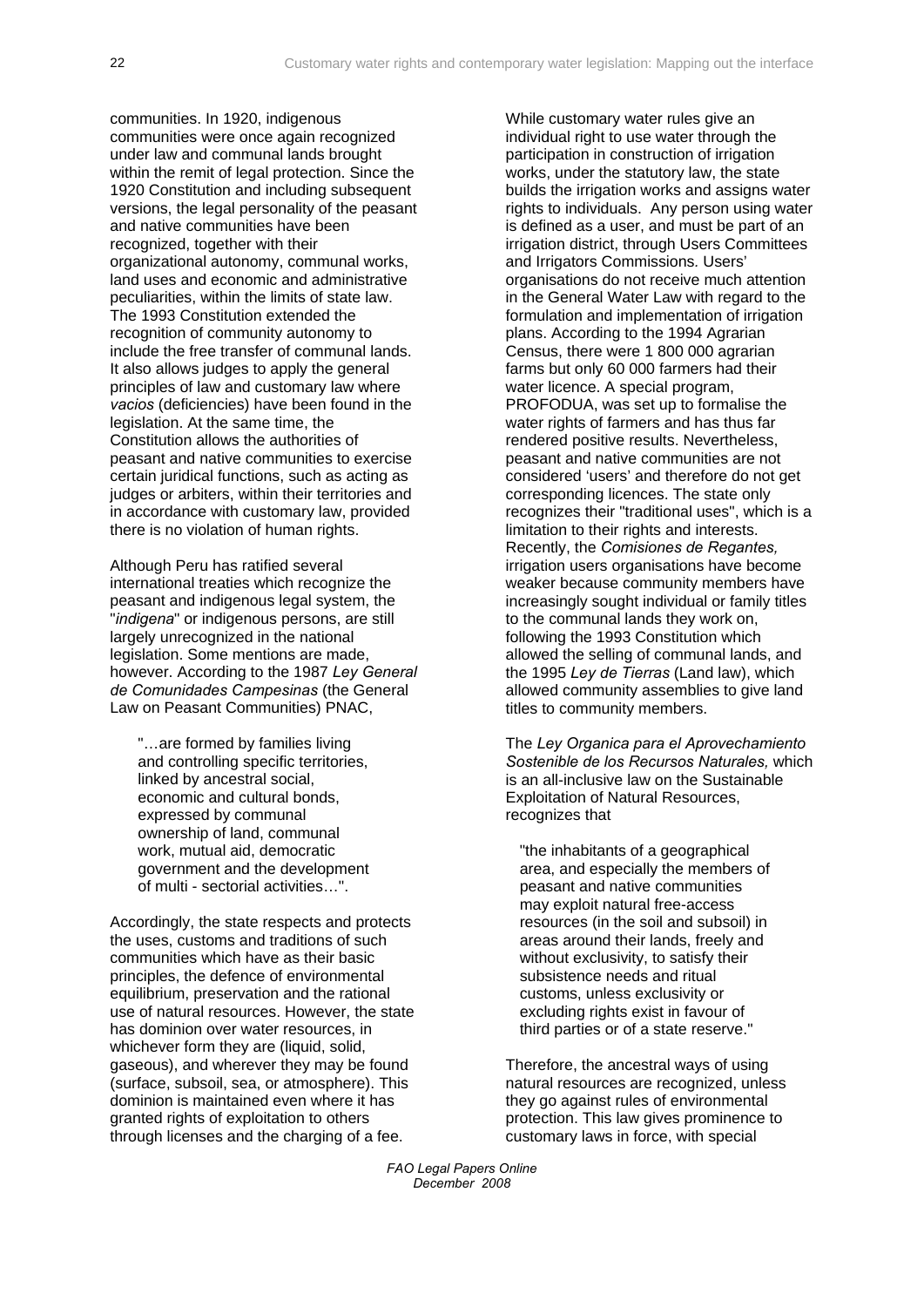reference to the use and exploitation of natural resources in their areas; these rights must be exercised according to present legislation, in agreement with the privatisation policy and with regard to Peru as a market economy.

In situations where there is a lack of water*,* the water law provides a list of water use priorities as follows:

- primary necessities and human consumption
- livestock:
- crop production;
- energy, industry, mines;
- other uses.

According to the 2005 *Ley General del Ambiente*, which is the general environmental law, article 72.3 stipulates that "In accord with the law, indigenous peoples and native and peasant communities may benefit from free-access resources for their subsistence and ritual needs." They enjoy preferential rights in the sustainable exploitation of natural resources within their territories if they possess title over them, unless there exists a state "*reserva*" or third parties' exclusive rights. In such a case, they have a right to just and equitable participation in the economic benefits coming from the resources' exploitation.

According to article 3.e of the *Ley para la Proteccion de Pueblos Indigenas y Originarios en Situacion de Aislamento y en Situacion de Contacto Inicial* (the Law on the Protection of Indigenous and Original Peoples in Situation of Isolation or of Initial Contact), the state protects their free access and extensive use of their lands and of natural resources for their traditional subsistence activities.

The above indicates that under the law, the Peruvian State recognizes the indigenous populations' rights to the use of natural resources. In practice, however this recognition is limited.

#### *3.7.2 Sources of conflict between the two systems*

In order to protect their rights on natural resources including land and water, communities must show title over the

resources which presents significant difficulties in light of the fact that more than 20 percent of the communities have do not have formal titles or have some problem in relation to it. For example, indigenous communities may only have titles on agricultural land, not on forest land, when in reality, a majority of their territory consists of forested areas. The *Ley General de Aguas* has not been applied in forest areas. Title ownership is a constant source of conflict.

Conflicts may also arise because mines and oil extraction activities cause pollution of water sources; and between towns and rural communities where towns subtract water away from communities. Tensions arise where an indigenous group or peasant community finds itself limited in its use of water, while water is granted to a third person. This is particularly an issue where this granting is authorized without any mediation or participation by the affected native communities. The law gives water priority to towns, which are constantly enlarging and becoming more densely populated.

According to state legislation and administrative practice, the rights of water of the indigenous peoples and native and peasant communities do not have priority neither over statutory laws nor in the granting of permits.

#### *3.7.3 Future directions for research and policy recommendations*

In line with trends in Ecuador and Bolivia, previous neo-liberal governments were transforming water in into a negotiable, tradable good independent from land. A new water law is needed together with a new institutional setting based on local capacitybuilding, participation and decentralisation, and overcoming the old differences in economic and legal treatment between the coast and the mountain areas.

Among its various functions, the National Institute for the Development of the Andean, Amazonian and Afro-Peruvian Peoples (INDEPA) could study uses and customs of the Andean, Amazonian and Afro-Peruvian Peoples as sources of law and advocating for their formal recognition. This research could then be useful in getting customary laws and cultural diversities effectively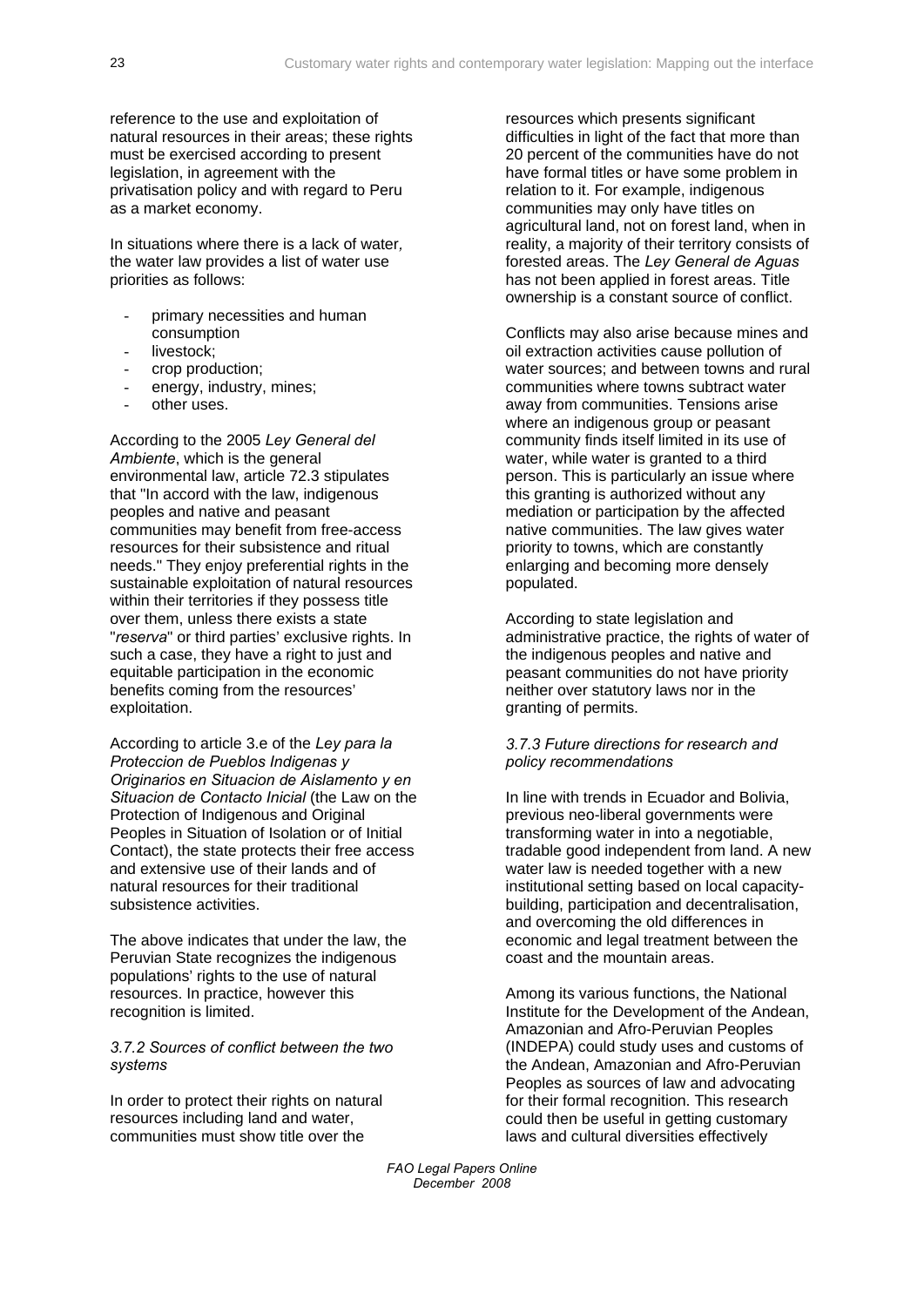<span id="page-29-0"></span>recognized by the state. Some Peruvian experts on water are convinced that converting customary rules into statutory legislation will make them disappear or twist them into something very different.

## **3.8 Philippines**

#### *3.8.1 Statutory water rights and recognition of customary law*

Statutory water rights have been influenced by both the Spanish and the American water legislations. In 1949, the Congress of the independent Philippines approved the new civil code, and the parts related to water were clearly influenced by the Spanish Civil Code. It continued to recognize the public use of water and water of private ownership and riparian rights. At the end of 1976, a water code was issued which set forth various tenets. These were, among others that all waters belong to the state and cannot be the object of acquisitive prescription. Also the state may allow the use or development of waters by administrative concession which shall be controlled by the government through the National Water Resources Board (NWRB), which was formerly the National Water Resources Council. Preference or priorities in the use and development of waters shall take into consideration current usage and be responsive to the changing needs of the country. The Water Code explicitly favours collective management of water over individual control of water. Only Filipino nationals and entities may apply for water permits. Permits are not required in the following circumstances: personal use of the owner of the land where water is found; for persons using hand–carried receptacles, or for bathing, washing, watering or dipping of domestic or arm animals, for navigation and for the transport of logs.

The Board is authorized to impose and collect reasonable fees and charges for water resources development from water appropriators, except when it is purely for single family domestic purposes or when the quantity of water appropriated for agricultural use is no more than 5 litres per second. Although the Water Code has been in effect for almost three decades, compliance with the permit requirements is low (only 40 percent of users have a permit and actually pay). The NWRB does not have field offices or staff in the provinces or municipalities. An ordinary citizen would not know where to go to get a permit nor that a permit is required or that NWRB even exists. As it does not have field personnel, there is no monitoring or enforcement of the permit requirement.

Customary water laws equate the right to access and use water with land ownership, which is communal in nature*.* Land, including those above and below its surface, is considered as owned by the gods and the spirits and is merely held by people in stewardship. Insofar as indigenous peoples are concerned, land and the resources found therein constitute one integrated ecosystem*.* By contrast, statutes and laws on land and natural resources provide that ownership and control over natural resources belong to the state and rights to these resources can only be acquired through a grant given by the state.

The Water Code is silent insofar as customary water rights are concerned. Section 95 recognizes claims to the right to use water existing on or before 3 December 1974. These holders of prior use rights were required to secure a new water permit within two years from the promulgation of the Code, otherwise they were excluded from the use of water. This provision of the Code was hardly implemented at all, in part due to the lack of any information campaign regarding the necessity to secure a permit.

The 1987 Constitution recognizes the existence of indigenous cultural communities or indigenous peoples and their rights. Article 2.22 stipulates that the state recognizes and promotes the rights of indigenous cultural communities, while article 12.5 declares that "The state …shall protect the right of indigenous cultural communities to their ancestral land … The Congress may provide for the applicability of customary laws governing property rights and relations in determining the ownership and extent of ancestral domain". Article 13.17 declares that "The state shall recognize, respect and protect the rights of indigenous cultural communities to preserve and develop their cultures, traditions and institutions."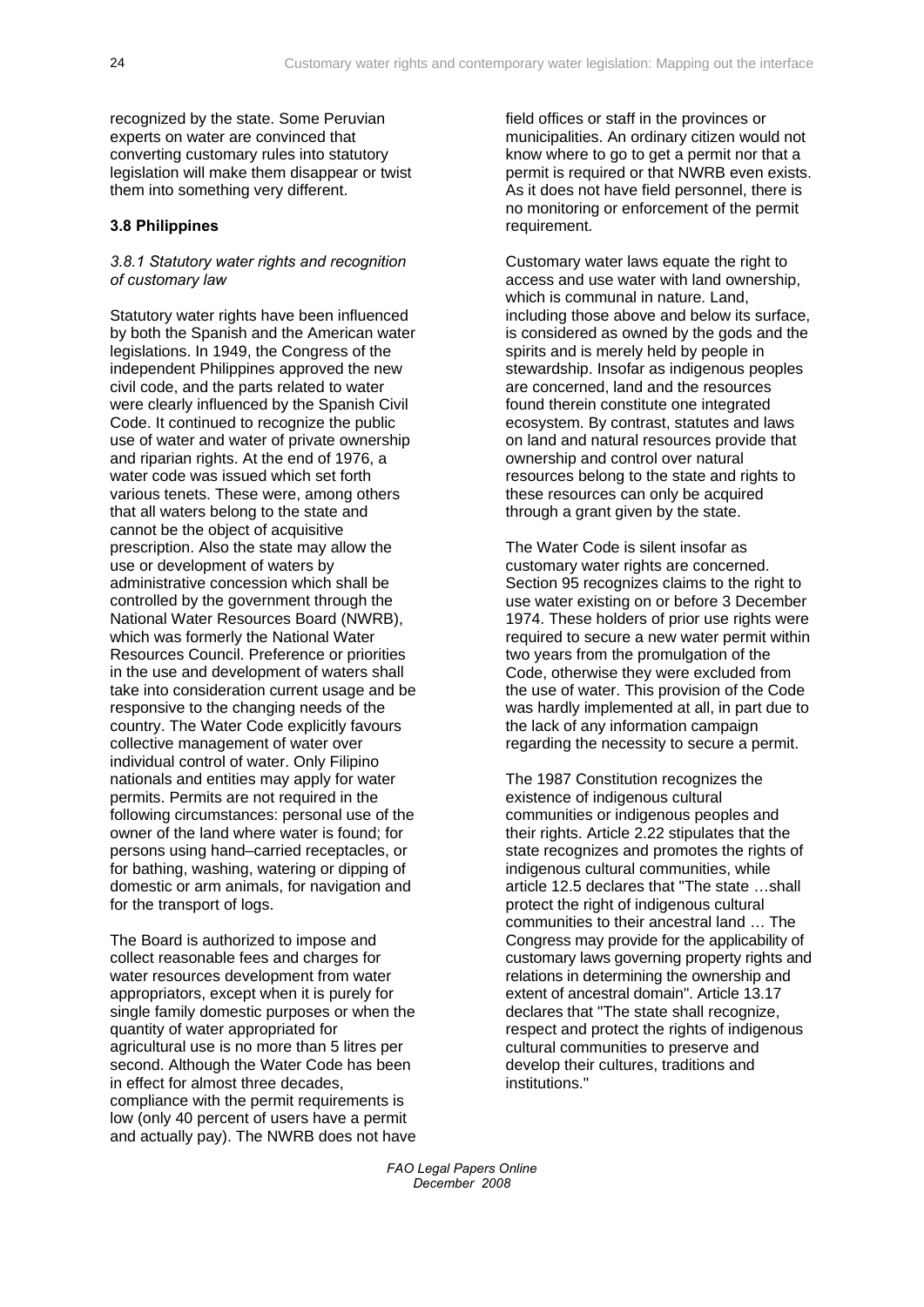Further, the Republic Act No. 8371, known as the Indigenous Peoples' Rights Act (IPRA) of 1997, contains provisions that recognize the primacy of customary water rights over statutory water rights. "Ancestral domains" under this statute include water sources; therefore the right of ownership of indigenous cultural communities over their ancestral domains cover rights to claim all lands and natural resources within the domains, including bodies of water which they have traditionally and actually occupied. The Act further introduces the "indigenous concept of ownership" which sustains the view that ancestral domains and all resources therein shall serve as the material bases of their cultural integrity. It generally holds that ancestral domains are community property which belongs to all generations and therefore cannot be sold, disposed of or destroyed. It covers sustainable traditional resource rights which in turn are defined as "the rights of indigenous cultural communities to sustainably use, manage, protect and conserve a) land, air, water and minerals; c) collecting, fishing, hunting grounds […]" *inter alia*. The rights of the indigenous groups to claim ownership and develop natural resources are not absolute. It is qualified by specific situations, such as when there are existing property rights within the ancestral domain or when such rights were vested prior to the coming into force of the IPRA 1997. Indigenous populations are given priority rights to harvest, extract, develop or exploit natural resources within the ancestral domains. Non-indigenous people are not excluded, but require a formal and written agreement with the indigenous community concerned.

#### *3.8.2 Statutory mechanisms to reconcile customary water rights and practices with statutory rights*

The key to resolution of conflicts between customary and statutory rights is not the Water Code but IPRA (Indigenous Peoples' Rights Act), which states that customary laws and practices shall be used to resolve the dispute. Furthermore, it advocates the "primacy of customary laws and practices" of indigenous groups, which means that conflicting parties shall amicably settle their disputes by first exhausting all remedies available in customary laws before resorting to regular courts. Any doubt or ambiguity in

the application and interpretation of laws shall be resolved in favour of indigenous people.

#### *3.8.3 Source s of c onflict between the two systems*

The statutory and customary rights interface can pose challenges. Customary water rights and practices were kept intact notwithstanding the enactment of the Water Code of 1976. The only imposition was the obligation of securing a water permit as evidence of water rights. However, traditional societies may not appreciate the need to do so, particularly because the process is costly and taxing. By complying with permit requirements, indigenous peoples betray their customary beliefs about the concept of land – that it is owned by the gods and spirits and merely held by men who act as stewards. Furthermore, when there are conflicts between different claimants over the resource, holders of customary rights could not avail of the conflict resolution process under the Water Code: the claimant should be a water permittee. Holders of customary water rights do not have water permits.

The present trend is towards an agroindustrial economy. To attract investments, such as those requiring water, investors have to be guaranteed of their water rights. Conflicts between existing water rights holders and industrial projects will be inevitable. Conflicts are bound to escalate because significant portions of the watersheds are under indigenous groups claims.

#### *3.8.4 Judicial re cords of co nflict between the two systems*

There is no practical procedure in the Water Code to address conflicts between indigenous and non-indigenous resource users, nor between customary water rights and statutory water rights. The holder of a customary right would not be recognized before the NWRB should he have a grievance relating to his water use.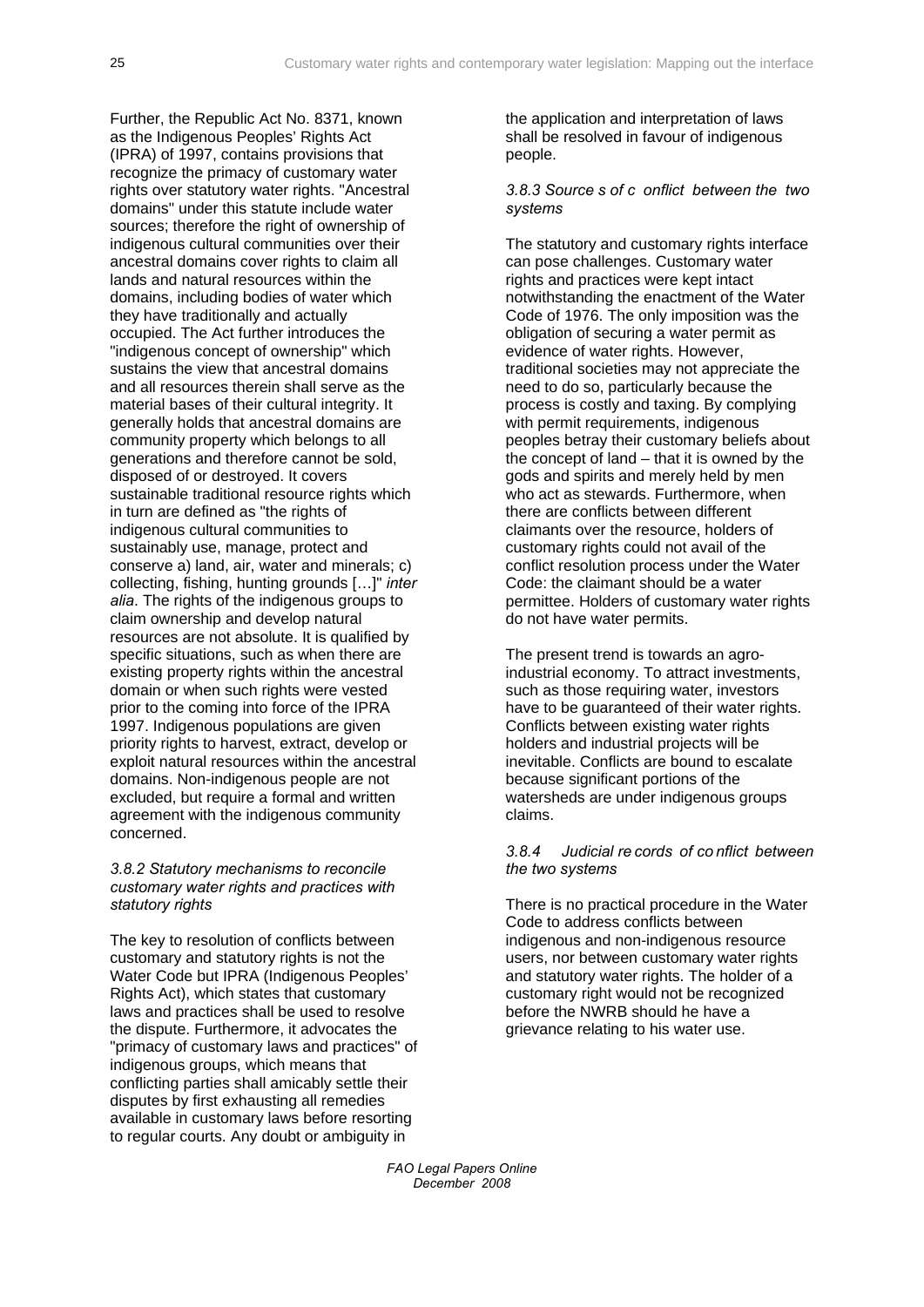<span id="page-31-0"></span>The Supreme Court case *Carino vs. Insular Government* of 1909, made the following ruling:

"when, as far back as testimony of memory goes, the land has been held by individuals under a claim of private ownership, it will be presumed to have been held in the same way before the Spanish conquest and never to have been public land."

Indigenous cultural communities /indigenous peoples have been in possession of their lands prior to the colonial era. The decision in the *Carino* case may be invoked to assert their rights over their lands and natural resources.

#### *3.8.5 Future directions for research and policy recommendations*

Even before the passage of IPRA, the state already realized the importance of building on the strength of traditional water systems instead of changing or imposing a system recommended by the state. Customary water rights and practices can be kept intact and accommodated in the state regime and greater efficiency of water allocation can be achieved. To date, a number of indigenous groups have filed claims over millions of hectares of ancestral domains and ancestral lands, which constitute a large percentage of the country's territory. There is growing fear that these communities would eventually own the bulk of the country's land and therefore receive a majority of the water rights, which would result in inequitable allocation of water resources.

Some observations present interesting challenges for the future. An accounting of all water uses and an inventory of water rights is a requisite for an organized water rights system*.* Currently, NWRB does not account for customary water rights that are unregistered. The absence of data or information on existing customary water rights creates the risk of potential conflicts between holders of customary water rights and holders of statutory water rights.

<span id="page-31-1"></span> The common (and Filipino) assumption regarding community-based natural resources management is that communities in the uplands should perform a function of

protecting the watersheds, for which they should be compensated by the lowlanders who benefit from the water supply. The Philippines are currently developing mechanisms for lowland users to pay for the cost of protecting the upland sources of water and to pay for water itself. The assumption is that the market economy is based on the private ownership of goods. The issues of property and tenure rights over water and water sources are complex, given the nature of land and watersheds as property. Can uplands be privatised? Despite IPRA, the Department of Environment and Natural resources still insists that ancestral domains are public lands. In order to account for customary water rights a documentation of customary rights and practices is necessary.

## **4. CONSIDERATIONS FOR DRAFTING NEW WATER LEGISLATION**

This section touches upon the various considerations in order to sensitise decision makers regarding the customary practices and rules that are in operation and thrashes out some formal legal questions and methodologies for reconciling the two systems. It should be emphasised first and foremost that there are enormous conceptual challenges posed by attempting to identify and delineate the myriad rules, rights, practices and arrangements in different indigenous and rural communities in one district let alone the entire country. This challenge is particularly problematic when unified rules and objectives are fashioned out through statutory instruments that seek to balance equality with diversity. Nevertheless in considering the arguments below prominence should be given to "supplementing" customary practices by the statutory regime, instead of supplanting its own version in the community context. Some of the solutions have been adapted from the Sunningdale Discussion Group (1999) as cited in Cousins' 'Tenure and common property resources in Africa'.<sup>[28](#page-31-1)</sup>

<sup>&</sup>lt;sup>28</sup> Cousins B. 'Tenure and common property resources in Africa', p. 157 in *Evolving land rights, policy and tenure in Africa*, editors Toulmin, C and Quan, J (2000) DFID, IIED and NRI. London.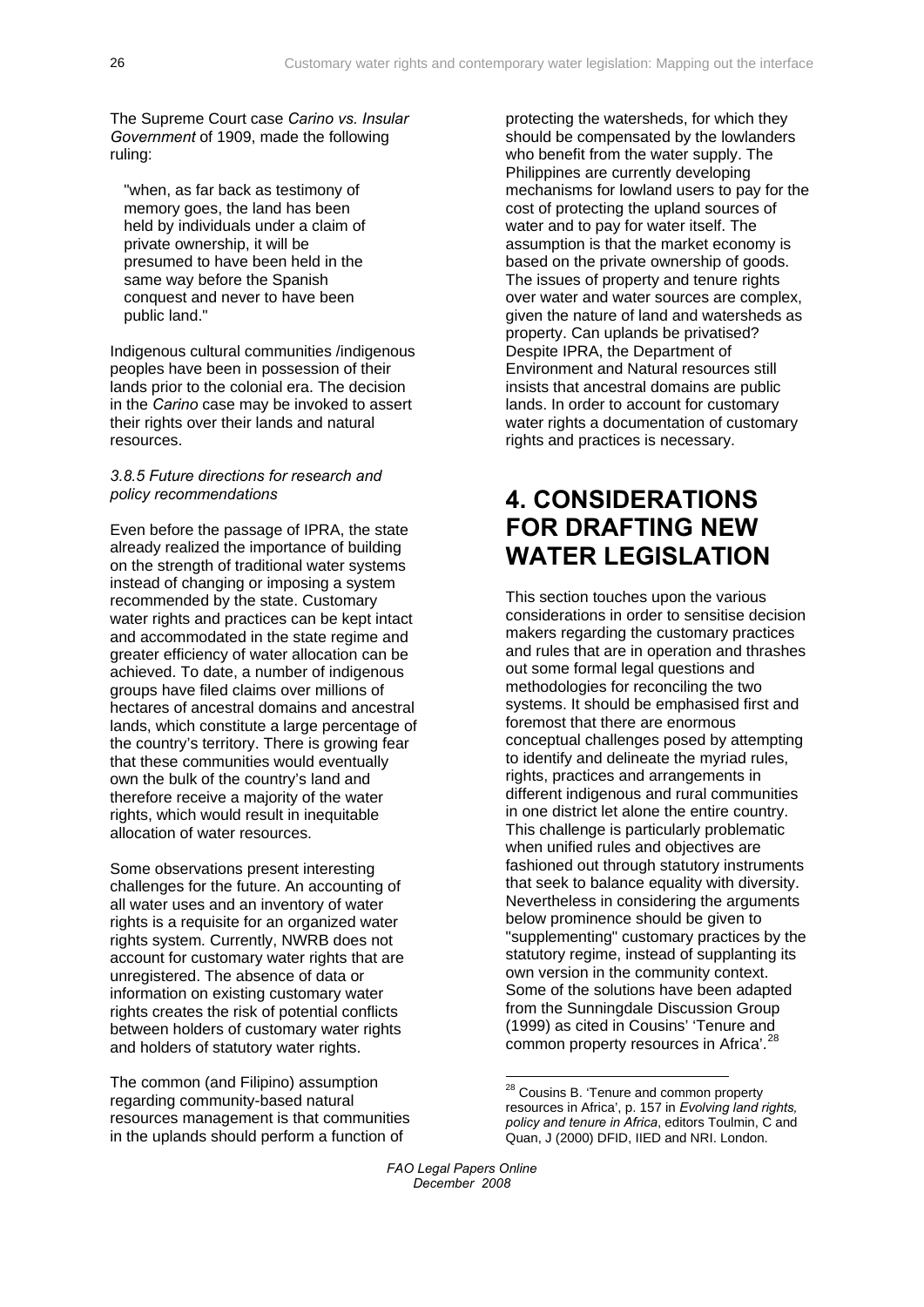Communal tenure systems are not homogenous; they can be individual, family, group or village level rights, pertain to various resources and change in line with socio-economic trends and dictates. Factors such as population increases and migration (or urbanisation of rural areas) affect the structure and culture of indigenous and customary communities. Demographic changes have meant that smaller towns are encroaching the rural areas once isolated to smaller communities. Development priorities have also resulted in competition with rural communities for water and other natural resources. Environmental and economic policies also alter the degree of freedom with which customary rules operate.

Studies should be undertaken as a *preliminary* stage which provides insight into the economic and social use and value of the water resources used by community groups and take stock of the ways in which the water source is used. This facilitates the registration of community interests in a Public Register. Such studies would also serve to identify a major cause of tension between customary regimes and contemporary 'modern' water and economic structures – *de jure* and *de facto* access discrimination.

<span id="page-32-1"></span><span id="page-32-0"></span>Where there is an inadequate protection of communal and customary property rights under the law, possible approaches could be taking stock of the various groups claiming use of water resources and securing their rights to the commons. Various organisational and tenure options should be provided to allow for heterogeneity amongst indigenous communities. Decentralised management from the state to local communities would also enhance participation and maintain the communal groups' control over the resources. Furthermore, a sufficiently flexible drafting of rights at constitutional or provisional level should be broad enough to encompass the range of rights in operation, but not so much so as to render the provision worthless. While it would be logistically impossible and potentially technically inaccurate to codify all customary rules in statute form, a broadly phrased provision could result in statutory recognition and acceptance of a general system of rules. There have been some suggestions "to isolate and codify water rights, taking the elements of indigenous

common law that are essential to perpetuate the existence of local lifestyles and ensure their continued collective community ownership".<sup>[29](#page-32-0)</sup> This then prompts considerations such as:

"To what degree should existing water laws incorporate principles of customary indigenous law, as applicable for i) consumptive uses and to preserve use of flowing water; ii) such activities as fishing, navigation, hunting or the use of drinking-holes, springs, plains and wetlands, and iii) activities that require no rerouting of flow.  $[...]$ 

If indigenous *in situ* rights and uses are to be recognized in water legislation, does this make it necessary to codify the type, form and amount of the right as a community property right? How to assure effective, beneficial and equitable uses?<sup>[30](#page-32-1)</sup>

Lack of recognition of community rights in the statutory system facilitates abuse of those rights by third parties, who under statutory law have not infringed upon any rights in the first place. A case in point is the construction of development infrastructure projects in rural areas which, as seen above, constituted a violation of the rights of communities to their ancestral grounds and access to natural resources. In this regard prompt and adequate compensation should be included in the legislative framework where groups or individuals have been deprived of their access and use rights. Further, support initiatives which provide information and avenues of legal redress should be made available at community level. This is particularly important with respect to possible inequalities heightened by factors such as gender, that pervade customary practices and affect access to water resources.

1

<sup>&</sup>lt;sup>29</sup> Gentes I. Water Law and Indigenous Rights in the Andean countries: conceptual elements. Water Law and Indigenous rights (WALIR) *Towards recognition of indigenous water rights and management rules in national legislation*. Summary of the presentations at the public meeting (7 March 2002) on the occasion of the International WALIR Seminar, 4–8 March 2002, Wageningen, The Netherlands.  $30$  Ibid.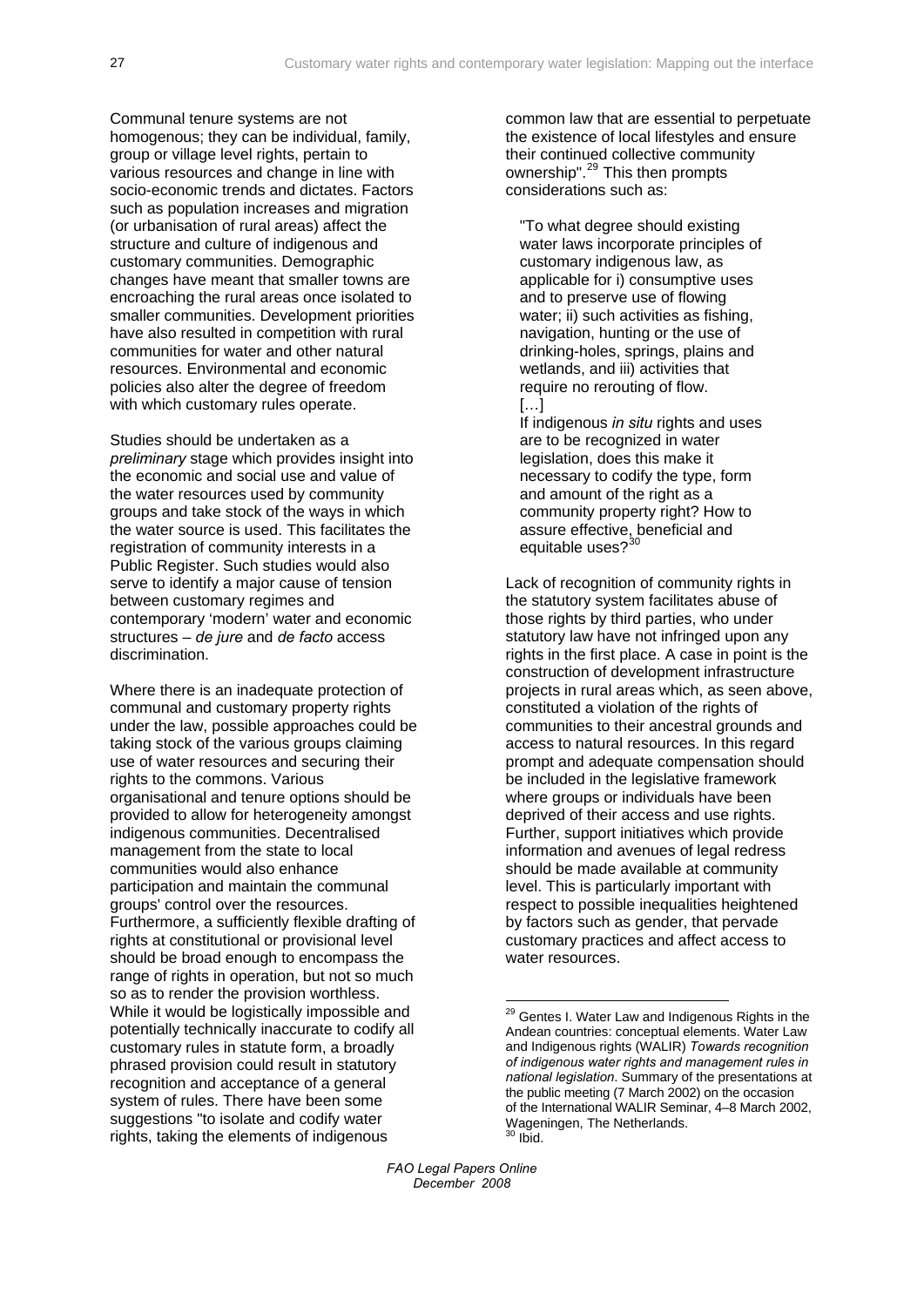Where there are multiple and overlapping rights to common resources that are claimed by a variety of actors with ambiguous territorial boundaries, frameworks for negotiation and conflict management should be created. These frameworks should incorporate the essential element of participation and transparency in attempting to accommodate as broad a spectrum of rights as possible.

In situations where there is conflict over who has management authority, ie community leaders or elected state officials, or possibly between local and regional state authorities, the legal response could be, in the latter case to devolve as far as possible management rights and duties. Nevertheless, there should be sufficient coordination mechanisms to exchange information with other tiers of government. Through the clear establishment of property rights for members of user groups these rights holders could then select the governing organ of their choice. A comanagement role of the state over water resources in community areas could be limited to facilitation and support. This would include for example programmes to provide support to local decisions, via information, facilitation, capacity building, conflict management services, and access to legal redress.

This paper advocates that land and water customary laws find their justifications in systems characterized by shifting cultivation in agriculture and in nomadic pastoralism – transhumance in pastoralism, and in the delimitation of fishing areas along the coast for traditional fishermen. From an socioeconomic perspective, in assessing degree to which customary laws and practices are still prevalent within a particular society, legislative decision-makers should take into account the following questions:

- Are shifting cultivation and extensive modes of production still in existence?
- Is the security and precise demarcation of customary land becoming less accepted?
- Are institutions divided among political people according to ethnic lines?
- Do states consult local communities when water matters are involved?
- Are rural people presently participating in water management?
- Which receives greater social adherence customary or statutory law within a given area?
- Is an indigenous/Aboriginal identity still important?
- Is the individual taking over the importance once held by the group?
- What is the role and status of women in the community?

This list is by no means exhaustive. On the institutional side of things, many indigenous communities and those in rural areas are dissatisfied with, and do not trust, state justice. Many surveys on the ability of those in rural areas and the poor in urban areas in accessing justice, reveal that people feel state issued law is too remote from their lives and their daily community-based occupations. This perception is complicated by problems of a general nature which plague the ability of individuals in developing countries to access justice. These include corruption and lack of transparency or accountability by the judiciary or law enforcement officers, a lack of information and literacy which renders formal legal remedies inaccessible and significant expenses and delays which cripple courtbased justice in many developing countries.

Some issues to consider when delineating the parameters of authority for institutions in water management are:

- Are the state's services evenly distributed across the country so that people can effectively make recourse on them?
- Are these services so expensive that only wealthy people use them (against the interests of poor people)? Are there any mechanisms which grant legal aid to those who cannot afford to access courts?
- Does the law accommodate traditional courts and tribunals as part of the recognized legal system?
- What measures and mechanisms are envisioned in the law to prevent and combat corruption?
- Are the languages used in dispute resolution or information forums accessible to the rural population?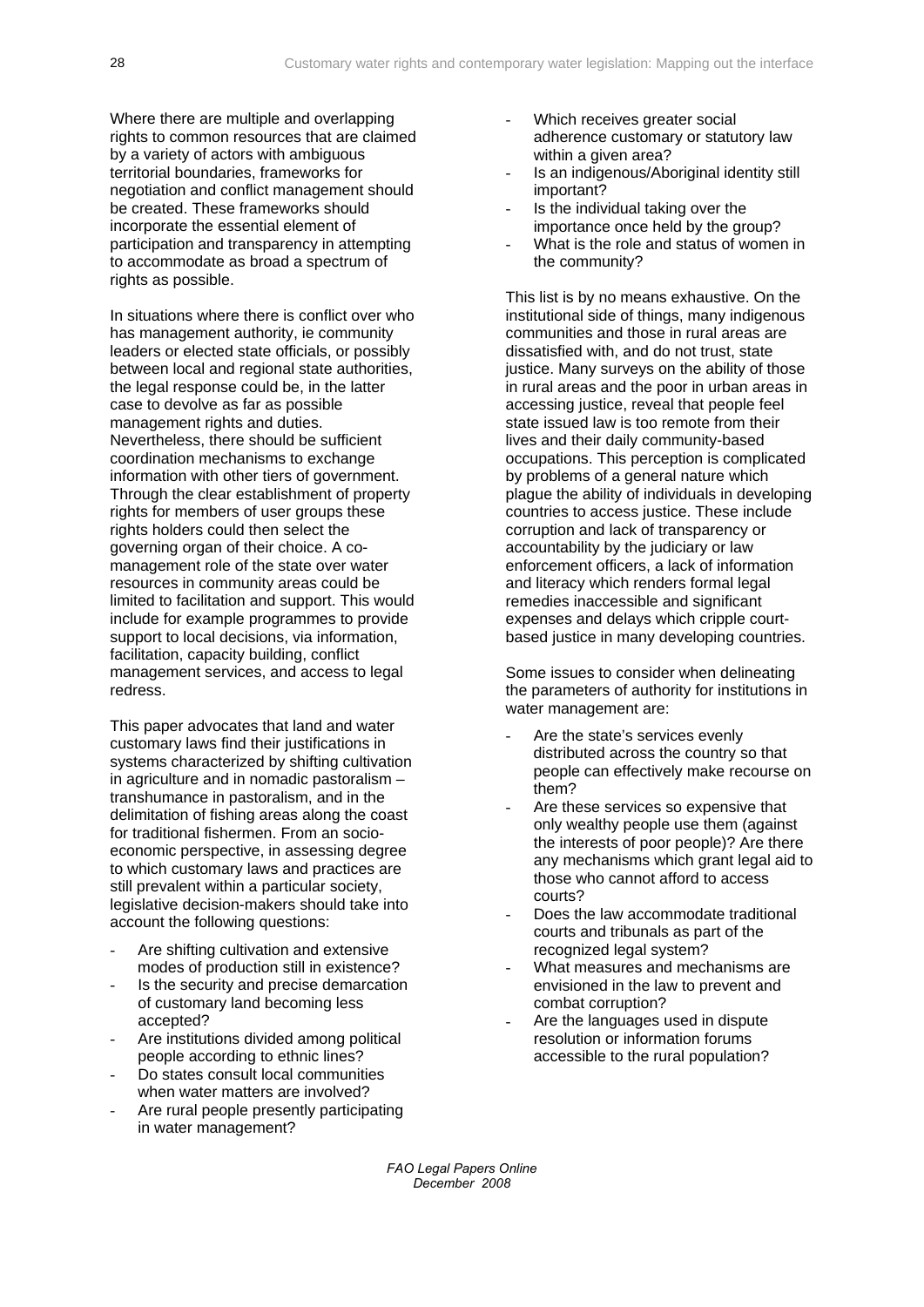<span id="page-34-0"></span>Is there a mechanism for the inclusion of representatives of indigenous groups and customary communities into management (decision and policy making) institutions?

Since modern water laws are or should be concerned with environmental protection and sustainable management, the effect of customary practices on water sources should also be studied. Such research should note whether environmental degradation, if found in communities under customary law, is the result of an abandonment of original and traditional customary practices. Given considerations such as climate change and other environmental phenomena, it should be looked into whether customary practices are sufficient to deal with the new challenges presented by such changes. The support role of the state can be particularly visible in this context – by providing mechanisms that incorporate principles of integrated water management towards the goals of sustainability and protection of ecosystems and water dependent habitats such as wetlands and forests.

What is difficult to account for is the extent to which the population who live under customary practices will continue to do so, nor how effectively customary laws will continue to regulate the lives of those in communities. While legal pluralism seems easy enough on paper, and is in fact increasingly common in many spheres of legal regulation in African and Latin American countries in particular, states are not always keen to take on a pluralistic legal regime.

## **5. CONCLUDING OBSERVATIONS**

<span id="page-34-2"></span><span id="page-34-1"></span>A custom becomes juridical not because the state supports it, but rather it achieves adherence and is generally accepted as binding. The state may then recognize that rule as having "legal strength"; in turn this support will reinforce its generalised use. Modern states are split between those people and areas where modern laws and institutions are enforced and accepted, and other areas where customary laws provide

social and cultural adhesion. Le Roy observed that in Senegal, the French Civil Code was introduced in 1830, and that 160 years after, at the beginning of the 1990s, only 10 percent of the Senegalese people felt the "modern" legislation of civil law tradition was of concern to them. Only 1 percent would have a direct and personal interest in using the written law texts, and even less people would voluntarily live by "modern" legislation. The rest of the population abides by the customary laws. In a few states, modern statutory legislation constitutes the "tyranny of the minority" and is in fact undemocratic in principle. In order to accommodate these important customs and practices into contemporary water policy, serious adaptation efforts of integration must be undertaken, and enforced by the formal law and institutions.

One answer to these problems could be legal pluralism, which takes into account contemporary social complexities. RD Roy expresses the landscape of legal pluralism as diverse from juridical pluralism where the former:

"exists on account of the concurrent application of customary, regional, and national laws to the region. Juridical pluralism is reflected through such matters as the co-existence of traditional and state courts, based upon different traditions of justice, litigation procedure, penal and reform systems, restitution and compensation processes, and so forth."<sup>[31](#page-34-1)</sup>

Pluralism is a compromise between indigenous groups and ancient ways of life, and new (sometimes imported) institutions and rules introduced by colonial powers and codified by the newly independent states. According to Abdou Diouf,  $32$  the predominance of the modern legal system with its statutory laws provides an orientation and a stimulus based on the public willingness to consolidate the basis of a modern nation which tends towards

32 Sidibe, AS. 1991. *Le Pluralism Juridique en Afrique*. Quoted from the preface.

*FAO Legal Papers Online December 2008* 

<u>.</u>

<sup>&</sup>lt;sup>31</sup> Roy, RD. 'Challenges for Juridical Pluralism and Customary Laws of Indigenous Peoples: the case of the Chittagong Hill Tracts, Bangladesh. *Arizona Journal of International & Comparative Law* Vol 21, No. 1 2004, p. 127.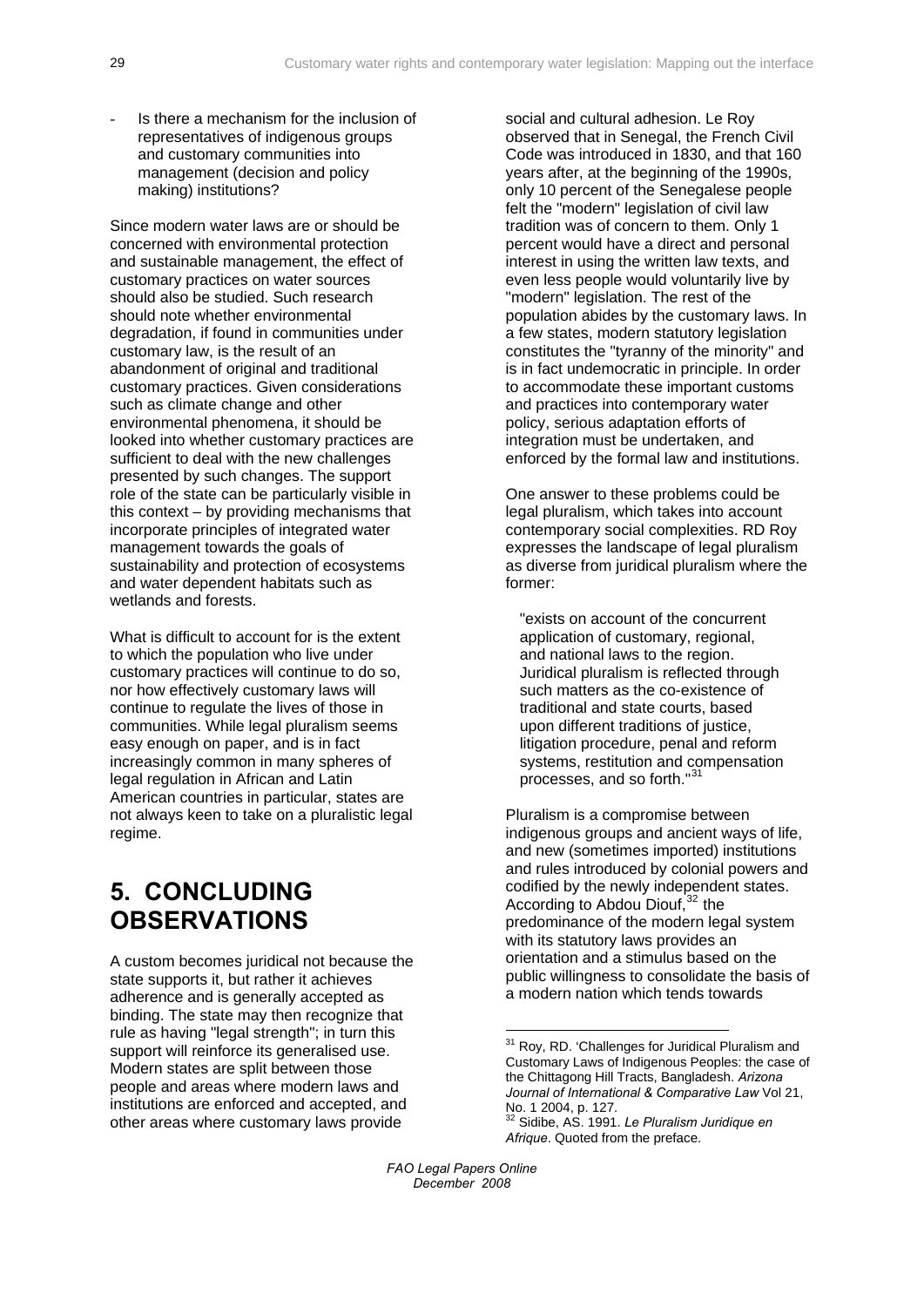development. The modern state will develop only with a modern statutory legal system. Customary laws have been set aside, but this decision did not eliminate behaviours which still survive. As demonstrated by case studies in Ghana, the Philippines and Guyana, often customary rights and practices are unhindered in rural areas, whether or not there is a permit system in place, primarily because no awareness has been created regarding those rights. By and large, when disputes are internal to a community and there is no clash of systems, then communities are allowed to maintain (or develop) their own dispute solving rules and institutions. The "droit positif", the state laws which are being applied, does not replace the rules created by groups and communities. How are the customary laws, which have been left behind the modern legal system, going to be reabsorbed? It has to be asked whether customary laws are in fact adequate for the development needs of a society, and that essentially translates as to whether those types of laws are appropriate for a market-oriented economy. Electricity production in Canada for example affects the right to fish and farm of small rural communities, even where they are land and water owners according to customary and modern law. Many cases around the world involve the dislocation of rural groups for dam construction, mining and development in general. This is more problematic in developing countries where the rural population can be a sizeable majority. Is there a distinction between individuals in rural areas striving for their own food security and the prosperity of their communities rather than for market production and individual profits?

A fundamental principle of a sound legislative water framework based on human rights and integrated water management is the education and empowerment of the people to whom the laws pertain. Laws are useless unless people are aware of their rights and obligations and how to enforce them. This can present difficulties in areas where a different type of education process has taken place and customary procedures are applicable to daily lives of those in communal societies, while the formal or statutory framework is far removed from it. Challenges presented the intersection between customary and statutory rules often stem from the fact that policy decisions (at

least in the past) were taken with very little consultation with customary societies. Water legislation is passed without any significant attempt to create an awareness of the rights and obligations that are contained therein.

Most international treaties and conventions to date do not oblige a state to recognize customary laws. Nevertheless, the defence of customary rights on land and on its resources is one of the basis of the indigenous movements that have been gaining momentum. With reference to water rights, indigenous movements generally claim:

- peoples' participation in water management;
- institutionalising the collective rights of traditional peoples;
- recognition of a preferential access for water licenses for human consumption and irrigation, in community lands or in private lands belonging to community members;
- recognition and respect of holy places, such as water sources, streams, rivers, waterfalls belonging to traditional peoples, as special protection zones;
- the right to compensation when traditional peoples suffer limitations to the exercise of some of their rights to water, to their uses and customs on water management or suffer for interferences, to their lands' environment.

Few countries adequately protect customary laws, and even less states recognize customary water laws. Some countries recognize generic rights on natural resources of ancestral, aboriginal communities but do not actually recognize customary laws *per se*. State recognition is complicated by the need to have stateissued titles: either the community may not know of the existence of the rule, or they feel that when they request a state title they are betraying their culture as they have their titles that pre-date the state, and that are endowed upon them by powers higher than men.

A distinction should be made between precolonisation laws, customary laws in colonial times, customary laws immediately after independence and current customary laws or "legal practices". We know nothing or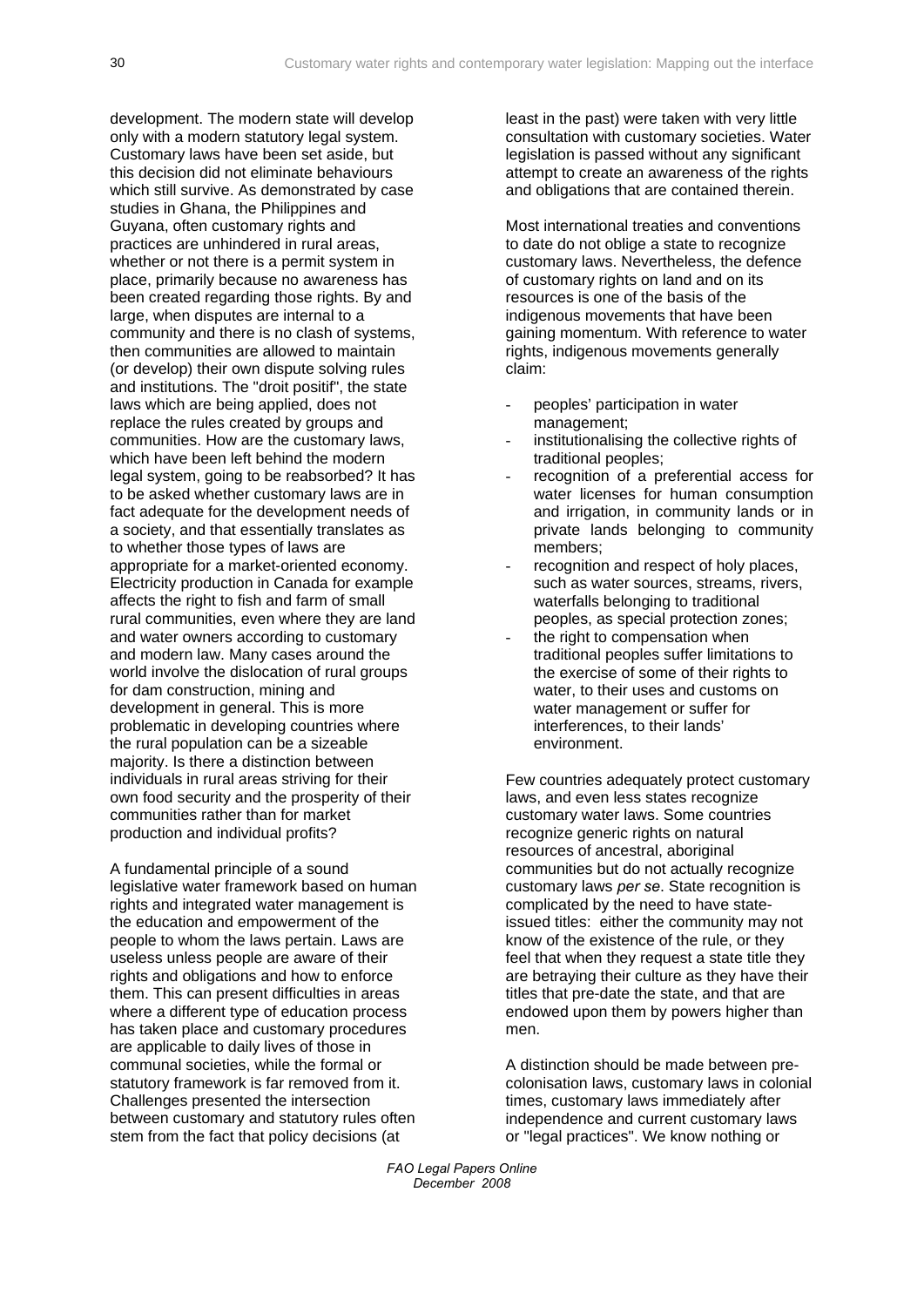extremely little of what customary laws really were and meant in pre-colonial times, because what is known now has been mainly "filtered" through colonial anthropologists, likely through western concepts of law, institutions and justice which again were very different from the African ones. The transcribing of customary laws in post-colonial times went through the same filters.

Without the benefit of customary rules and practices studies and research, most lawmakers have a lack of knowledge about the various dispute resolution mechanisms under customary practice such as mediation, conciliation procedures and customary tribunals. As regards the future agenda, it is clear that without a systematic and thorough review and analysis of the types of cultures and practices in existence

within a state, reconciliation between the two systems will always be problematic.

Steps for better understanding through research should be taken towards this end. There has already been a cross-fertilization of customary and statutory legal systems, not just evidenced by legal and juridical pluralism, but also more directly seen in situations for example, where land is bought and sold through customary laws under certain conditions. Through participation and dialogue, existing customary laws can be accommodated in the main legislative framework and even used to ensure compliance with rules and secure enforcement. This would contribute to bridging the gap between law and implementation in many countries.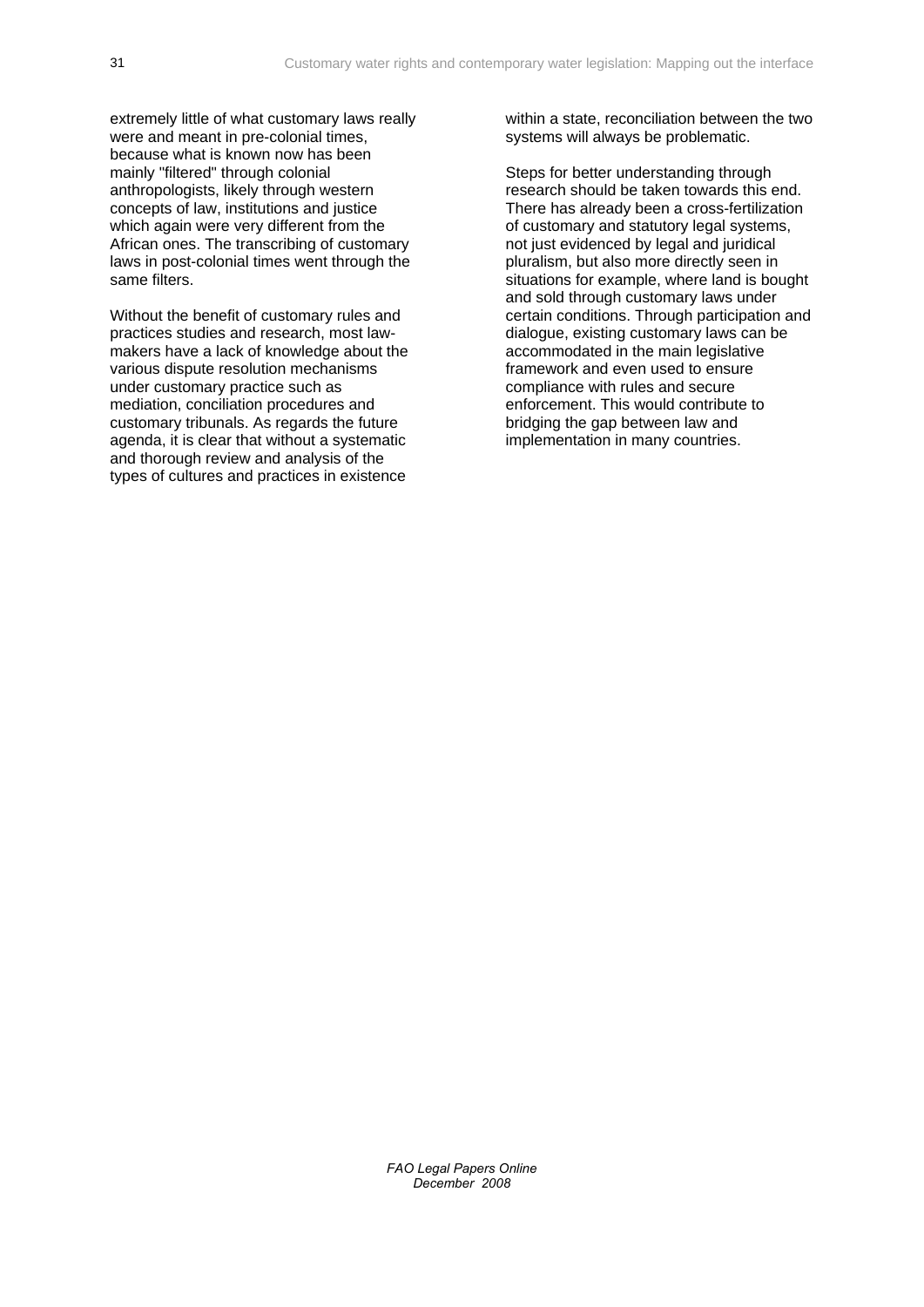## <span id="page-37-0"></span>**Additional reading**

FAO 1996 Ramazotti, M. *Readings in African Customary Water Law*. FAO Legislative Study No. 58, Rome.

FAO 2004. Burchi, S. *The interface between customary and statutory water rights - A statutory perspective.* Legal Paper Online No.45, Rome.

FAO 2006 Hodgson S. *[Modern water rights - Theory and practice](ftp://ftp.fao.org/docrep/fao/010/a0864e/a0864e00.pdf)***.** FAO Legislative Study No 92. Rome

Hodgson, S. 2004. Land and water - the rights interface. Legal Paper Online No. 36, Rome.

## **Main references**

Bang-oa, E. 2003. Traditional Water Management Systems of the Kankanaeys of Besao (Northern Philippines) in *Water and Cultural Diversity: Indigenous Worldviews and Spirituality* presented at Third World Water Forum, 16-17 March 2003, Kyoto, Japan.

Bartlett, R. 1988. *Aboriginal Water Rights in Canada* (Calgary: Canadian Institute of Resources Law). Cousins B. 'Tenure and common property resources in Africa', in *Evolving land rights, policy and tenure in Africa*, editors Toulmin, C and Quan, J (2000) DFID, IIED and NRI. London.

Le Roy, E. 2004. *Les Africains et l'Institution de la Justice. Entre mimétismes et métissages.* Paris, Dalloz.

Report of the Royal Commission on Aboriginal Peoples, Volume II, Ch 4 Lands and resourcesproperty and tenure (Ottawa: Queen's Printer, 1996), available at http://www.aincinac.gc.ca/ch/rcap/sg/sgmm\_e.html.

Water Law and Indigenous rights (WALIR) *Towards recognition of indigenous water rights and management rules in national legislation*. Summary of the presentations at the public meeting (7 March 2002) on the occasion of the International WALIR Seminar, 4-8 march 2002, Wageningen, The Netherlands.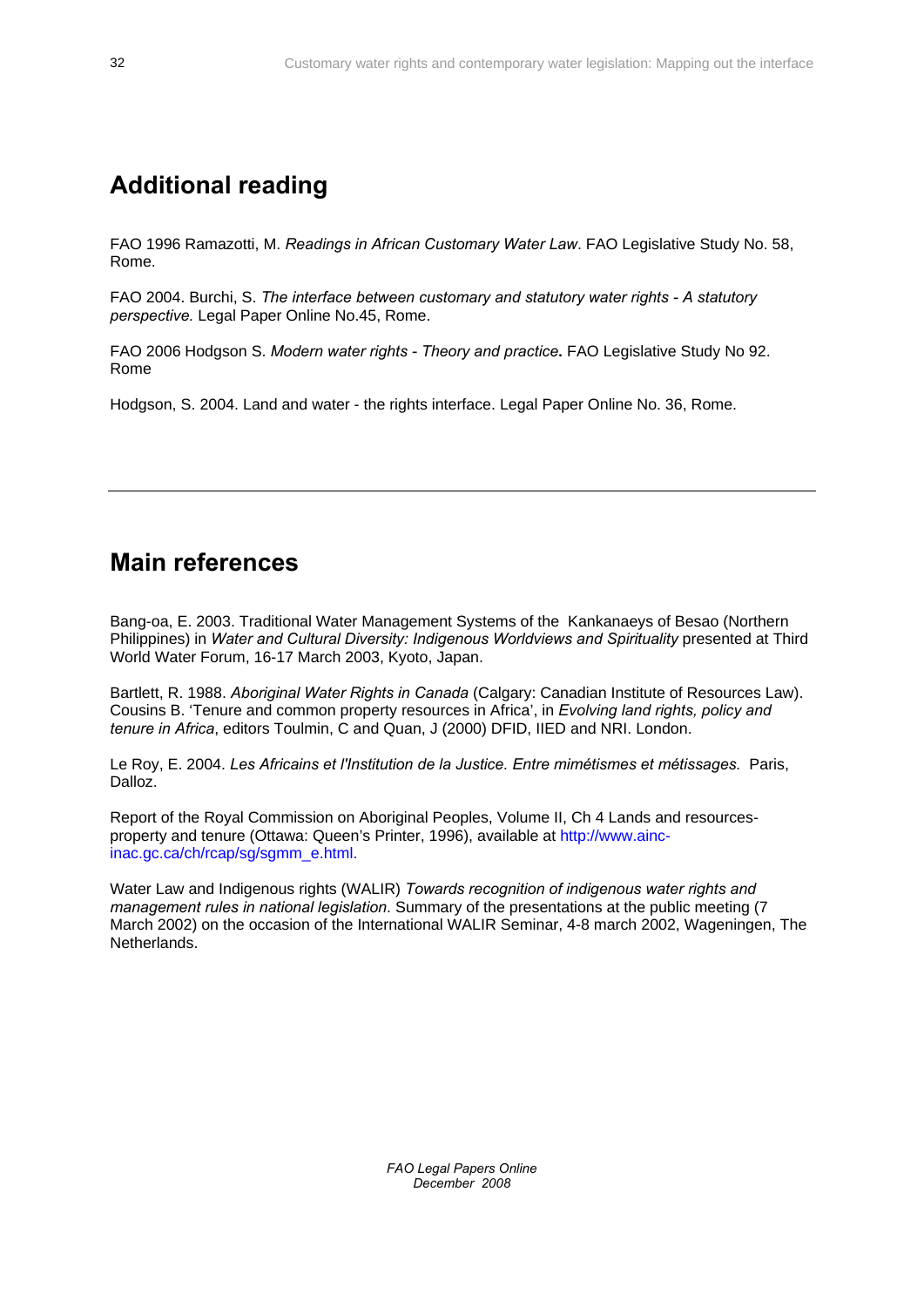## <span id="page-38-0"></span>**ANNEXES**

## **Annex 1: Overview of the existing water situation in each of the case studies**

## **1.1 Argen tina**

The country is divided into humid and dry or semi-dry provinces, covering two-thirds of the country. Wealth and population are concentrated in the more humid area (Cuenca del Plata), and this distribution has several consequences. The development of some indigenous communities has come to be more associated with water than others: this is the case of sedentary agriculturalists using irrigation in the North-West and nomadic canoe fishers and hunters in the North-East.

## **1.2 Cana da**

Canada is endowed with enormous amounts of water, although 60 percent of it flows north toward the Arctic Sea, away from the populated Southern areas. Climate change and pollution threaten Canada's fresh water resources. Canada ranks as second in the world for per capita water consumption, mainly because of irrigation needs Contemporary economic development is required to take into account the land and water rights of Canada's indigenous population, which will then have an impact on the present and future availability of sufficient quantities of water. A case in point is the way in which hydroelectric development has threatened the traditional way of life of Aboriginal communities in the past, and remains a source of conflict in the present.

## **1.3 Ecuador**

Ecuador has four times more water per capita than the world average and forty times more than the required per capita. However, the distribution of rains is irregular; some areas are severely short of water and other areas are characterized by the lack of potable water. The country is facing a reduction of water reserves worsened by inappropriate and inequitable water distribution. Land uses also impact water availability such as increasing deforestation and resultant erosion of river banks, population growth and increasing urbanization, agricultural production growth and a corresponding need for irrigation, and poor water systems planning. Water permits were previously strongly connected to land distribution between large and small farmers, and the interests of the more affluent sectors of Ecuadorian society were privileged for many years, while poorer parts of the populations were compelled to travel great distances to satisfy their basic needs. The state sometimes grants water concessions in excess of what is physically available which strains depleted sources and creates conflicts. The transfer of water administration from the public sector to the private one (users' associations) has been problematic as users lack organization and the capacity to collect water fees.

## **1.4 Ghana**

The climate in Ghana is generally hot and humid in the south, and hot and dry in the north. The country is fairly well-endowed with surface water resources and is drained by three main river basin systems, covering 70 percent, 22 percent and 8 percent of the total area of the country. The water resources of Ghana are synonymous to a large extent with the Volta River and industries dependent in some way on this water system dominate a large part of the economic life of the country. Groundwater resources are ample and good. Only 41.6 percent of the population have access to potable water and 81 percent of the rural population have no potable water.

## **1.5 Gu yana**

Guyana means "land of many waters". It has four main rivers and the average annual rainfall is very high: between 1800 mm in the savannahs to over 4300 mm in the rainforests. The amount of surface water resources compares favourably with the levels of consumption but, because of the uneven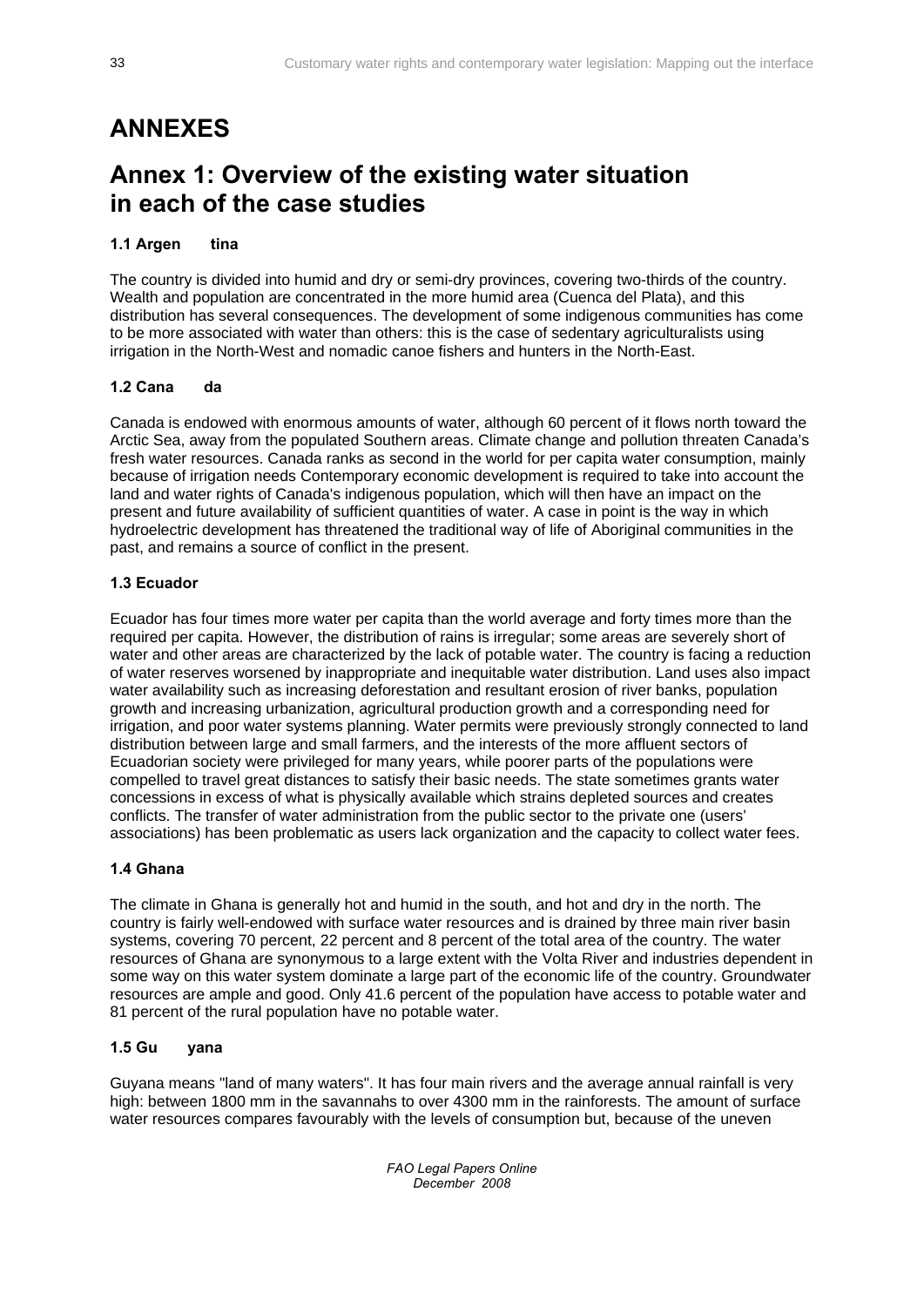distribution of rainfall over the year, Guyana has problems with drought and floods. Groundwater is the main source of public water in the coastal zone, where 90 percent of the population live.

## **1.6 Nigeria**

Nigeria has a humid southern region and a Sahelian northern one. It is endowed with a vast expanse of inland freshwater and brackish ecosystems. The water resources are spread all over the country, where there are 7 major rivers and 13 lakes and reservoirs. The total surface area of water bodies in Nigeria - excluding deltas, estuaries and miscellaneous wetlands (4 million hectares) - that is suitable for rice cultivation (but not for fish cultivation), is about 15.9 percent of the total area of Nigeria.

## **1.7 Peru**

Peru is characterized as being under very heavy water stress. According to quantity estimates produced by the South American Technical Advisory Committee of the Global Water Partnership, presently Peru has 1 548 m<sup>3</sup> of water per inhabitant per year. (For comparative purposes, it should be noted that Paraguay has 57 720 m<sup>3</sup>, and an average for Latin America is 30 000 m<sup>3</sup>). The estimated figure for 2050 for Peru is at 760 m<sup>3</sup>.

Nevertheless, Peru still has important water resources: 12 200 mountain lakes and 1007 rivers totalling 2 046 000 m<sup>3</sup>. The *Cordillera de los Andes*, the Andes chain, creates three regions. The *Vertiente del Atlantico* carrying 26 percent of the population and contributes 17.7 percent of the GDP has 44 basins flowing to the Amazon river, with a total volume of 1 998 752 m<sup>3</sup> (97.7 percent) of the national waters. The *Vertiente del Lago Titicaca*, carries 4 percent of the population that contributes 1.9 percent of the GDP. It has 9 basins, an estimated total of 10 172 m<sup>3</sup> and 0.5 percent of the national waters. The *Vertiente del Pacifico*, the Pacific watershed, with 53 hydrographical basins totals 1.8 percent of the national water. 70 percent of the population inhabits this 'vertiente' and produces 80.4 percent of the GNP, but comparatively has the least water available.

In the country, agriculture predominates water use (88.75 percent), domestic use takes up 7.28 percent, while industries and livestock consume 1.65 and 0.43 percent respectively. According to quality estimates: 75 percent of the urban population and 25 percent of the rural inhabitants receive potable water. 82.8 percent of domestic sewer waters go untreated even if there are 45 sanitation enterprises in the major cities. Industrial and mining wastes also go untreated.

## **1.8 Philippines**

The Philippines are a mountainous archipelago with a population of 87 million people in 7 107 islands in an area of 300 000 km². Only about 5 percent of the islands are more than one km² in size. Rainfall ranges between 1000 and 4000 mm per year with significant variation from one area to another. Surface water consists of rivers and lakes, covering 0.61 percent of the total area of the country, with a potential supply of 125 790 m<sup>3</sup> while groundwater reservoirs cover 50 000 km<sup>2</sup> and have a storage capacity of 251 100 m<sup>3</sup>. Fresh water availability per capita is approximately 1 907 m<sup>3</sup> - one of the lowest in Asia and in the world. Where the larger cities are located, with high agricultural and industrial development, demand will outstrip supply, even though other areas might have surplus availabilities.